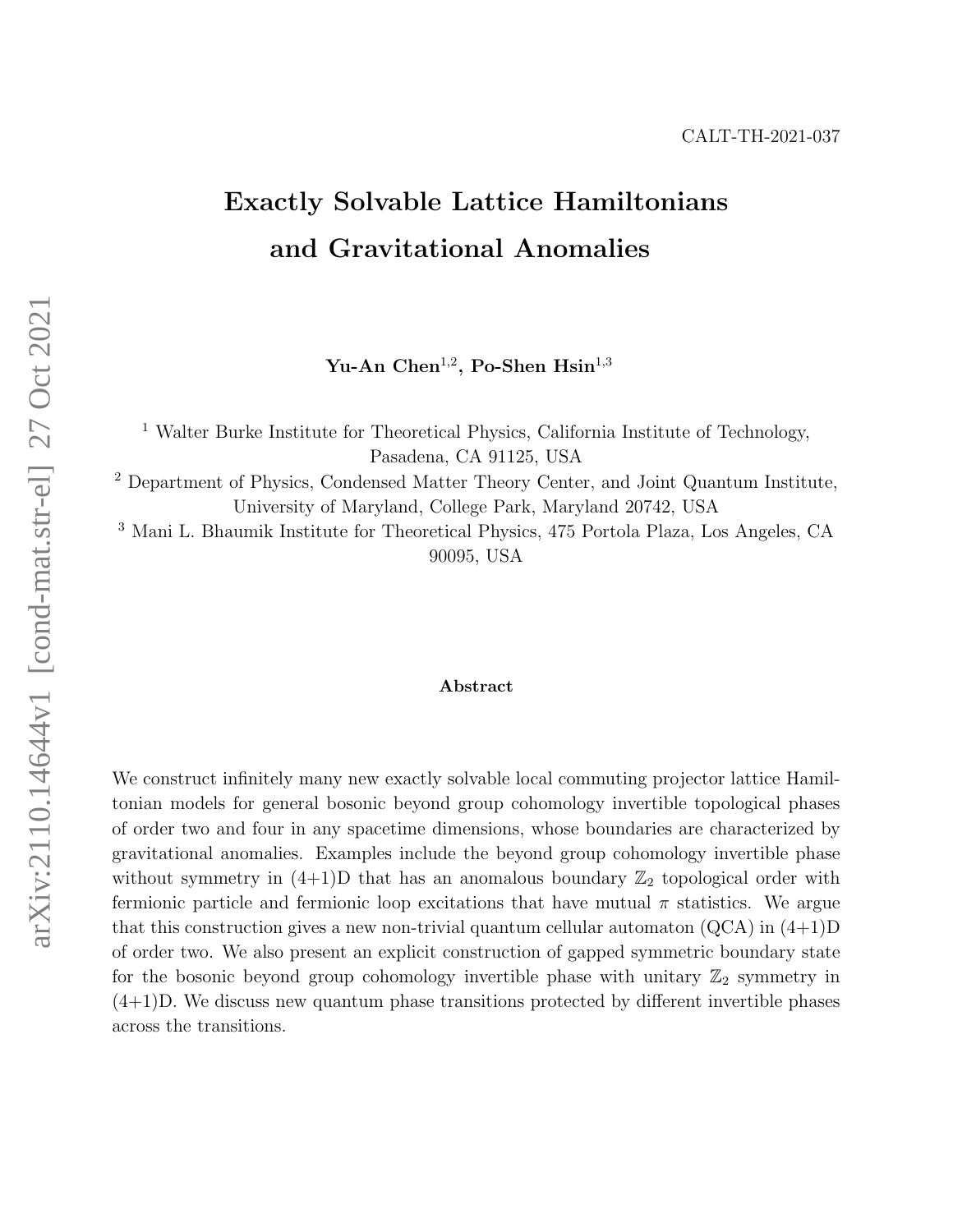# Contents

| $\mathbf{1}$   |     | Introduction                                                                                                                                                                                                                                                                                                                         |                  |  |  |  |  |
|----------------|-----|--------------------------------------------------------------------------------------------------------------------------------------------------------------------------------------------------------------------------------------------------------------------------------------------------------------------------------------|------------------|--|--|--|--|
|                | 1.1 |                                                                                                                                                                                                                                                                                                                                      |                  |  |  |  |  |
|                |     | Bosonic invertible phase without symmetry in $(4+1)D \dots \dots$<br>1.1.1                                                                                                                                                                                                                                                           | $\boldsymbol{6}$ |  |  |  |  |
|                |     | Bosonic invertible phase with $\mathbb{Z}_2$ unitary symmetry in $(4+1)D \ldots$ .<br>1.1.2                                                                                                                                                                                                                                          | 9                |  |  |  |  |
| $\bf{2}$       |     | General construction of exactly solvable Hamiltonian models                                                                                                                                                                                                                                                                          | 10               |  |  |  |  |
|                | 2.1 | Beyong group cohomology invertible phases from "parent" group cohomology<br>10<br>invertible phases<br>and a construction of the construction of the construction of the construction of the construction of the construction of the construction of the construction of the construction of the construction of the construction of |                  |  |  |  |  |
|                | 2.2 | Hamiltonian model for "parent" group cohomology SPT phases                                                                                                                                                                                                                                                                           |                  |  |  |  |  |
|                | 2.3 |                                                                                                                                                                                                                                                                                                                                      |                  |  |  |  |  |
|                | 2.4 | Boundary state from truncation of the bulk Hamiltonian                                                                                                                                                                                                                                                                               | 14               |  |  |  |  |
| 3              |     | Beyond group cohomology SPT phase without symmetry in $(4+1)D$                                                                                                                                                                                                                                                                       | 15               |  |  |  |  |
|                | 3.1 |                                                                                                                                                                                                                                                                                                                                      | 16               |  |  |  |  |
|                | 3.2 | Beyond group cohomology invertible phase by gauging symmetry $\dots \dots$                                                                                                                                                                                                                                                           | 18               |  |  |  |  |
|                | 3.3 |                                                                                                                                                                                                                                                                                                                                      | 21               |  |  |  |  |
|                | 3.4 | Statistics of fermionic loop excitations on the boundary                                                                                                                                                                                                                                                                             | 26               |  |  |  |  |
|                | 3.5 |                                                                                                                                                                                                                                                                                                                                      | 28               |  |  |  |  |
|                | 3.6 | Application: non-trivial quantum cellular automaton in $(4+1)D \ldots \ldots$                                                                                                                                                                                                                                                        | 32               |  |  |  |  |
| $\overline{4}$ |     | Beyond group cohomology SPT phase with $\mathbb{Z}_2$ symmetry in $(4+1)D$                                                                                                                                                                                                                                                           | 34               |  |  |  |  |
|                | 4.1 |                                                                                                                                                                                                                                                                                                                                      |                  |  |  |  |  |
|                | 4.2 | Beyond group cohomology SPT phase by gauging symmetry $\dots \dots$                                                                                                                                                                                                                                                                  |                  |  |  |  |  |
|                | 4.3 |                                                                                                                                                                                                                                                                                                                                      |                  |  |  |  |  |
|                |     | 4.3.1<br>Anomalous $\mathbb{Z}_2$ topological order with $\mathbb{Z}_2$ symmetry                                                                                                                                                                                                                                                     | 36               |  |  |  |  |
|                |     | 4.3.2<br>New boundary theory from lattice Hamiltonian model $\ldots \ldots \ldots$                                                                                                                                                                                                                                                   | 37               |  |  |  |  |
|                | 4.4 | Comparison with the lattice Hamiltonian model in literature $\dots \dots \dots$                                                                                                                                                                                                                                                      | 40               |  |  |  |  |
| $\mathbf{5}$   |     | Conclusion and future directions                                                                                                                                                                                                                                                                                                     | 41               |  |  |  |  |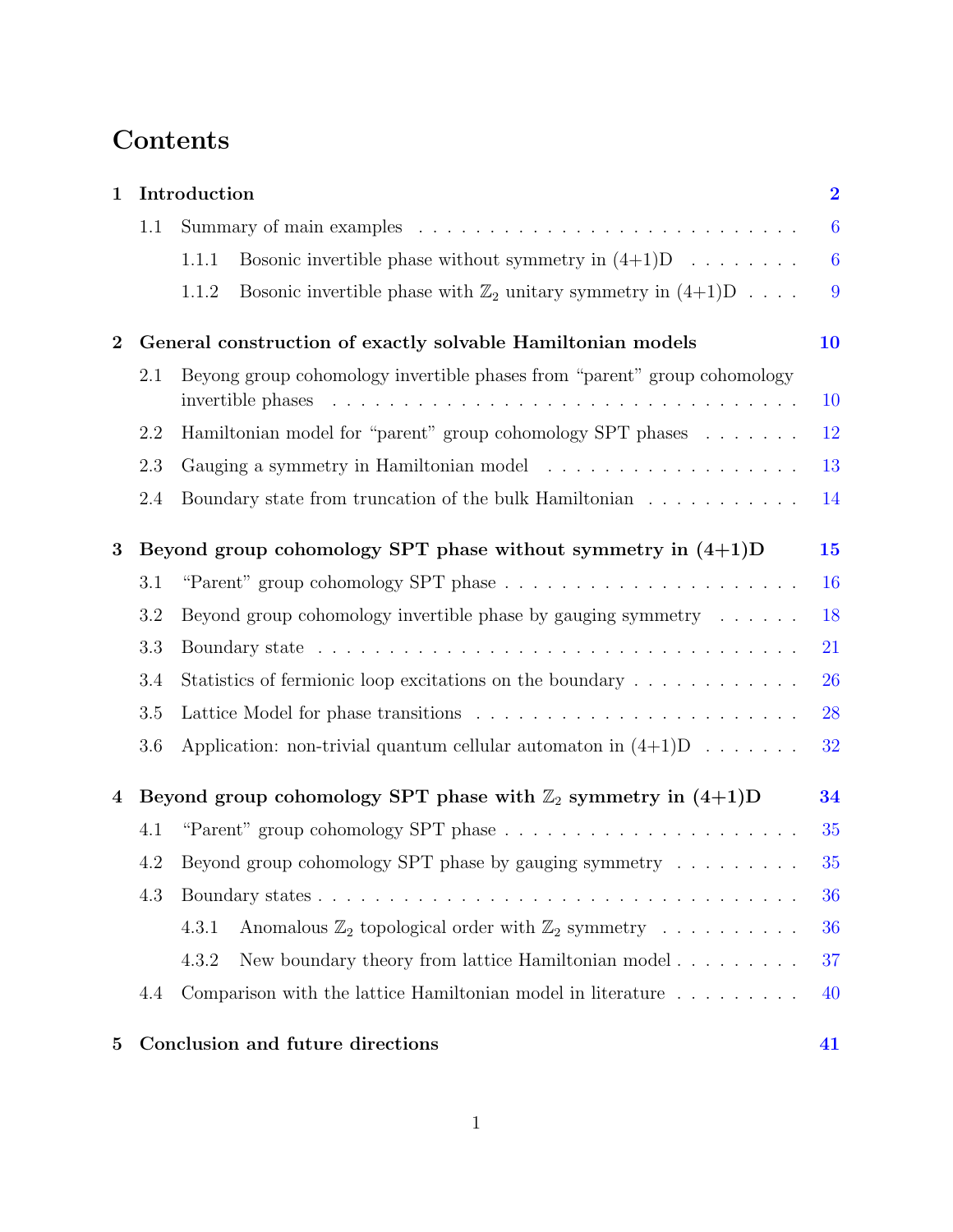|          | A Review of cochains and cup products                                 |    |  |  |  |
|----------|-----------------------------------------------------------------------|----|--|--|--|
|          |                                                                       | 44 |  |  |  |
|          | A.2 Cochain and cup product on hypercubic lattice                     | 44 |  |  |  |
|          |                                                                       | 46 |  |  |  |
| $\bf{B}$ | Boundary state of invertible gauge theory from gauging symmetries     | 46 |  |  |  |
|          |                                                                       | 47 |  |  |  |
|          |                                                                       | 48 |  |  |  |
|          | C Boundary state of Toric code model from truncation                  | 49 |  |  |  |
|          | D Explicit expression of boundary Hamiltonian on the 3d cubic lattice | 50 |  |  |  |

## <span id="page-2-0"></span>1 Introduction

Invertible phases of matter  $\left|1-\overline{5}\right|$  are gapped phases with a unique vacuum, and they have applications such as topological insulators or superconductors [\[6\]](#page-53-2) and are useful in understanding the relation between symmetry and phases of matter. For instance, phase transitions separated by invertible phases will be robust against perturbations; similarly, the interfaces that separate different invertible phases are also stable against perturbations. A large class of invertible phases of matter with symmetry is described by the cohomology of the symmetry group [\[7\]](#page-53-3). These phases have lattice model realization. They can be understood by gauging the symmetry, which results in Dijkgraaf-Witten gauge theories [\[8\]](#page-54-0), and different invertible phases can be distinguished from the topological property of non-local operators in the theory, such as topological spin and braiding (see e.g. Ref.  $[9]$ ).

On the other hand, not every invertible phase can be described by the cohomology of the symmetry group, such as invertible phases without symmetry. While the phases transitions separating different invertible phases with symmetry might not be robust against symmetry breaking perturbations, the phase transition between different invertible phases without symmetry is always robust. These phases that are not described by group cohomology are known as beyond group cohomology invertible phases, and are classified in Refs. [\[7,](#page-53-3)[8\]](#page-54-0). While the interfaces between different group cohomology invertible phases are protected by the 't Hooft anomaly of the unitary symmetry, the interfaces between different beyond group cohomology invertible phases are protected by both the 't Hooft anomaly of the unitary symmetry and certain gravitational anomaly [\[10,](#page-54-2) [11\]](#page-54-3).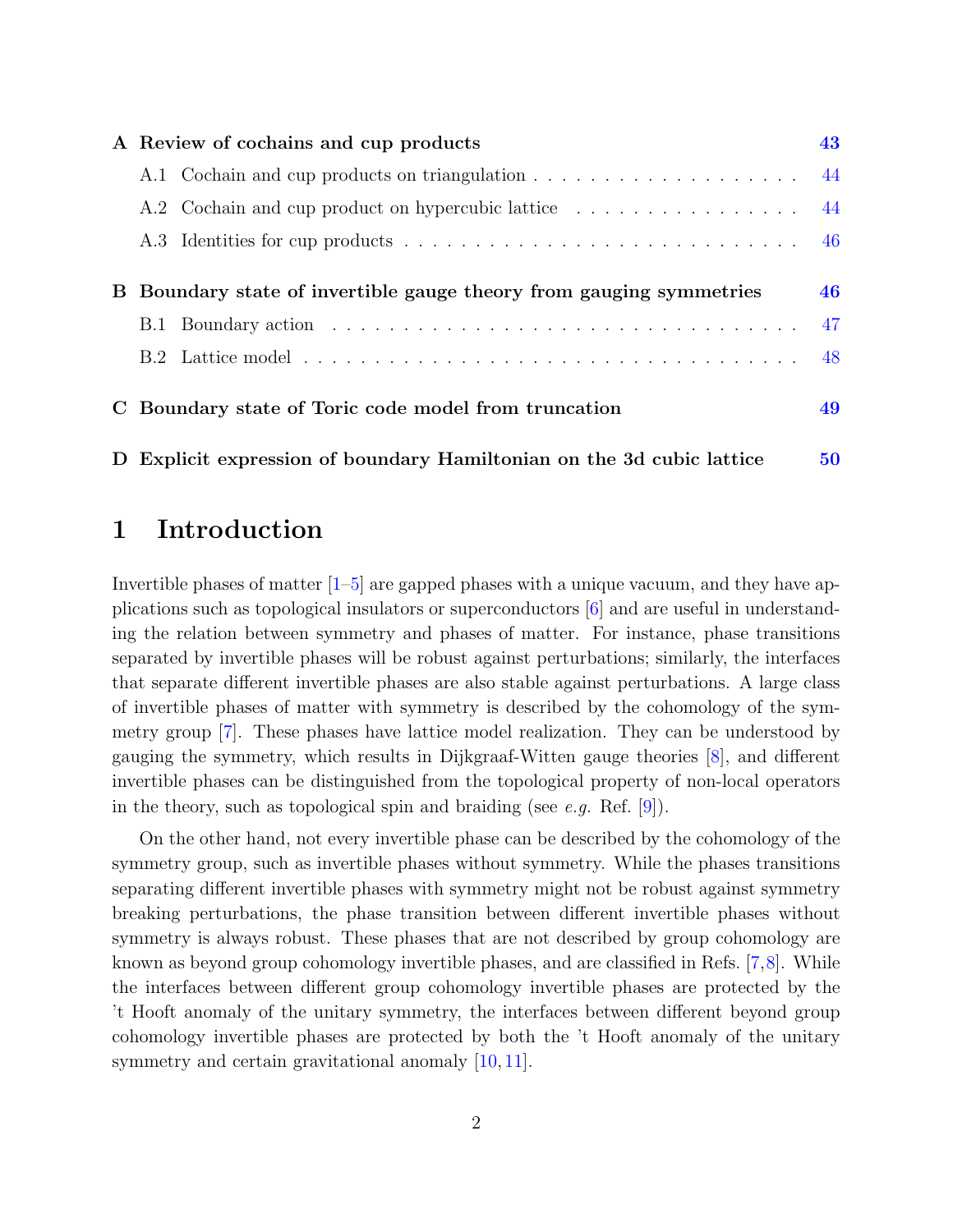However, most condensed matter systems do not have exact Poincaré symmetry, and it is difficult to study condensed matter systems on general curved spacetime. Thus to better understand these beyond group cohomology invertible phases, it is desirable to describe such phases using lattice Hamiltonians. The lattice model also provides a construction for the "anomalous" boundary state for the invertible phase. For instance, the boundaries of invertible phases without symmetry are expected to have a gravitational anomaly, and it might be interesting to investigate how the gravitational anomaly, which relies on the emergent Poincaré symmetry at low energy, manifests itself on the boundary of the lattice model. By modifying the lattice model, one can also study possibly continuous quantum phase transitions between different invertible phases.

Unlike the "group cohomology phases", exactly solvable lattice models for beyond group cohomology invertible phases have not been constructed in generality. An example of such lattice model for the beyond group invertible phase with  $\mathbb{Z}_2$  unitary symmetry in  $(4+1)$ D is constructed in Ref. [\[12\]](#page-54-4) using techniques from quantum cellular automata (QCA). See also Ref. [\[13\]](#page-54-5) for previous attempts of understanding such phases. However, such a lattice model is not readily generalized to other beyond group cohomology invertible phases.

In this note we develop a method to construct exactly solvable Hamiltonian models for general bosonic beyond group cohomology invertible phases, in any spacetime dimensions. The models have the following features: (1) the Hamiltonian is a sum of local commuting projectors and thus is exactly solvable, (2) the model can be defined on any triangulated lattice or hypercubic lattice, (3) the dimension of the local Hilbert space is finite. We will focus on the phases without time-reversal symmetry. Such invertible phases are classified by cobordism groups  $\Omega_{\text{SO}}^{d+1}(BG)$  for unitary ordinary symmetry G [\[14–](#page-54-6)[17\]](#page-54-7). We will focus on a particular infinite subset of bosonic invertible phases with unitary G symmetry. These phases have order 2 or order 4 under stacking: two copies or four copies of the phases stacked on top of each other can be smoothly connected to the trivial phase.<sup>[1](#page-3-0)</sup> Examples of such phases are discussed in Refs. [\[14,](#page-54-6) [15\]](#page-54-8).

Some invertible phases can be expressed using invertible gauge theory, i.e. gapped gauge theory with a unique ground state on any space.<sup>[2](#page-3-1)</sup> If we replace the dynamical gauge field

<span id="page-3-0"></span><sup>&</sup>lt;sup>1</sup>In other words, this excludes the "chiral" bosonic beyond group cohomology invertible phases whose effective actions depend on the Pontryagin classes  $p_i(TM)$  but not through  $p_i(TM)$  mod 4 (which can be expressed in terms of the (higher-dimension) Pontryagin square of the Stiefel-Whitney classes [\[18\]](#page-54-9)). An example of beyond group cohomology SPT phase not discussed here is the SPT phase in  $(4+1)D$  with  $\mathbb{Z}_3$ symmetry and the effective action  $\frac{2\pi}{3} \int A_{\mathbb{Z}_3} \cup p_1(TM)$ , where  $A_{\mathbb{Z}_3}$  is the background  $\mathbb{Z}_3$  gauge field.

<span id="page-3-1"></span><sup>2</sup>When the gauge field has fluxes, the topological action of the gauge field in invertible gauge theories attaches the flux to electric excitation in one dimension higher by the generalization of the Witten effect, such that the flux confines and the theory is invertible. An example is the  $\mathbb{Z}_2$  two-form gauge theory in 3+1d with minimal topological action, which is invertible because the flux particle is attached to an electric string and becomes confined (see  $e.g.$  Ref.  $[19-21]$  $[19-21]$ ).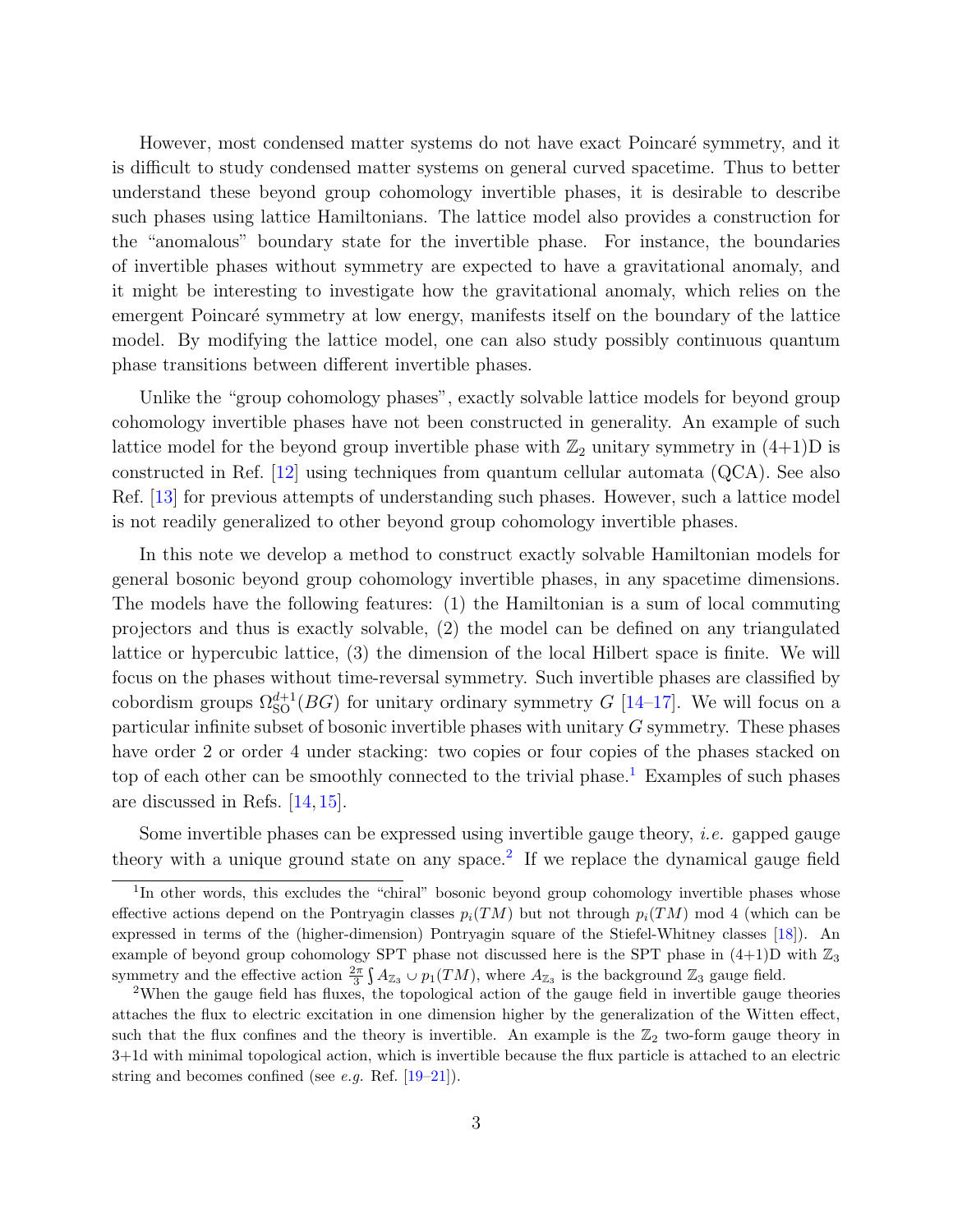with background gauge field, we obtain the symmetry protected topological (SPT) phase with effective action given by the topological action of the gauge field, and the invertible gauge theory is obtained from the SPT phase by gauging the symmetry, *i.e.* promoting the background gauge field to be dynamical. Such invertible gauge theory has no reference to Poincaré symmetry and in principle can be defined on the lattice. In particular, the invertible gauge theory obtained by gauging symmetry in group cohomology invertible phases can be described by exactly solvable lattice models. For instance, the invertible phases with  $\mathbb{Z}_2$ fermion parity symmetry in  $(1+1)D$  can be described by dynamical  $\mathbb{Z}_2$  gauge theory with certain topological action [\[22\]](#page-55-0). Similarly, the invertible phases with fermion parity symmetry in  $(2+1)D$  can be described by Chern-Simons theory with gauge group  $SO(N)$  for integer N at Chern-Simons level one (see e.g. Ref.  $[23, 24]$  $[23, 24]$  $[23, 24]$ ).<sup>[3](#page-4-0)</sup>

In this note, we show that an infinite class of the bosonic beyond group cohomology invertible phases can be described by invertible gauge theory: this includes all bosonic beyond group cohomology invertible phases of order two and four in any spacetime dimension. Such theory is obtained by gauging the symmetry in a "parent" group cohomology invertible phase. Since the group cohomology invertible phases have exactly solvable lattice Hamiltonian model, this provides a systematic lattice Hamiltonian model construction for the beyond group cohomology invertible phases (at least for those of order two or four), by gauging the symmetry in the exactly solvable lattice model for the corresponding "parent" group cohomology invertible phase. The procedure of constructing the lattice model for the invertible phases is

- (1) Construction of an exactly solvable Hamiltonian for the "parent" group cohomology invertible phase.
- (2) Gauging the symmetry (or a subgroup of the symmetry) in the above lattice model to obtain the invertible gauge theory that describes the beyond group cohomology invertible phase.[4](#page-4-1)
- (3) We obtain an "anomalous" boundary state by truncating the lattice model near the boundary.
- (4) We construct lattice Hamiltonians for new quantum phase transitions protected by "gravitational response" described by different invertible phases. This is the analogue

<span id="page-4-0"></span><sup>&</sup>lt;sup>3</sup>More recently, the invertible phases in  $(3+1)D$  with one-form symmetry and time-reversal symmetry that forms a "mixture" two-group is constructed using dynamical  $\mathbb{Z}_2$  two-form gauge theory with certain topological action in Ref. [\[21\]](#page-54-11).

<span id="page-4-1"></span><sup>&</sup>lt;sup>4</sup>In the Hamiltonian models, the Gauss law constraints are imposed energetically rather than exactly, and thus the Hilbert space still has a tensor product structure. For instance, the  $\mathbb{Z}_2$  toric code model in  $2+1d$  [\[25\]](#page-55-3) describes  $\mathbb{Z}_2$  gauge theory only at the low energy subspace.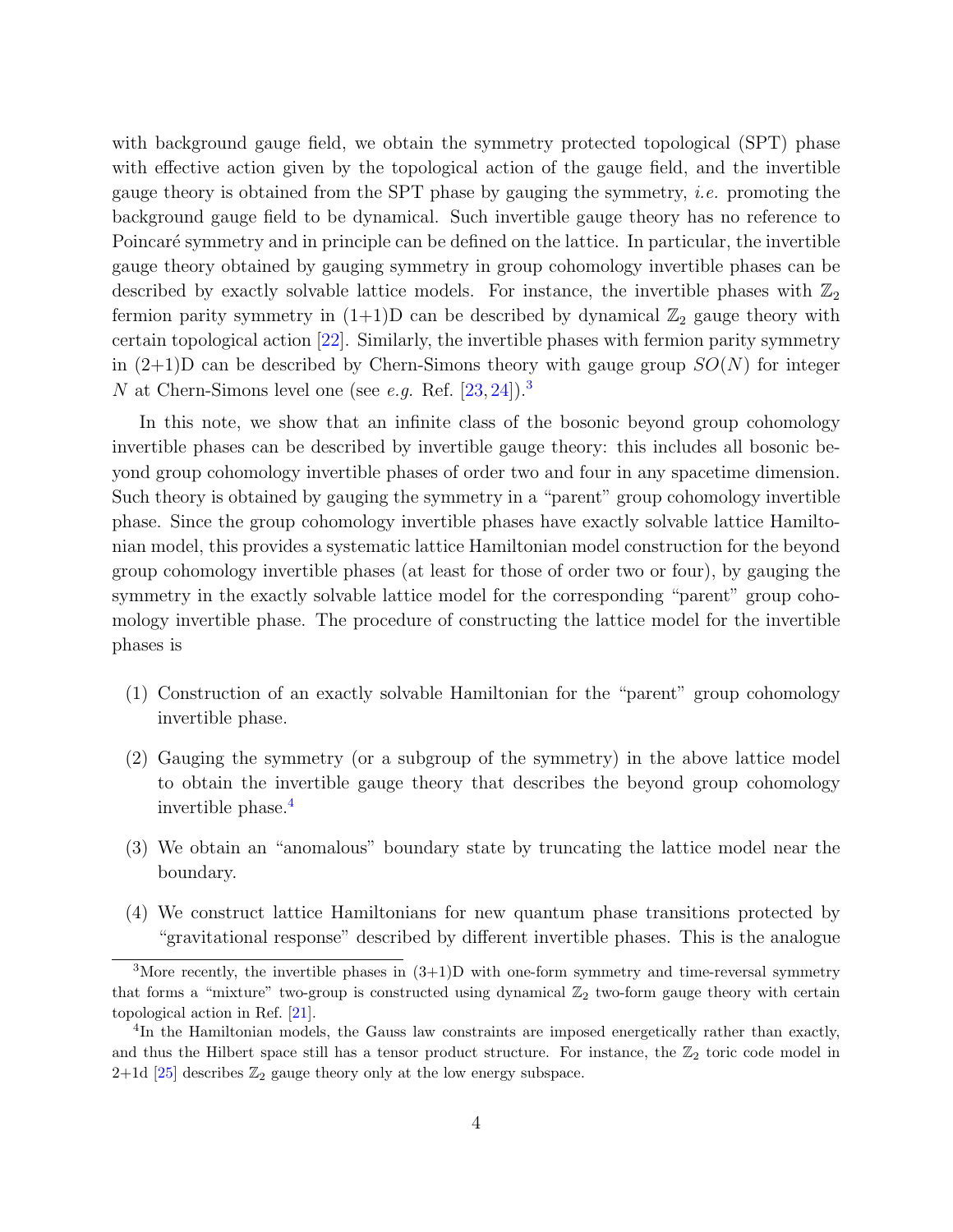of free fermion critical point in  $(2+1)D$  protected by the change in the thermal Hall response across the transition.

In Section [2](#page-10-0) we will discuss the above procedure in detail. Examples of such constructions have been discussed in Refs. [\[21,](#page-54-11) [26\]](#page-55-4).

The non-triviality of the invertible phase described by the bulk lattice model can be inferred from the anomalous boundary topological order. In the main example considered in this work, the boundary coincides with the known anomalous  $\mathbb{Z}_2$  topological order  $[27]$ , which implies the bulk is a non-trivial invertible phase.

The gravitational anomaly on the boundary often manifests as non-trivial self-statistics and mutual-statistics of excitations. For instance, if an excitation has non-trivial selfstatistics, it requires a framing to be defined on a curved spacetime. If it has mutual-statistics with another excitation, the framing cannot be extended to the other excitation.<sup>[5](#page-5-0)</sup> If the other excitation also has non-trivial self-statistics and itself requires a framing to be defined on the curved spacetime, this will lead to inconsistency in defining both excitations on the curved spacetime since no framing can be defined for both excitations. This is a gravitational anomaly, and it is a global anomaly since statistics is non-local. We will see such phenomena explicitly on the boundary of the lattice models we constructed for invertible phases.

The work is organized as follows. In Section [2,](#page-10-0) we describe the general procedure of constructing local commuting projector lattice models for general beyond group cohomology invertible phases of order two and four in any spacetime dimension. In Section [3,](#page-15-0) we illustrate the construction using the example of invertible phase in  $(4+1)D$  without symmetry. In Section [4,](#page-34-0) we apply the method to construct a new lattice Hamiltonian model for the beyond group cohomology invertible phase with unitary  $\mathbb{Z}_2$  symmetry in  $(4+1)D$ . In Section [5,](#page-41-0) we discuss the results and some future directions.

There are several appendices. In Appendix [A,](#page-43-0) we review the mathematical properties of cochains and cup products used in the construction of lattice Hamiltonians. In Appendix [B,](#page-46-1) we discuss another approach to obtain boundary state in the Hamiltonian model by gauging a symmetry both in the bulk and on the boundary. In Appendix [C,](#page-49-0) we use  $(2+1)D$  toric code model to illustrate the method of obtaining boundary theory by truncating the bulk

<span id="page-5-0"></span><sup>5</sup>For instance, the expectation value of the line operator creating fermion is given by the local spin structure on the line, which is a geometric object. If the line operator braids with another operator because the holonomy of the local spin structure is a c-number multiple of the identity operator, and the holonomy cannot reproduce the braiding. Thus the local spin structure cannot be defined near the other operator with which the line operator braids non-trivially. We note that in this case, if the theory also has a local fermionic particle, then we can dress the line operator with the local fermion to make it a boson, which no longer requires a framing, and the anomaly becomes trivial.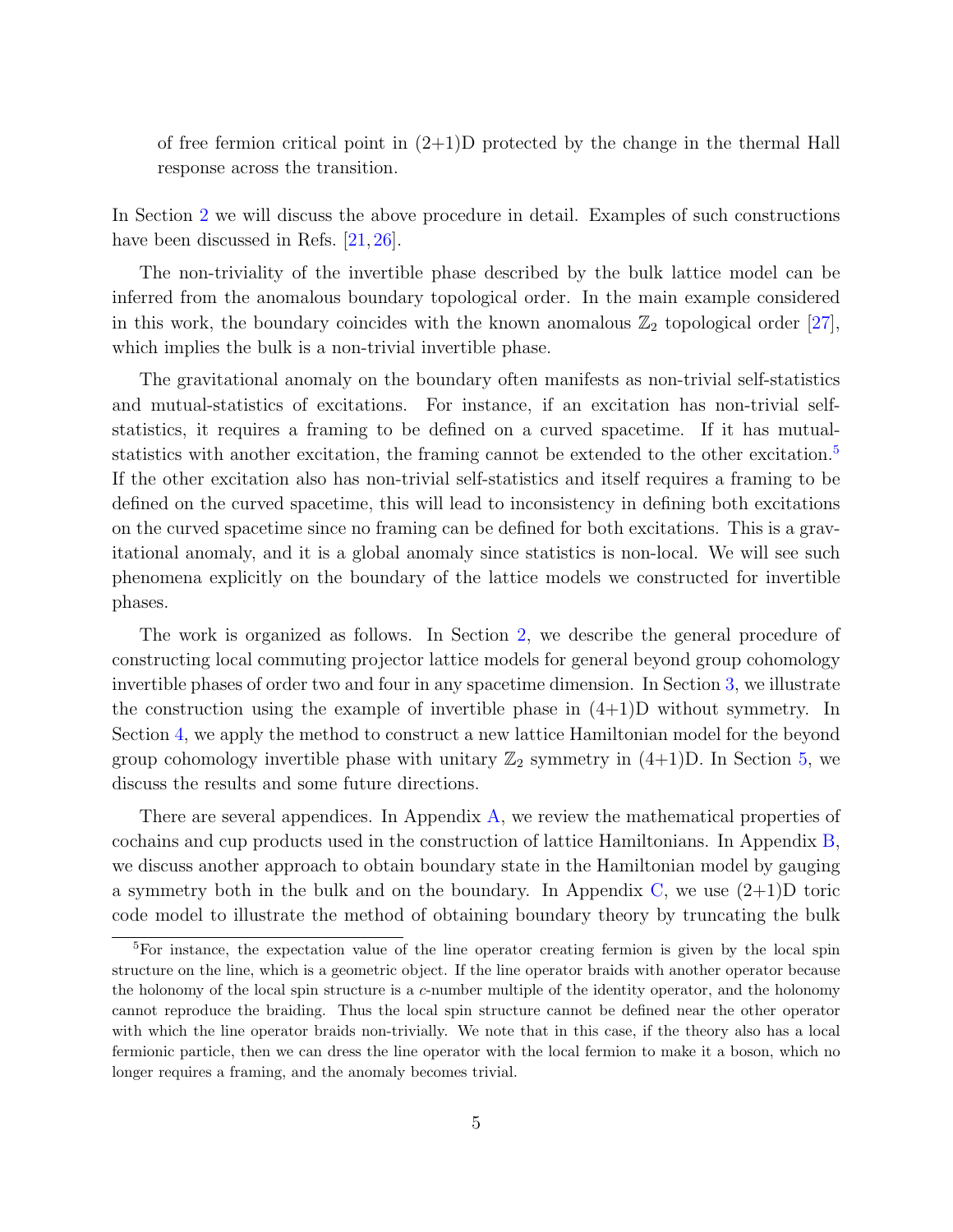Hamiltonian. In Appendix [D,](#page-50-0) we give the details for the computation of the boundary Hamiltonian of the invertible phase without symmetry in (4+1)D.

## <span id="page-6-0"></span>1.1 Summary of main examples

We use two examples to illustrate our construction for lattice Hamiltonian models of bosonic beyond group cohomology invertible phases of order two and four in the general spacetime dimension. The examples are in  $(4+1)$ D spacetime. The first example does not have symmetry, and the second example has  $\mathbb{Z}_2$  unitary symmetry. Both phases have order two.

#### <span id="page-6-1"></span>1.1.1 Bosonic invertible phase without symmetry in  $(4+1)D$

The  $(4+1)$ D beyond group cohomology SPT phases without symmetry have  $\mathbb{Z}_2$  classification [\[14\]](#page-54-6), and the non-trivial phase is characterized by the effective action

<span id="page-6-3"></span>
$$
\pi \int w_2(TM) \cup w_3(TM) = \pi \int w_2(TM) \cup Sq^1w_2(TM) , \qquad (1.1)
$$

where we consider orientable spacetime manifolds.

This beyond group cohomology invertible phase has several known boundary states in (3+1)D, including the all-fermion electrodynamics with heavy fermionic electric particles and monopoles  $[28-32]$  $[28-32]$ , and the anomalous  $\mathbb{Z}_2$  topological order with fermionic particle and fermionic loop excitations [\[30,](#page-55-8) [32,](#page-55-7) [33\]](#page-55-9), and the  $SU(2)$  gauge theory with odd number of massless fermion with isospin  $3/2$  [\[34\]](#page-55-10). All these boundary theories have fermionic loops and a fermionic particle: they have fermion Wilson line due to the spin/charge relation, and also have  $\pi$  flux monopole whose Dirac string is a fermionic string, since the  $2\pi$  flux monopole is a fermion.<sup>[6](#page-6-2)</sup>

We describe the beyond group cohomology invertible phase using the invertible gauge theory with  $\mathbb{Z}_2$  two-form  $a_2$  and three-form  $b_3$  gauge fields, and the action

$$
\pi \int a_2 \cup Sq^1(a_2) + \pi \int Sq^2(b_3) + \pi \int a_2 \cup b_3 . \tag{1.2}
$$

The local commuting projector Hamiltonian for the invertible phase [\(1.1\)](#page-6-3) described by the above invertible gauge theory with dynamical gauge fields  $a_2, b_3$  is as follows. We put  $\mathbb{Z}_2$ 

<span id="page-6-2"></span><sup>&</sup>lt;sup>6</sup>This follow from the property that the  $2\pi$  flux monopole is a fermion and thus attached to  $\int w_2(TM)$ , This follow from the property that the  $2\pi$  flux monopole is a fermion and thus attached to  $\int w_2(TM)$ , while the Dirac string of the  $\pi$  flux monopole is attached to  $\int dw_2(TM)/2 = \int w_3(TM)$ , which implies it is while the Dirac string of the  $\pi$  flux monopole is attached to  $\int dw_2(TM)/2 = \int w_3(TM)$ , while it is attached to  $\int w_3(TM)$  [\[30\]](#page-55-8)).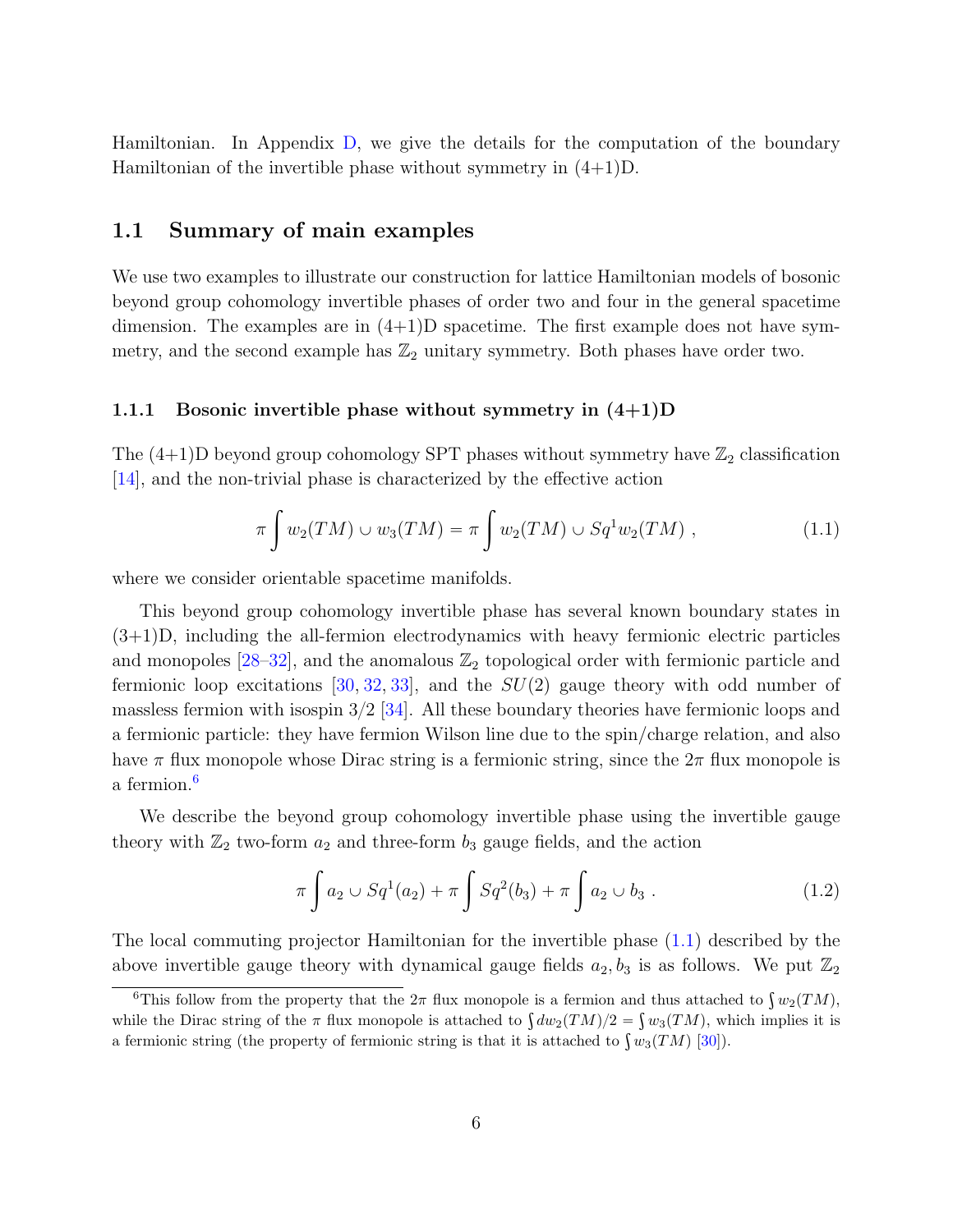<span id="page-7-0"></span>

Figure 1: The Hamiltonian for the boundary state obtained by truncating the Hamiltonian model of the beyond group cohomology invertible phase without symmetry in  $(4+1)D$ . There are qubits on the edges and faces of the lattice, acted on by the Pauli operators  $X_e, Y_e, Z_e$ and  $X_f, Y_f, Z_f$ , respectively. Solid lines in the figure are edges in the cubic lattice, while dashed lines are edges in the dual lattice, *i.e.* faces in the original lattice. The first row imposes the Gauss law energetically, and the second row imposes the zero flux condition energetically, which are violated by the excitations in Fig. [2.](#page-8-0) In the figure we omit the bulk terms. In the figure,  $K_f = Z_f \sqrt{Z_{e_1} Z_{e_2} Z_{e_3} Z_{e_4}}$  for the edges  $e_1, e_2, e_3, e_4$  that bound the face f, and the square root takes value in  $\{1, i\}$  in the eigenbasis of  $Z_{e_1}Z_{e_2}Z_{e_3}Z_{e_4}$ .

qubits on each two- and three-simplices, acted by Pauli matrices  $X_f$ ,  $Z_f$  and  $X_t$ ,  $Z_t$ .

$$
H_{w_2w_3} = -\sum_{f} \prod_{t \supset f} X_t \prod_{t'} Z_{t'} S^{t' \cup_2 \delta f} \prod_{f'} Z_{f'} S^{f' \cup f} - \sum_{e} \prod_{f \supset e} X_f \prod_{f'} Z_{f'} S^{f' \cup (e \cup_1 \delta e)} \prod_{t} Z_t S^{e \cup t} \prod_{f_1, f_2} CZ(Z_{f_1}, Z_{f_2}) S^{e \cup (f_1 \cup_1 f_2) + f_1 \cup (f_2 \cup_2 \delta e)} - \sum_{t} \prod_{f \subset t} Z_f - \sum_{4 \text{ simplex } p} \prod_{t \subset p} Z_t ,
$$
\n(1.3)

where  $e$  denotes the 1-cochain that takes value 1 on the edge  $e$  and zero on all other edges, and similarly for 2-cochain  $f$  and 3-cochain  $t$ , and we introduced

$$
CZ(a,b) = \begin{cases} -1, & \text{if } (a,b) = (-1,-1) \\ 1, & \text{if } (a,b) = (1,1), (1,-1), (-1,1) \end{cases}
$$
(1.4)

In the above formula,  $CZ(Z_i, Z_j)$  is the controlled-Z gate.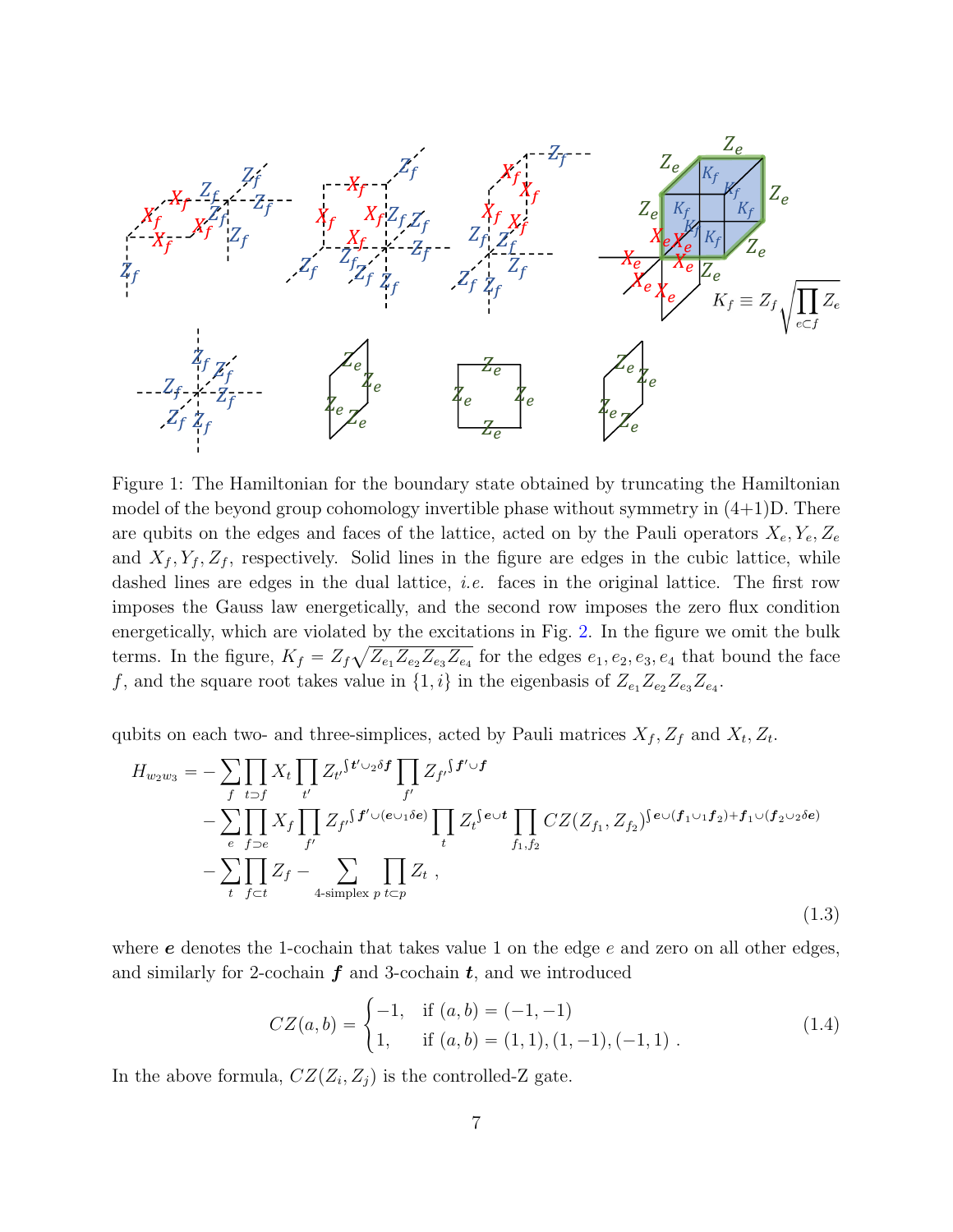<span id="page-8-0"></span>

Figure 2: The excitations in the boundary state of the beyond group cohomology invertible phase without symmetry in (4+1)D.

Boundary state By truncating the above bulk Hamiltonian on the boundary (Fig. [1\)](#page-7-0), we find fermionic particle and fermionic loop excitations (Fig. [2\)](#page-8-0) on the boundary with  $\pi$ statistics, in agreement with the expected anomalous boundary state for the beyond group cohomology SPT phase [\(1.1\)](#page-6-3) as discussed in Refs. [\[30,](#page-55-8) [33\]](#page-55-9). The fermionic loop excitation is characterized by a T-junction process that involves orientation reversal (for more detail, see Section [3.4\)](#page-26-0). In an upcoming work [\[35\]](#page-56-0) we show the statistics of the fermionic loop excitation can also be described by a double commutator of the loop creation operator with a suitable choice of a branching structure, similar to the statistics of fermionic particles described by the commutator of the fermion hopping operator.

We remark that such anomalous boundary state can also be obtained from the Higgs mechanism in the  $U(1)$  Maxwell theory with a Higgs scalar with the charge of two, and where both the unit electric particle and the  $2\pi$ -flux magnetic monopole are fermions. There are fermionic loops from the Dirac string of the  $\pi$  flux monopole and the analogue of the Dirac string for the half charge electric particle and dyon [\[35\]](#page-56-0).

If we take two copies of the system, we can condense the boson made out of the fermion in each copy and make the boundary completely trivial. Thus the invertible phase has order two.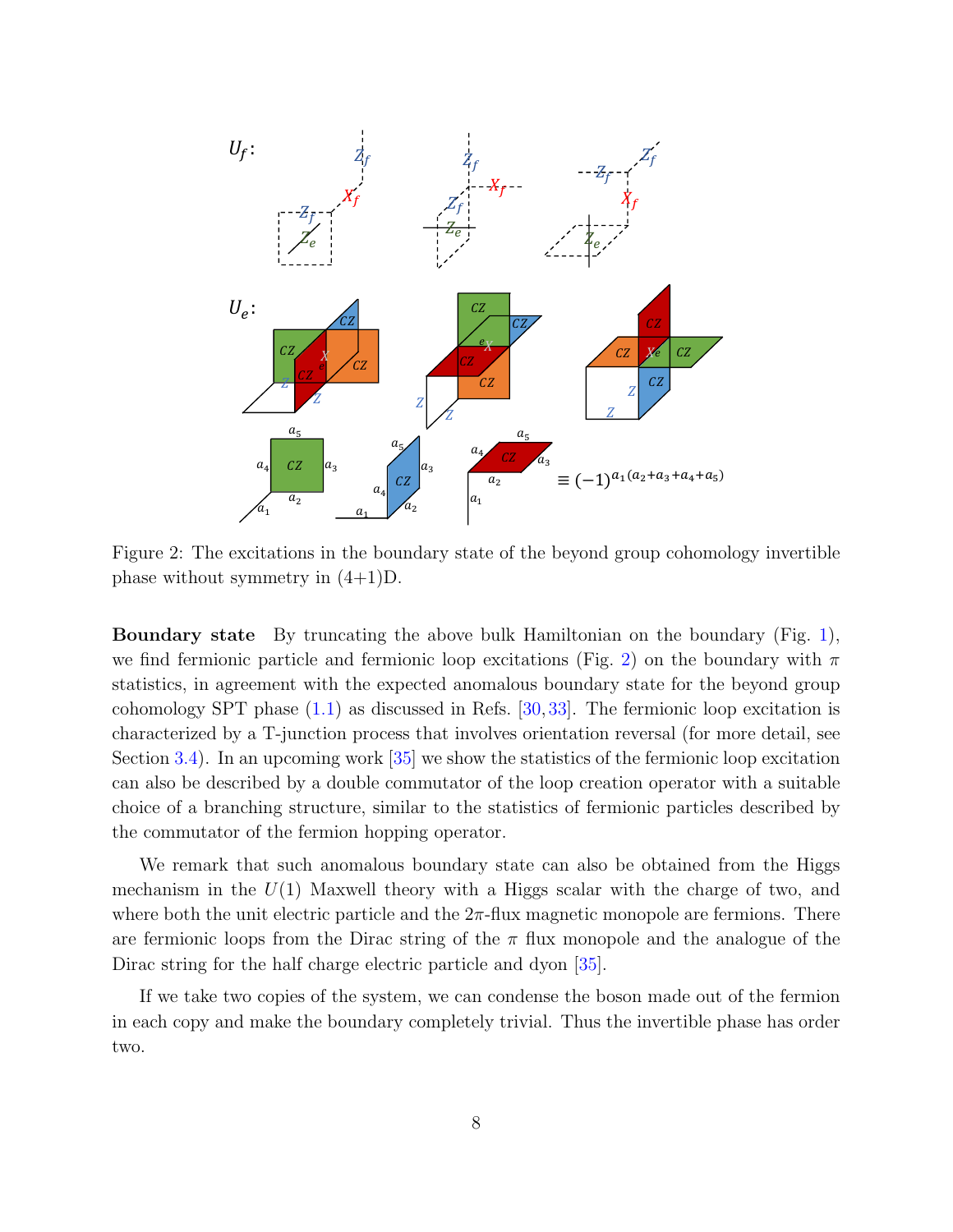### <span id="page-9-0"></span>1.1.2 Bosonic invertible phase with  $\mathbb{Z}_2$  unitary symmetry in  $(4+1)D$

Another example we use to illustrate our construction is the beyond group cohomology invertible phase with  $\mathbb{Z}_2$  unitary symmetry in  $(4+1)D$ , with the effective action

$$
\pi \int C_1 \cup Sq^2(w_2) , \qquad (1.5)
$$

where  $C_1$  is the  $\mathbb{Z}_2$  background gauge field for the  $\mathbb{Z}_2$  symmetry. The theory can be described by an invertible gauge theory with  $\mathbb{Z}_2$  two-form  $a_2$  and three-form  $b_3$  gauge fields, and the action

$$
\pi \int C_1 \cup Sq^2(a_2) + \pi \int Sq^2(b_3) + a_2 \cup b_3 . \tag{1.6}
$$

The Hamiltonian model for the beyond group cohomology SPT phase as described by the above invertible gauge theory is as follows. We consider Euclidean lattice, and qubit on each vertex, face and cube:

$$
H_{\mathcal{C}w_2^2} = -\sum_v X_v \prod_{f_1, f_2} CZ(Z_{f_1}, Z_{f_2})^{\int \boldsymbol{v} \cup f_1 \cup f_2} - \sum_e \prod_{f \supset e} X_f \prod_t Z_t^{\int \boldsymbol{e} \cup t} \prod_{v, f'} CZ(Z_v, Z_{f'})^{\int \delta \boldsymbol{v} \cup (f' \cup_1 \delta \boldsymbol{e})} - \sum_f \prod_{t \supset f} X_t \prod_{t} Z_t^{\int \boldsymbol{t} \cup_2 \delta f} \prod_{f'} Z_{f'}^{\int \boldsymbol{f} \cup f} - \sum_{t} \prod_{f \subset t} Z_f - \sum_{4 \text{ simplex } p} \prod_{t \subset p} Z_t \tag{1.7}
$$

We remark that a different lattice Hamiltonian model for the same beyond group cohomology invertible phase in  $(4+1)$ D was constructed in Ref.  $|12|$ .

Boundary state The boundary state of the theory can be obtained by truncating the bulk Hamiltonian, and is given by an anomalous  $\mathbb{Z}_2$  topological order with fermionic particle and bosonic loop excitations, but the  $\mathbb{Z}_2$  symmetry realized anomalously on the loop excitation. To be specific, the intersection of the loop excitation with the domain wall implementing the  $\mathbb{Z}_2$  symmetry has the statistics of a fermionic particle. A related symmetric gapped boundary is also discussed in Ref. [\[12\]](#page-54-4).

We remark that such anomalous boundary state can also be obtained from the Higgs mechanism in the  $U(1)$  Maxwell theory with a Higgs scalar of charge two, and where the unit electric particle is a fermion, while the  $2\pi$ -flux monopole is a boson. The latter realizes the  $\mathbb{Z}_2$  symmetry projectively such that the symmetry generator squares to  $(-1)$  on the monopole.

If we take two copies of the system, we can condense the boson particle made out of the fermion in each copy and make the boundary completely trivial. Thus the invertible phase has order two.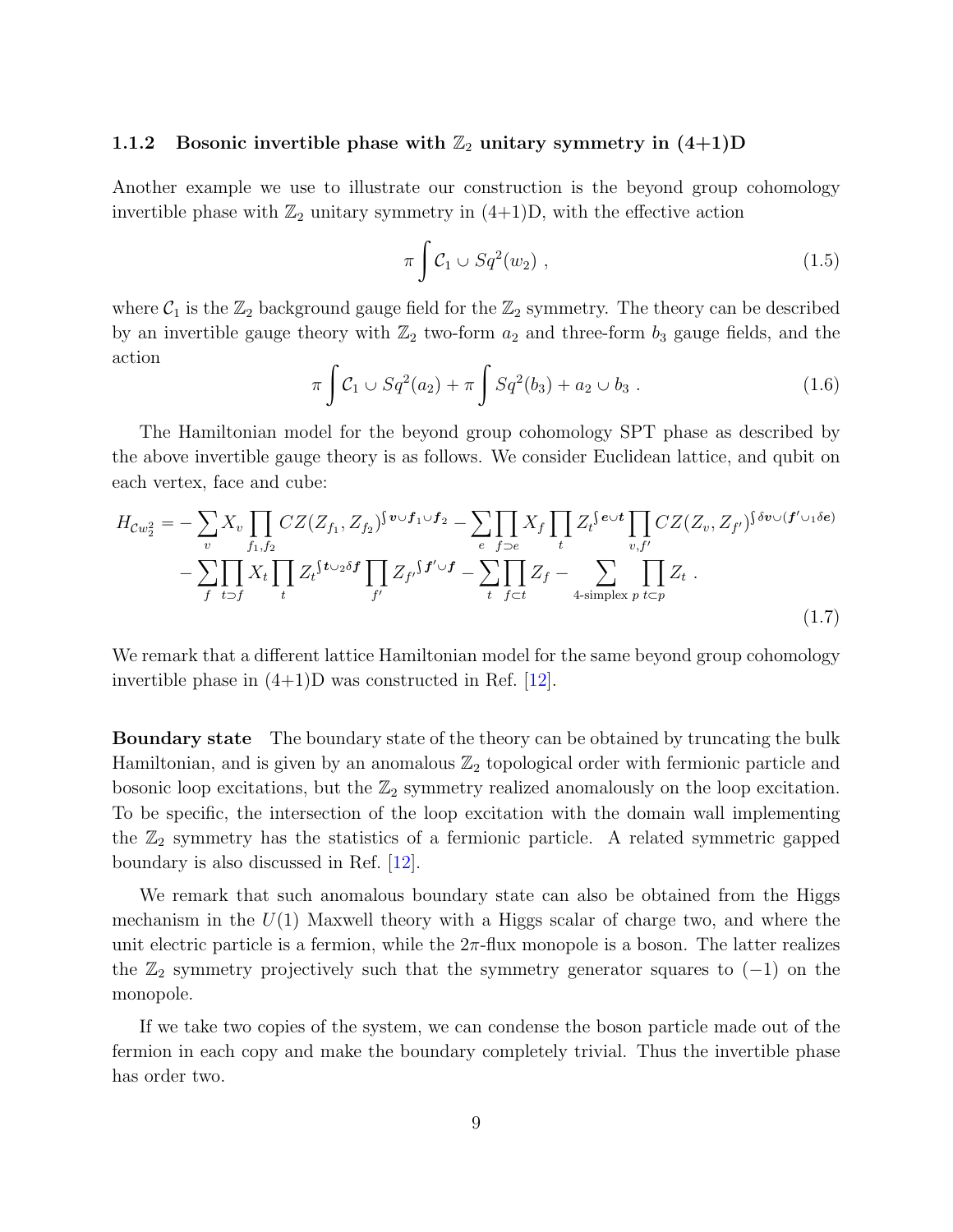# <span id="page-10-0"></span>2 General construction of exactly solvable Hamiltonian models

## <span id="page-10-1"></span>2.1 Beyong group cohomology invertible phases from "parent" group cohomology invertible phases

We will show that the bosonic invertible phases of order two and four can be obtained by gauging certain  $\mathbb{Z}_2$  higher-form symmetry in a group cohomology invertible phase. Mathematically, these invertible phases correspond to the elements of order 2 or 4 in

<span id="page-10-2"></span>
$$
H^{d+1}(BG \times BSO(d+1), U(1))/\{v_k = 0 \text{ for } k > (d+1)/2\},\tag{2.1}
$$

where  $SO(d + 1)$  is the Lorentz group for the  $(d + 1)$ -dimensional spacetime with Euclidean signature,  $v_k$  is the kth Wu class [\[36\]](#page-56-1) on  $BSO(d + 1)$ . A useful way to describe invertible phases is using their low energy effective action in the presence of background probe gauge field for the symmetry, and the elements in  $(2.1)$  corresponds to such effective action as follows. If we denote the background gauge field collectively by A (it can be the background gauge field for internal symmetry, or some probe curved gravity background). It is a map from the spacetime to  $BG \times BSO(d+1)$ : for instance, it assigns a G element to each curve on the spacetime. Then for element  $\omega$  in [\(2.1\)](#page-10-2), the effective action for the background gauge field is given by the pullback  $A^*\omega$  of  $\omega$  by A.

We use the property that the bosonic beyond group cohomology SPT phases with finite group G unitary symmetry have effective actions described in turns of the background gauge field for the G symmetry and the Stiefel-Whitney classes  $w_i(TM)$ , Pontryagin classes  $p_i(TM)$ for the tangent bundle, as well as the higher-dimensional generalization of gravitational Chern-Simons terms  $[14-16]$  $[14-16]$ . For the invertible phases of order two and four, the effective action for the invertible phases only depend on the G background gauge field, and the  $\mathbb{Z}_2$ valued Stiefel-Whitney classes for the tangent bundle.

The Stiefel-Whitney classes can be described by dynamical higher-form  $\mathbb{Z}_2$  gauge field in invertible gauge theories. In  $d + 1$  spacetime dimension, a *n*-form  $\mathbb{Z}_2$  gauge field  $b_n$  satisfies the identity [\[36\]](#page-56-1)

$$
Sq^{d+1-n}(b_n) = v_{d+1-n}(TM) \cup b_n , \qquad (2.2)
$$

where  $v_r(TM)$  is the rth Wu class of the tangent bundle TM. Then we can express the Wu class using another  $\mathbb{Z}_2$   $(d+1-n)$ -form gauge field  $a_{d+1-n}$  that couples to  $b_n$ , with the action

$$
\pi \int Sq^{d+1-n}(b_n) + a_{d+1-n} \cup b_n = \pi \int (v_{d+1-n}(TM) + a_{d+1-n}) \cup b_n \text{ mod } 2\pi \mathbb{Z} . \tag{2.3}
$$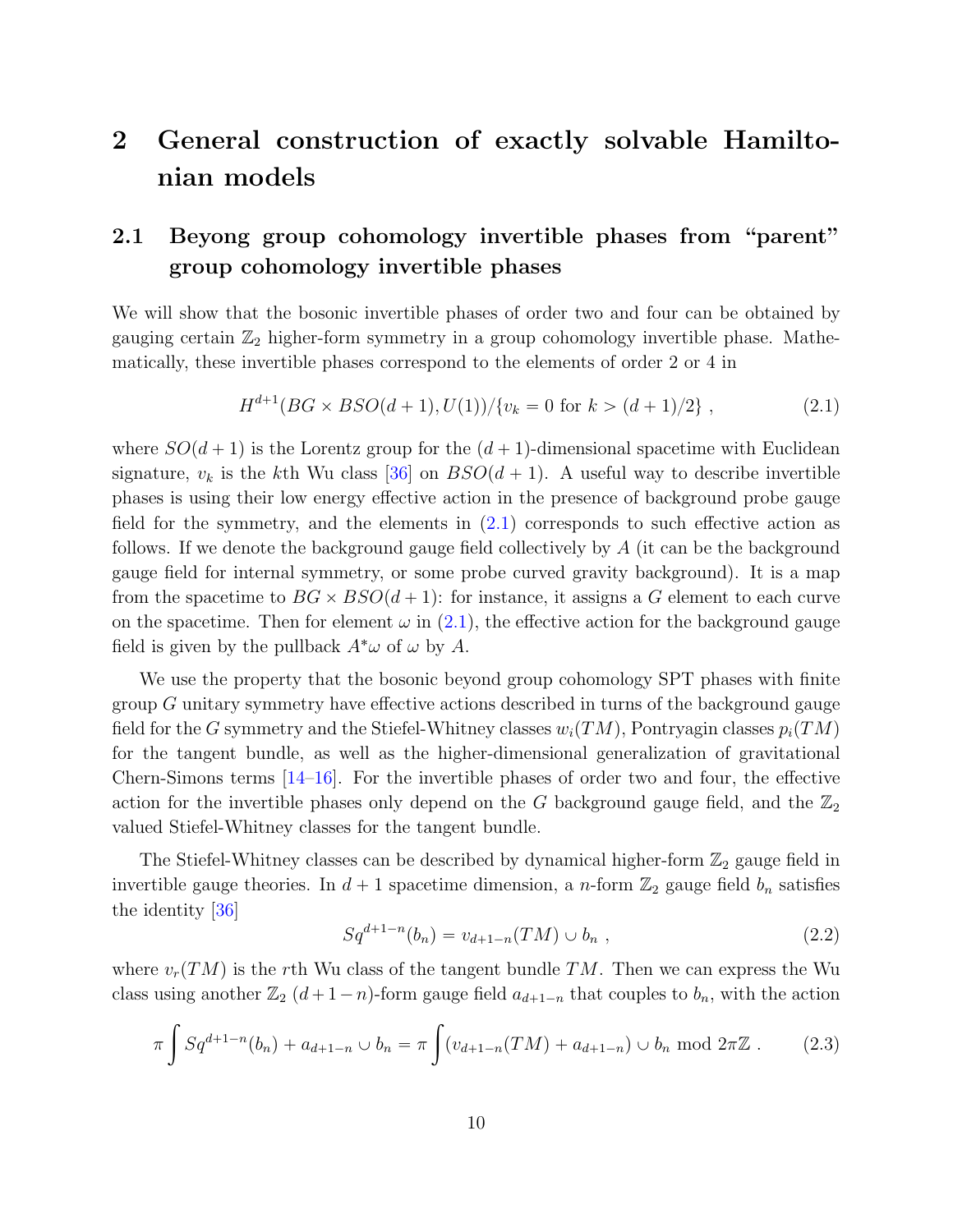Then integrating out the Lagrangian multiplier  $b_n$  implies

$$
a_{d+1-n} = v_{d+1-n}(TM) \t\t(2.4)
$$

and thus the fluctuation of the dynamical gauge fields are suppressed, and the theory is invertible.<sup>[7](#page-11-0)</sup> Thus we can express the rth Wu class for  $r \le d + 1$  using the  $\mathbb{Z}_2$  gauge fields  $a_r$ . Note the Wu classes are non-trivial for  $r \leq (d + 1)/2$ . The Stiefel-Whitney classes can be obtained from Wu classes as [\[36\]](#page-56-1)

$$
w_r(TM) = \sum_{j=\max(0,r-[(d+1)/2])}^{[r/2]} Sq^j(v_{r-j}(TM)) = \sum_{j=\max(0,r-[(d+1)/2])}^{[r/2]} Sq^j(a_{r-j}) ,
$$
 (2.5)

where the upper and lower bounds in the summation are imposed to exclude indices with zero summands. Thus we can express the bosonic beyond group cohomology phases as an invertible gauge theory for the *n*-form  $\mathbb{Z}_2$  gauge fields  $b_n$  and  $(d+1-n)$ -form  $\mathbb{Z}_2$  gauge fields  $a_{d+1-n}$  for  $\lfloor (d+1)/2 \rfloor \le n \le d$ , in addition to the G background gauge field, with action described by the group cohomology ˜ ¸

<span id="page-11-1"></span>
$$
H^{d+1}\left(BG \times \bigotimes_{n=[(d+1)/2]}^{d} \left(B^{n+1}\mathbb{Z}_2^{(b_n)} \times B^{d+1-n}\mathbb{Z}_2^{(a_{d+1-n})}\right), U(1)\right) \tag{2.6}
$$

Thus, the Hamiltonian model for bosonic beyond group cohomology SPT phases can be constructed by the following steps.

(1) First, construct the local commuting projector Hamiltonian model for the "parent" SPT phase with 0-form symmetry G,  $(n - 1)$ -form and  $(d - n)$ -form  $\mathbb{Z}_2$  symmetries with  $\left[\frac{d+1}{2}\right] \leq n \leq d$ , described by the group cohomology [\(2.6\)](#page-11-1). The group cocycle has the form

$$
\omega(g, \{(a_r, b_r)\}) = \omega_0(g, \{a_r\}) \prod_{n=[(d+1)/2]}^{d} (-1)^{\int Sq^{d+1-n}(b_n)+a_{d+1-n}\cup b_n}, \qquad (2.7)
$$

where  $q \in G$ . We will discuss in Section [2.2.](#page-12-0)

(2) Then, gauge the higher-form symmetry with gauge fields  $a_{d+1-n}$ ,  $b_n$ . This then produces a local commuting projector Hamiltonian model for the invertible gauge theory that describes the beyond group cohomology SPT phase, since the  $\mathbb{Z}_2$  *n*-form gauge field  $b_n$ is the Lagrangian multiplier that enforces  $a_{d+1-n} = v_{d+1-n}(TM)$ . We will discuss the explicit construction in Section [2.3.](#page-13-0)

<span id="page-11-0"></span><sup>&</sup>lt;sup>7</sup>In particular, if the above two terms are the only topological action, then the partition function on any closed manifold equals one.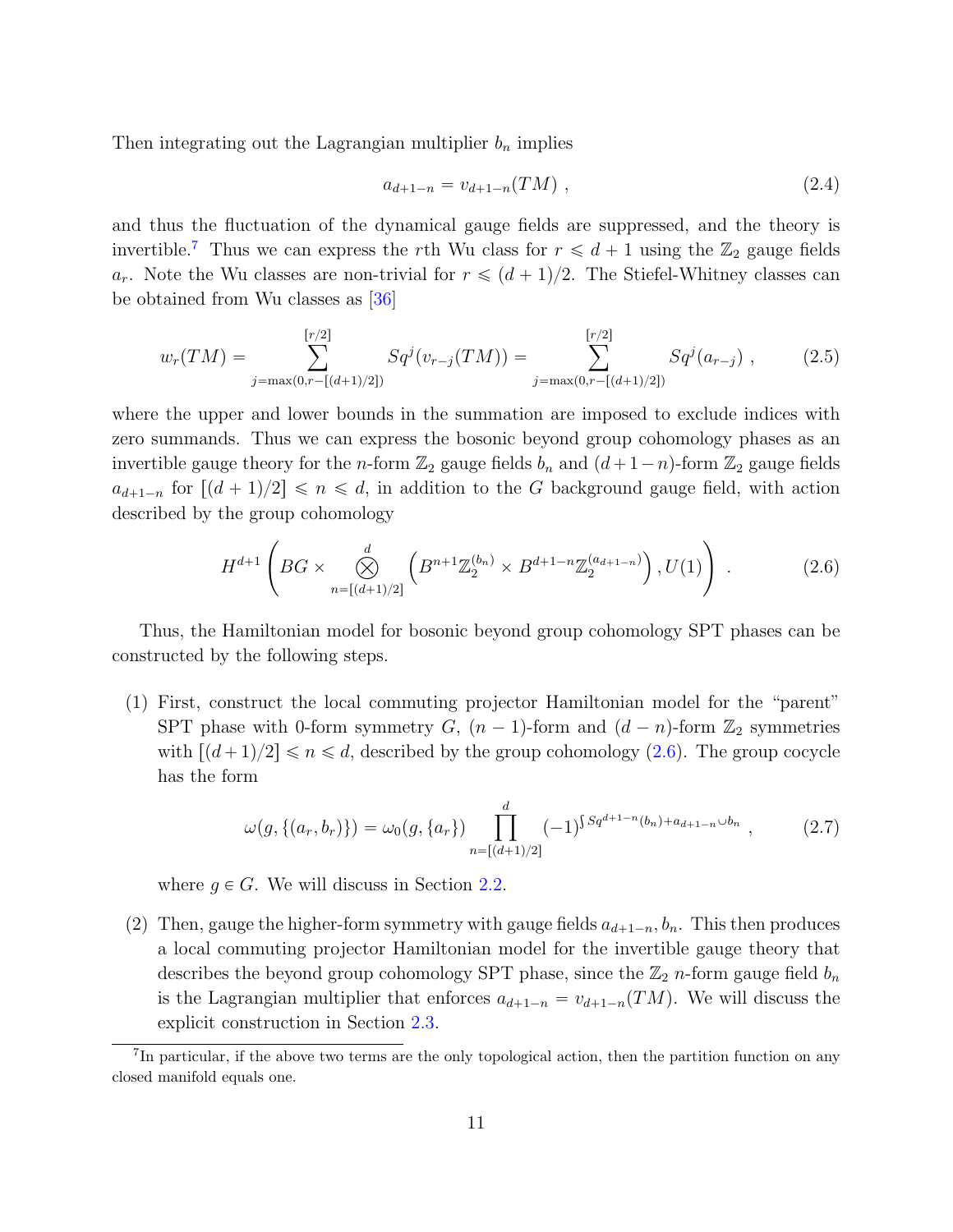- (3) We obtain a boundary state of the beyond group cohomology SPT phase by truncating the terms in the bulk Hamiltonian near the boundary. We will discuss in Section [2.4.](#page-14-0)
- (4) We add "transverse field term"  $\sum_{s} Z_s$  to the lattice model, where  $Z_s$  is the Pauli Z matrix acting on the qubit on simplex s, to obtain a lattice model that is not a sum of commuting projectors. If the new term has a large coefficient, it derives the new model to the trivial phase, and at some finite coefficient it describes phase transitions protected by the invertible phase.

## <span id="page-12-0"></span>2.2 Hamiltonian model for "parent" group cohomology SPT phases

Let us review a lattice model construction of group cohomology SPT phase with G 0-form symmetry and  $\mathbb{Z}_2$  n<sub>i</sub>-form symmetries for collection of  $\{n_i\}$ . The lattice is  $\mathbb{Z}^d$  for space dimension  $d$ , or any triangulated manifold. The discussion follows the approach in Refs. [\[37,](#page-56-2) [9,](#page-54-1) [23,](#page-55-1) [38,](#page-56-3) 39. The Hilbert space is labelled by  $g(v) \in G$  at each vertex  $v, \lambda^{(n_i)}(s_{n_i}) \in \mathbb{Z}_2$  at each  $n_i$ -simplex  $s_{n_i}$ . The SPT phase can be describe by  $d+1$ -dimensional topological action  $\omega_{d+1}(x, \{c^{(n_i+1)}\})$  for background one-form x for G symmetry and  $(n_i + 1)$ -form  $c^{(n_i+1)}$  for the  $\mathbb{Z}_2$  n<sub>i</sub>-form symmetries. We have

$$
\omega_{d+1}(x^g, \{c^{(n_i+1)} + \delta \lambda^{(n_i)}\}) - \omega_{d+1}(x, \{c^{(n_i+1)}\}) = \delta \omega'_d(x, \{c^{(n_i+1)}\}; g, \{\lambda^{(n_i)}\}) ,
$$
 (2.8)

where  $\omega'_d$  has degree d, and  $x^g$  is the gauge transformation of x by g, i.e.,  $x^g(e_{ij})$  =  $g(v_i)^{-1}x(e_{ij})g(v_j)$ . Denote  $\omega'_d$  with  $x, c^{(n_i+1)} = 0$  as  $\omega''_d$ .

We would like to construct a Hamiltonian with a unique ground state described by the bulk wavefunction

$$
|\Psi\rangle = \sum_{g,\{\lambda^{(n_i)}\} \text{ in bulk}} e^{i \int_{\text{space}} \omega'_d(g,\lambda^{(n_i)})} |g,\{\lambda^{n_i}\}\rangle ,
$$
 (2.9)

where in the summand,  $\omega'_d(g, \lambda^{(n_i)})$  is replaced by its eigenvalues on the eigenstate  $|g, \{\lambda^{n_i}\}\rangle$ . The summation is over all the configurations in the bulk. If the space has a boundary, the wavefunction depends on the boundary configurations, which are not summed over.

A Hamiltonian for the SPT phase wavefunction can be obained by conjugating the para-A Hamiltonian for the SP I phase wavenunction can<br>magnet  $H^0 = -\sum_v \sum_{h \in G} X_v^h - \sum_{s_n} X_{s_n}$  by  $e^{i \int \omega_d^{(0)}(g, \lambda^{(n_i)})}$ :

$$
H_{\rm SPT} = -\sum_{v} \sum_{h \in G} X_v^h e^{i \int \omega_d^{0} (\rho_h v g, \{\lambda^{(n_i)}\}) - i \int \omega_d^{0} (g, \{\lambda^{(n_i)}\})} - \sum_{s_{n_i}} X_{s_{n_i}} e^{i \int \omega_d^{0} (g, \{\lambda^{(n_i)} + s_{n_i}\}) - i \int \omega_d^{0} (g, \{\lambda^{(n_i)}\})},
$$
\n(2.10)

where  $\rho_h v g$  change the 0-cochain  $g(v)$  by left multiplication with h for the 0-cochain at vertex v, and  $s_{n_i}$  is the n<sub>i</sub>-cochain with value 1 on the n<sub>i</sub>-simplex  $s_{n_i}$  and 0 elsewhere. <sup>[8](#page-12-1)</sup>

<span id="page-12-1"></span> ${}^8\lambda^{(n_i)} + s_{n_i}$  modifies the  $\mathbb{Z}_2$  variable of  $\lambda^{(n_i)}$  at the single  $n_i$ -simplex  $s_{n_i}$ .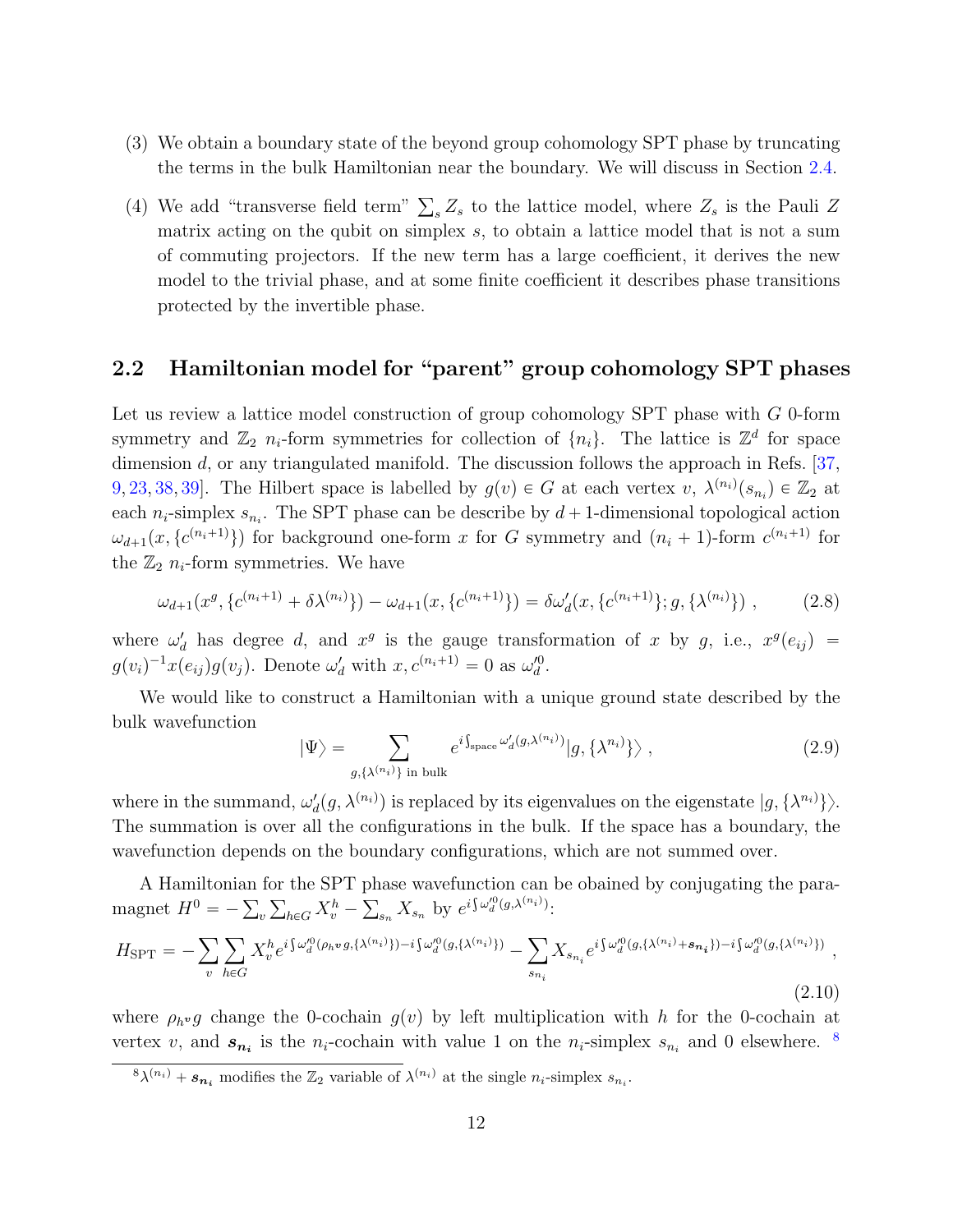This gives a local commuting projector Hamiltonian. Since the paramagnet Hamiltonian  $H^0$ has the ground state given by superposition of all the configurations with equal weight, the Hamiltonian  $H_{\text{SPT}} = e^{i \int \omega_d^{\prime} H^0 e^{-i \int \omega_d^{\prime}} }$  has ground state given by  $|\Psi\rangle$ .

## <span id="page-13-0"></span>2.3 Gauging a symmetry in Hamiltonian model

Let us gauge the  $n_i$ -form symmetry in the above Hamiltonian. The discussion follows the approach in Refs. [\[9,](#page-54-1)[23,](#page-55-1)[38](#page-56-3)[–41\]](#page-56-5). We introduce qubits on each  $(n_i + 1)$ -simplex, acted by Pauli matrices  $\overline{X}_{s_{n_i+1}}, \overline{Y}_{s_{n_i+1}}, \overline{Z}_{s_{n_i+1}},$  and we denote  $c_{s_{n_i+1}}^{(n_i+1)} = (1 - Z_{s_{n_i+1}})/2$ .

• We demand the new gauge fields  $c^{(n_i+1)}$  are flat in low energy subspace. Thus we add flux terms in the Hamiltonian to penalize the configuration with  $\delta c^{(n_i+1)} \neq 0$  mod 2

$$
H_{\text{flux}} = -\sum_{s_{n_i+2}} \prod \overline{Z}_{s_{n_i+1}} = -\sum_{s_{n_i+2}} (-1)^{\int_{s_{n_i+2}} \delta c^{(n_i+1)}} , \qquad (2.11)
$$

where the product is over all  $(n_i + 1)$ -simplices  $s_{n_i+1}$  on the boundary of the  $(n_i + 2)$ simplex  $s_{n_i+2}$ .

• We impose the Gauss law constraint

$$
X_{s_{n_i}} \prod \overline{X}_{s_{n_i+1}} = 1 \tag{2.12}
$$

where the product is over all  $(n_i + 1)$ -simplices  $s_{n_i+1}$  adjacent to the  $n_i$ -simplex  $s_{n_i}$ . We note the Gauss law constraint commutes with the flux terms  $H_{\text{flux}}$ .

• For the Hamiltonian to commute with the Gauss law constraint, the original Hamiltonian must be modified to be invariant under  $\lambda^{(n_i)} \to \lambda^{(n_i)} + s'_{n_i}$ ,  $c^{(n_i+1)} \to c^{(n_i)} + \delta s'_{n_i}$ . The modification follows from the cocycle  $\omega_{d+1}$  with nonzero  $c^{(n_i+1)}$  as

$$
\delta\omega'_{d}(x^{g}, \{c^{(n_{i}+1)}\}; g, \lambda^{(n_{i})} + \mathbf{s}'_{n_{i}}) - \delta\omega'_{d}(x^{g}, \{c^{(n_{i}+1)}\}; g, \lambda^{(n_{i})})
$$
\n
$$
= \left(\omega_{d+1}(x^{g}, \{c^{(n_{i}+1)} + \delta\lambda^{(n_{i})} + \delta\mathbf{s}'_{n_{i}}\}) - \omega_{d+1}(x^{g}, \{c^{(n_{i}+1)}\})\right)
$$
\n
$$
- \left(\omega_{d+1}(x^{g}, \{c^{(n_{i}+1)} + \delta\lambda^{(n_{i})}\}) - \omega_{d+1}(x^{g}, \{c^{(n_{i}+1)}\})\right)
$$
\n
$$
= \delta\omega'_{d}(x^{g}, \{c^{(n_{i}+1)} + \delta\lambda^{(n_{i})}\}; g, \mathbf{s}'_{n_{i}}).
$$
\n(2.13)

This gives a modification that is invariant under the transformation, since it depends on  $c^{(n_i+1)}$ ,  $\lambda^{(n_i)}$  by the invariant combination  $c^{(n_i+1)} + \delta \lambda^{(n_i)}$ .

In some cases, we also need to conjugate the Hamiltonian by the projector to the zero flux sector of the introduced gauge fields to ensure the Hamiltonian is a sum of commuting terms. The conjugation is an automorphism on the algebra of local unitary operators, and thus the conjugation gives a local Hamiltonian.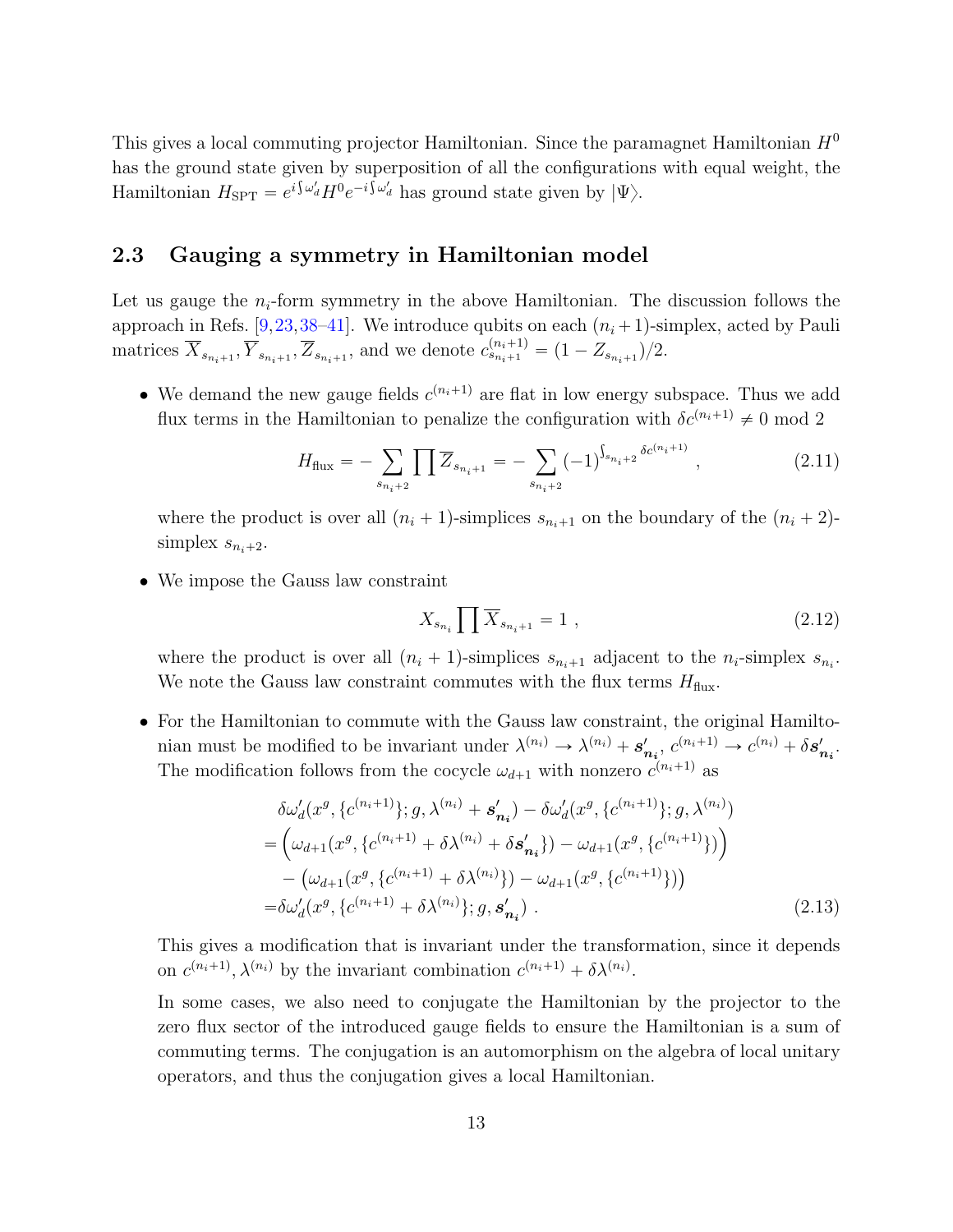<span id="page-14-1"></span>

Figure 3: Auxiliary simplices connected to auxiliary vertex 0.

• We can use Gauss law constraint to perform gauge-fixing to set  $\lambda^{(n_i)} = 0$  and replace We can use Gauss law constraint to perform gauge-nxing to set  $\lambda^{(n)} = 0$  and replace  $X_{s_{n_i}}$  by  $\prod \overline{X}_{s_{n_i+1}}$ , where the product is over the  $(n_i + 1)$ -simplices  $s_{n_i+1}$  adjacent to the  $n_i$ -simplex  $s_{n_i}$ .

This gives a local commuting projector Hamiltonian.

### <span id="page-14-0"></span>2.4 Boundary state from truncation of the bulk Hamiltonian

Let us discuss the boundary state of a bulk Hamiltonian. They can be obtained by looking at the bulk terms near the boundary. In particular, we can also deduce operators on the boundary and thus the boundary excitations. Examples of the truncating procedure for obtaining boundary Hamiltonian are discussed in e.g. Refs. [\[42,](#page-56-6) [43,](#page-56-7) [39\]](#page-56-4). In this paper, we follow the boundary construction in Refs. [\[26,](#page-55-4) [41\]](#page-56-5).

Consider space  $M_d$  with boundary  $N_{d-1} = \partial M_d$ . We construct an auxiliary closed manifold by introducing auxiliary simplices as follows. We first introducing a vertex  $v_0$ , and then introduce auxiliary simplices by connecting  $v_0$  to all vertices on the boundary  $N_{d-1} = \partial M_d$ , forming auxiliary edges  $\langle 0i \rangle \forall i \in N_3$ , auxiliary faces  $\langle 0i j \rangle \forall \langle ij \rangle \in N_3$ , etc. See Figure [3.](#page-14-1) The space formed by these auxiliary simplices and  $N_{d-1}$  is denoted as  $CN_{d-1}$ , *i.e.*, the cone over topological space  $N_{d-1}$ . Gluing  $CN_{d-1}$  and  $M_d$  gives a closed spatial 4-manifold:

$$
\widetilde{M}_d \equiv M_d \sqcup CN_{d-1}, \quad \partial \widetilde{M}_d = 0 \ . \tag{2.14}
$$

For simpicity, in the following we will take the space to have trivial topology. The state on  $\widetilde{M}_d$  is related to that on  $M_d$  and its boundary as follows: for *n*-cochain  $c_n$ ,

$$
|c_n|_{\widetilde{M}_d} \rangle = |c_n; c_{n-1}^0|_{\partial M_d} \rangle , \qquad (2.15)
$$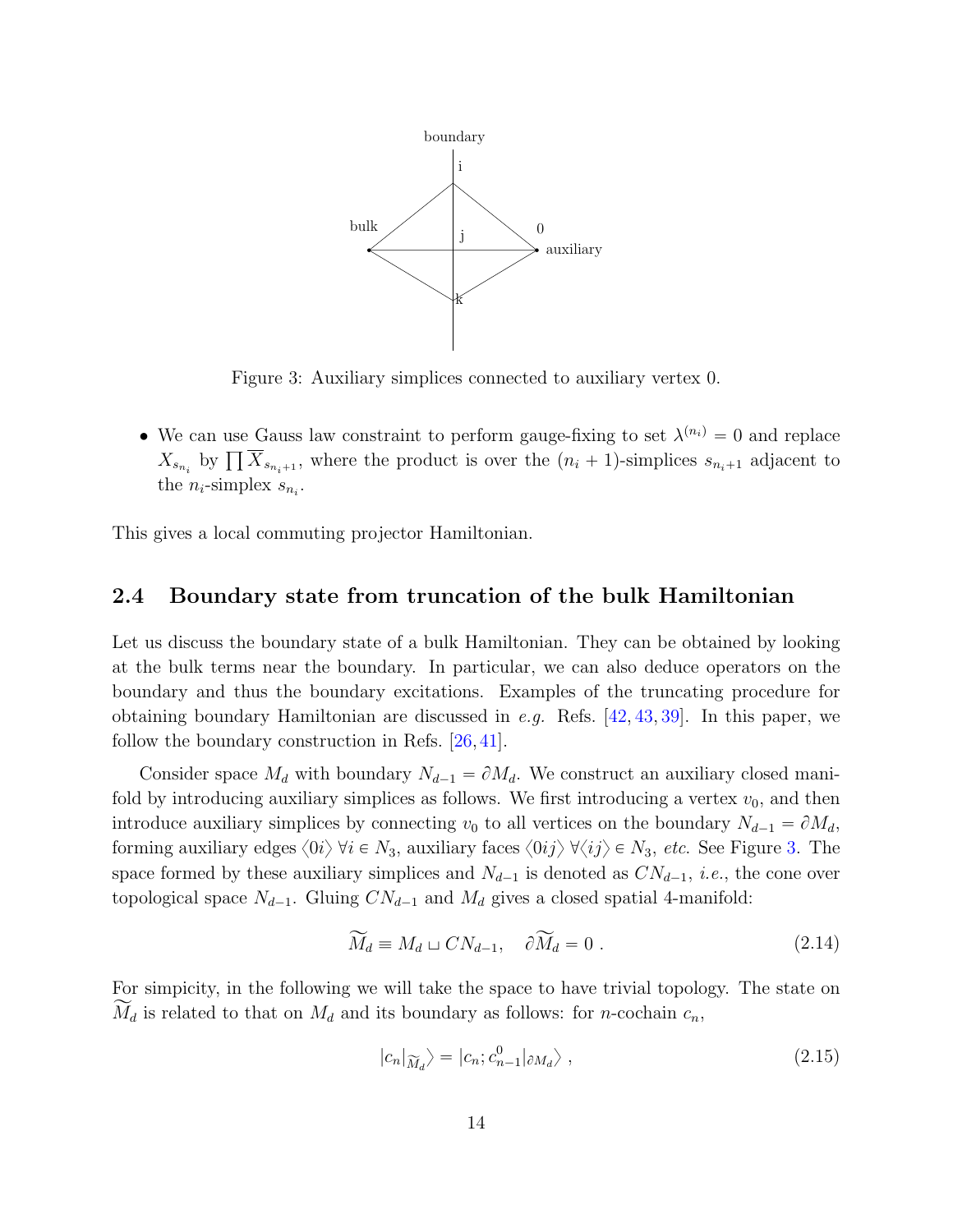where  $c_{n-1}^0$  is the  $(n-1)$ -cochain on the boundary  $N_{d-1} = \partial M_d$  such that

$$
c_{n-1}^0(v_1v_2\cdots v_{n-1}) := c_n(v_0v_1\cdots v_{n-1}) . \qquad (2.16)
$$

We will focus on configuration where  $c_n$  is a *n*-form gauge theory, and obeys cocycle condition  $\delta c_n = 0$ . On space with trivial topology (or trivial topology near the boundary) such as  $\mathbb{Z}^d$ we can then express  $c_n = \delta \phi_{n-1}$ . We will set  $\phi_{n-1} = 0$  on all auxiliary  $(n - 1)$ -simplices. To illustrate the procedure, in Appendix [C](#page-49-0) we discuss the truncation for bulk  $\mathbb{Z}_2$  toric code model in  $(2+1)$ D [\[44\]](#page-56-8), whose gapped boundaries are discussed in Ref. [\[45\]](#page-56-9).

There are different kinds of truncation we can perform. In the one case, we introduce new degrees of freedom on the auxiliary simplices. This is the analogue of the "rough" boundary condition [\[45\]](#page-56-9), or the Dirichlet boundary condition for the  $\mathbb{Z}_2$  higher-form gauge fields. We will focus on this boundary condition in the discussions. In another case, we do not introduce new degrees of freedom and just keep original Hamiltonian terms in the bulk. This is the analogue of the "smooth" boundary condition [\[45\]](#page-56-9), or the free boundary condition for the  $\mathbb{Z}_2$  higher form gauge fields.  $9$ 

# <span id="page-15-0"></span>3 Beyond group cohomology SPT phase without symmetry in  $(4+1)D$

In this section, we construct a gauge theory model for the invertible phase in  $(4+1)D$  with effective action  $\pi \int w_2 \cup w_3$ . The gauge theory is a  $\mathbb{Z}_2$  one-form and  $\mathbb{Z}_2$  two-form gauge theory, with non-trivial topological twist in the action.

Let us start by considering the SPT phase for  $\mathbb{Z}_2$  one-form and two-form symmetries with the following effective ation

<span id="page-15-2"></span>
$$
\pi \int B_3 \cup_1 B_3 + A_2 \cup B_3 + A_2 \cup (A_2 \cup_1 A_2) , \qquad (3.1)
$$

where A, B are  $\mathbb{Z}_2$  cocycles obey  $\delta A_2 = 0$ ,  $\delta B_3 = 0$ . They are the background gauge fields for the one-form and two-form symmetries, respectively. The lattice Hamiltonian model will be constructed in Section [3.1.](#page-16-0)

Next, we will gauge the one-form and two-form symmetries. In other words, we sum over A, B. Using the Wu formula  $B_3 \cup_1 B_3 = Sq^2 B_3 = w_2 \cup B_3$  we can convert the first two terms in [\(3.1\)](#page-15-2) into  $(w_2 + A_2) \cup B_3$ , and summing over  $B_3$  imposes  $A_2 = w_2$ , and via

<span id="page-15-1"></span><sup>&</sup>lt;sup>9</sup>In this approach, we may need to impose extra boundary terms by hand. For example, Section III of Ref. [\[46\]](#page-57-0) uses this approach and finds all commuting terms on the boundary of the three-fermion Walker-Wang model.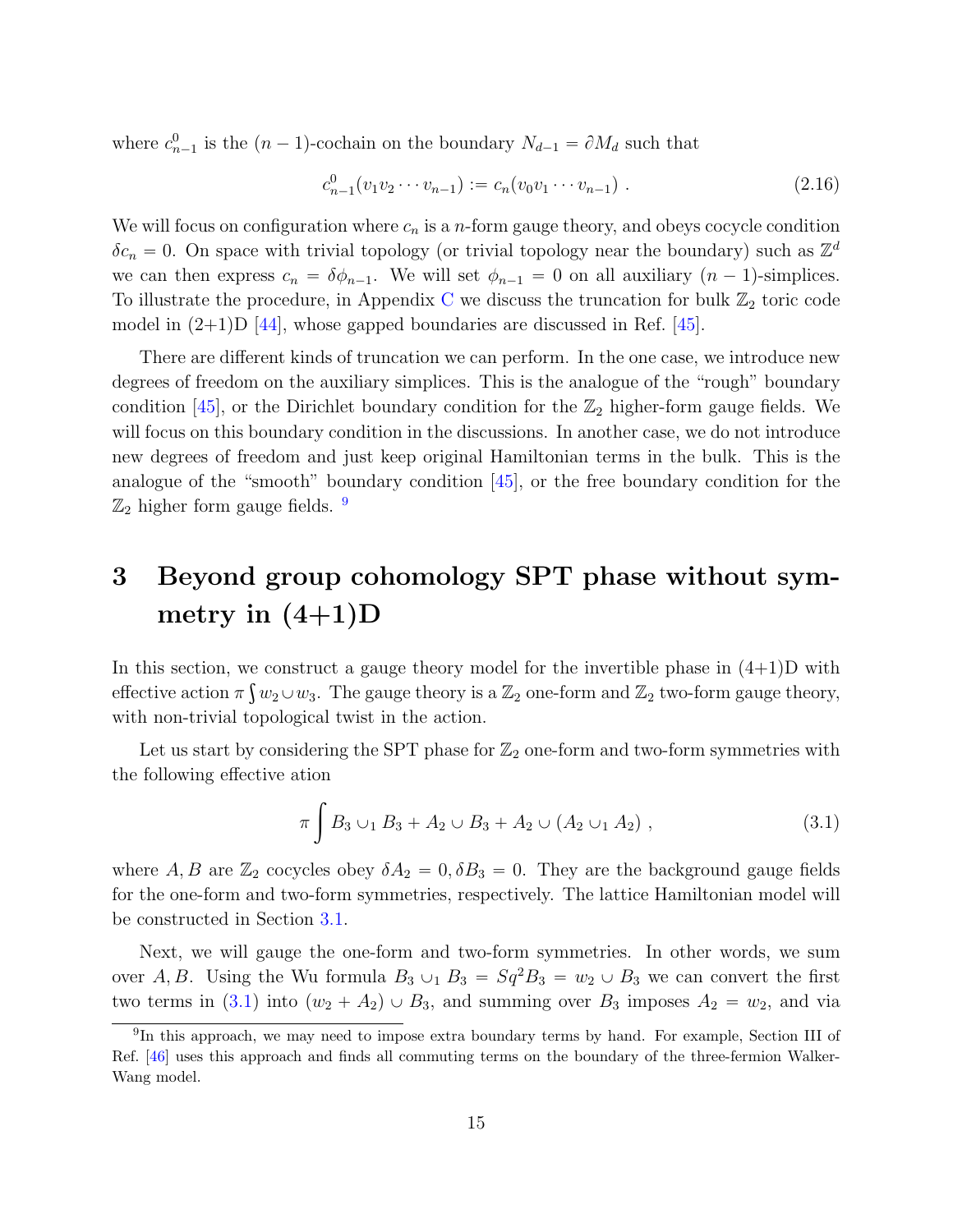the last term in [\(3.1\)](#page-15-2) and using  $w_2 \cup_1 w_2 = w_3$ , the action reproduces the effective action  $\pi \int w_2 \cup w_3$  of the beyond group cohomology SPT phase. In Section [3.2](#page-18-0) we will carry out this gauging procedure and obtain an exactly solvable Hamiltonian for the  $w_2w_3$  SPT phase, by gauging the one-form and two-form symmetries in the Hamiltonian model for the SPT phase in Section [3.1.](#page-16-0)

## <span id="page-16-0"></span>3.1 "Parent" group cohomology SPT phase

The wavefunction of the SPT phase can be constructed as follows, using similar method as in Ref. [\[39\]](#page-56-4). Denote  $\phi_5(A, B) = B_3 \cup_1 B_3 + A_2 \cup B_3 + A_2 \cup (A_2 \cup_1 A_2),$ 

$$
\phi_5(A, B)|_{A = \delta a, B = \delta b} = \delta \phi_4(a, b), \quad \phi_4(a, b) = b \cup b + b \cup_1 \delta b + a \cup (\delta a \cup_1 \delta a + \delta b), \quad (3.2)
$$

where  $a \in C^1(M_4, \mathbb{Z}_2)$  and  $b \in C^2(M_4, \mathbb{Z}_2)$  are 1-cochains and 2-cochains on the space  $(\phi_5$  is defined on the spacetime, while  $\phi_4$  is defined on the space). The bulk wavefunction is thus

<span id="page-16-2"></span>
$$
|\Psi\rangle = \sum_{a,b} e^{i\pi \int \phi_4(a,b)} |a,b\rangle , \qquad (3.3)
$$

where we assign  $\mathbb{Z}_2$  elements to each edge e and face f by  $a(e), b(f)$ , and the integral is over the space. The wavefunction can be written as

$$
|\Psi\rangle = U|\Psi_0\rangle,\tag{3.4}
$$

with  $|\Psi_0\rangle =$ with  $|\Psi_0\rangle = \sum_{a,b} |a, b\rangle$  being the ground state of the trivial Hamiltonian  $H_0 = -\sum_{e} X_e$  $\sum_{f} X_{f}$ , and the operator U defined as

<span id="page-16-1"></span>
$$
U|a,b\rangle \equiv (-1)^{\phi_4(a,b)}|a,b\rangle. \tag{3.5}
$$

The Hamiltonian with  $|\Psi\rangle$  as the ground state is  $H = U H_0 U^{\dagger}$ :

<span id="page-16-3"></span>
$$
H = -\sum_{e} X_e(-1)^{i\pi \int \phi_4(a+e,b)-\phi_4(a,b)} - \sum_{f} X_f(-1)^{i\pi \int \phi_4(a,b+f)-\phi_4(a,b)}, \qquad (3.6)
$$

where  $e$  (respectively,  $f$ ) is the 1-cochain (respectively, 2-cochain) that takes value 1 on the edge  $e$  (respectively, the face  $f$ ), and 0 elsewhere. More explicitly,

$$
\phi_4(a, b + f) - \phi_4(a, b) = \delta b \cup_2 \delta f + \delta a \cup f + \delta \phi_3(b, f),
$$
  
\n
$$
\phi_3 = b \cup_1 f + \delta b \cup_2 f + a \cup f,
$$
  
\n
$$
\phi_4(a + e, b) - \phi_4(a, b) = \delta a \cup (e \cup_1 \delta e + \delta a \cup_2 \delta e) + e \cup (\delta a \cup_1 \delta a + \delta b) + \delta \phi'_3(a, e),
$$
  
\n
$$
\phi'_3 = a \cup [(\delta a \cup_2 \delta e) + e \cup_1 \delta e].
$$
\n(3.7)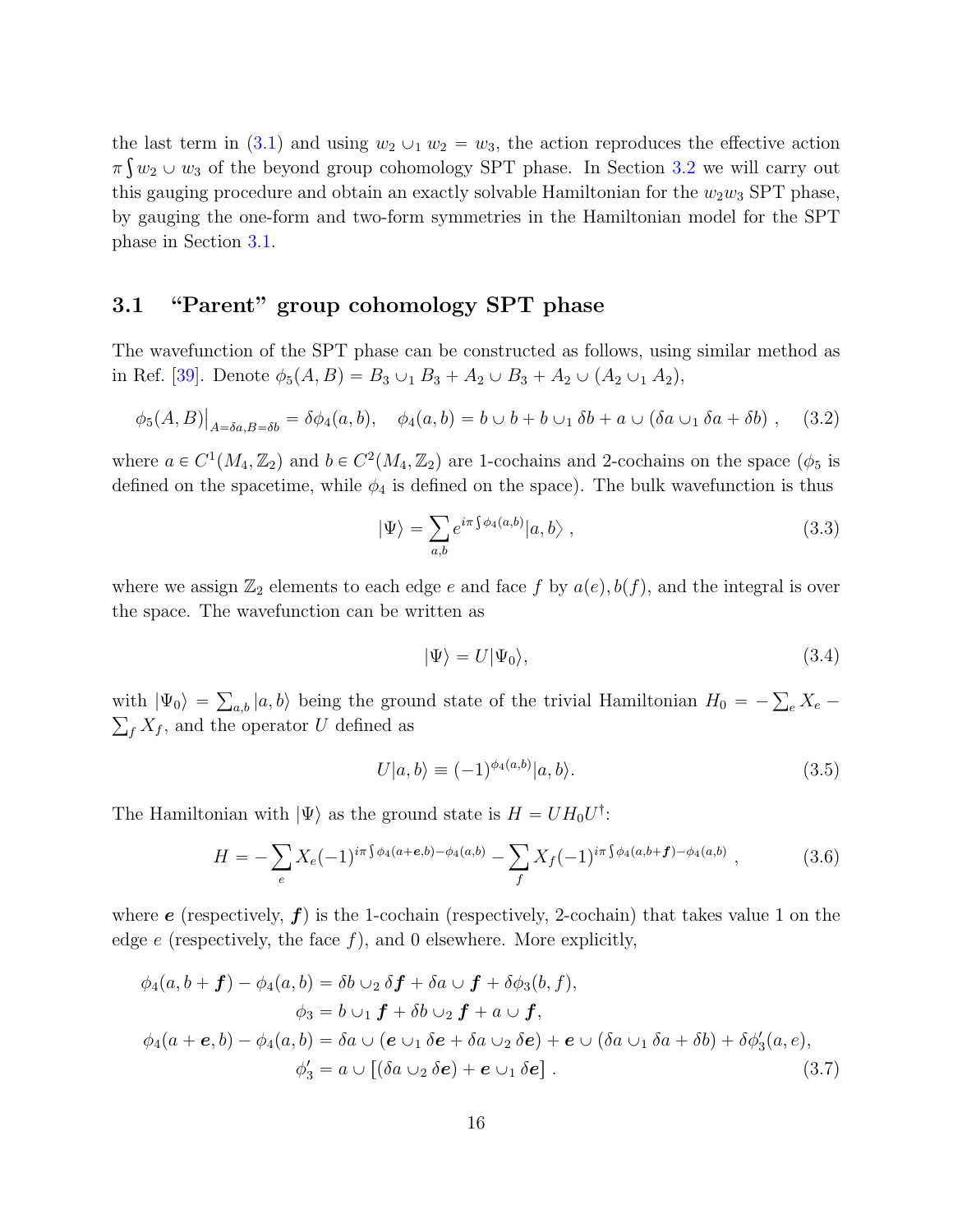On closed space manifolds, the integral of  $\delta\phi_3$  and  $\delta\phi'_3$  can be dropped. One important feature is that on a closed space manifold, the Hamiltonian depends on  $a, b$  only through  $\delta a$ and  $\delta b$ . This is consistent with the one-form and two-form symmetry actions  $a \to a + \lambda_1$ and  $b + \lambda_2$  for any  $\lambda_1 \in Z^1(M_4, \mathbb{Z}_2)$  and  $\lambda_2 \in Z^2(M_4, \mathbb{Z}_2)$ , i.e.,  $\delta \lambda_1 = 0$  and  $\delta \lambda_2 = 0$ . The bulk Hamiltonian can also be written as

$$
H_{\text{bulk}} = -\sum_{f} X_{f} \prod_{t} W_{t}^{\int t \cup 2\delta f} \prod_{f'} W_{f'}^{\int t' \cup f} W_{f'}^{\int t' \cup f'} \n- \sum_{e} X_{e} \prod_{f} W_{f}^{\int t \cup (e \cup_{1} \delta e)} \prod_{t} W_{t}^{\int e \cup t} \prod_{f_{1},f_{2}} CZ(W_{f_{1}}, W_{f_{2}})^{\int e \cup (f_{1} \cup_{1} f_{2}) + f_{1} \cup (f_{2} \cup_{2} \delta e)}.
$$
\n(3.8)

where we introduced

$$
W_t \equiv \prod_{f \subset t} Z_f, \quad W_f \equiv \prod_{e \subset f} Z_e, \quad CZ(i,j) = \begin{cases} -1, & \text{if } (i,j) = (-1,-1) \\ 1, & \text{if } (i,j) = (1,1), (1,-1), (-1,1). \end{cases} (3.9)
$$

For the boundary Hamiltonian, we consider a special case with  $a \to a + \delta v$ , where v is a vertex on the boundary. Since

$$
\int_{M_4} \phi_4(a + \delta \boldsymbol{v}, b) - \phi_4(a, b) = \int_{M_4} \delta \boldsymbol{v} \cup \delta(a \cup a + a \cup_1 \delta a + b)
$$
\n
$$
= \int_{\partial M_4} \delta \boldsymbol{v} \cup (a \cup a + a \cup_1 \delta a + b) ,
$$
\n(3.10)

<span id="page-17-2"></span><span id="page-17-0"></span>the boundary Hamiltonian contains

$$
-\left(\prod_{e\supset v} X_e\right) (-1)^{\int_{\partial M_4} \delta v \cup (a \cup a + a \cup 1 \delta a + b)}.
$$
\n(3.11)

Similarly, for  $b \to b + \delta e$  with a boundary edge e, we have

$$
\int_{M_4} \phi(a, b + \delta e) - \phi(a, b) = \int_{M_4} \delta e \cup_1 \delta b + b \cup \delta e + \delta e \cup b = \int_{\partial M_4} \delta e \cup_1 b , \qquad (3.12)
$$

<span id="page-17-1"></span>and a boundary term

$$
-\left(\prod_{f\supset e} X_f\right)(-1)^{\int_{\partial M_4} \delta e \cup_1 x} . \tag{3.13}
$$

The boundary parts  $\phi_3$  and  $\phi'_3$  in Eq. [\(3.7\)](#page-16-1) and boundary terms Eq. [\(3.11\)](#page-17-0), [\(3.13\)](#page-17-1) will be described as fermionic particles and fermionic strings after gauging the one-form and twoform symmetries, described in Section [3.3.](#page-21-0)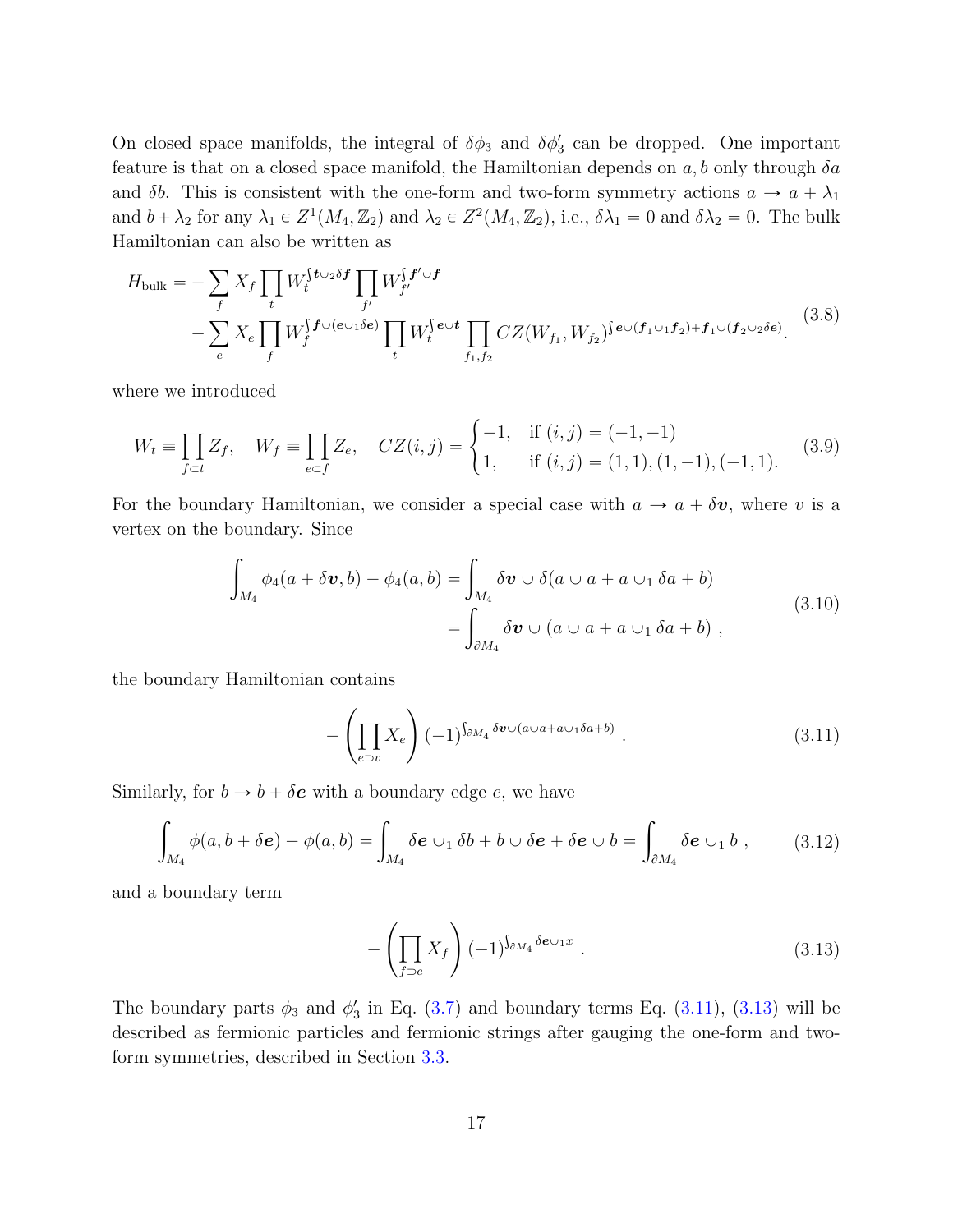## <span id="page-18-0"></span>3.2 Beyond group cohomology invertible phase by gauging symmetry

Next, we gauge the one-form and two-form  $\mathbb{Z}_2$  symmetries. We introduce extra  $\mathbb{Z}_2$  degrees of freedom on each face f and tetrahedron  $\tau$ . They can be acted by Pauli matrices  $X^A$ ,  $X^B$ and similar for Y, Z. Denote  $A = (1 - Z_f^A)/2$  and  $B = (1 - Z_t^B)/2$ . The Hamiltonian for the gauged model can be constructed by the following steps.

First, we add a term that correlates the gauge transformations for  $a, b$  and  $A, B$  at low energy

$$
-\sum_{e} X_e \prod_{f \supset e} X_f^A - \sum_{f} X_f \prod_{t \supset f} X_t^B,\tag{3.14}
$$

where the first product is over all faces sharing the common edge  $e$ , and the second product is over all tetrahedral sharing the common face  $f$ . The above term with large coefficient imposes the Gauss law

<span id="page-18-2"></span>low energy subspace: 
$$
X_e \prod X_f^A = 1
$$
,  $X_f \prod X_t^B = 1$ . (3.15)

Then, we minimally couple the original Hamiltonian to  $A, B$  such that the system is invariant under the combined gauge transformation *i.e.* commute with the Gauss law constraint

$$
a \to a + \lambda_1, \ A \to A + \delta\lambda_1, \quad b \to b + \lambda_2, \ B \to B + \delta\lambda_2 \ , \tag{3.16}
$$

for general  $\mathbb{Z}_2$  1-cochain  $\lambda_1$  and 2-cochain  $\lambda_2$ . This amounts to replacing  $\delta b \to \delta b + B$ ,  $\delta a \rightarrow \delta a + A$ . We also add the flux terms to the Hamiltonian

$$
-\sum_{t}\prod_{f \supset t} Z_f^A - \sum_{4\text{-simplex } p} \prod_{t \subset p} Z_t^B . \tag{3.17}
$$

They impose the flat condition energetically

low energy subspace : 
$$
\prod_{f \subset t} Z_f^A = 1, \quad \prod_{t \subset p} Z_t^B = 1.
$$
 (3.18)

They are equivalent to the flat condition  $\delta A = 0, \delta B = 0$ . Mathematically, the condition  $\delta A = 0$ ,  $\delta B = 0$  is required for gauge fields A, B to obey the cocycle conditions on overlaps of multiple coordinate patches.[10](#page-18-1)

$$
\mathcal{P}_R^{0\text{-flux}} \equiv \prod_{t \in R} \frac{(1 + W_t)}{2},\tag{3.19}
$$

where the product is over tetrahedra in  $R$ . In the examples we discussed, the flux term will commute with the Hamiltonian, and thus this is not necessary.

<span id="page-18-1"></span><sup>&</sup>lt;sup>10</sup>To enforce the zero flux condition, we can also conjugate each Hamiltonian term by a local projector onto the zero flux subspace in the vicinity of the term. That is, for a Hamiltonian term whose support<sup>[11](#page-0-0)</sup> is contained in the bounded region  $R$ , we conjugate by a projector: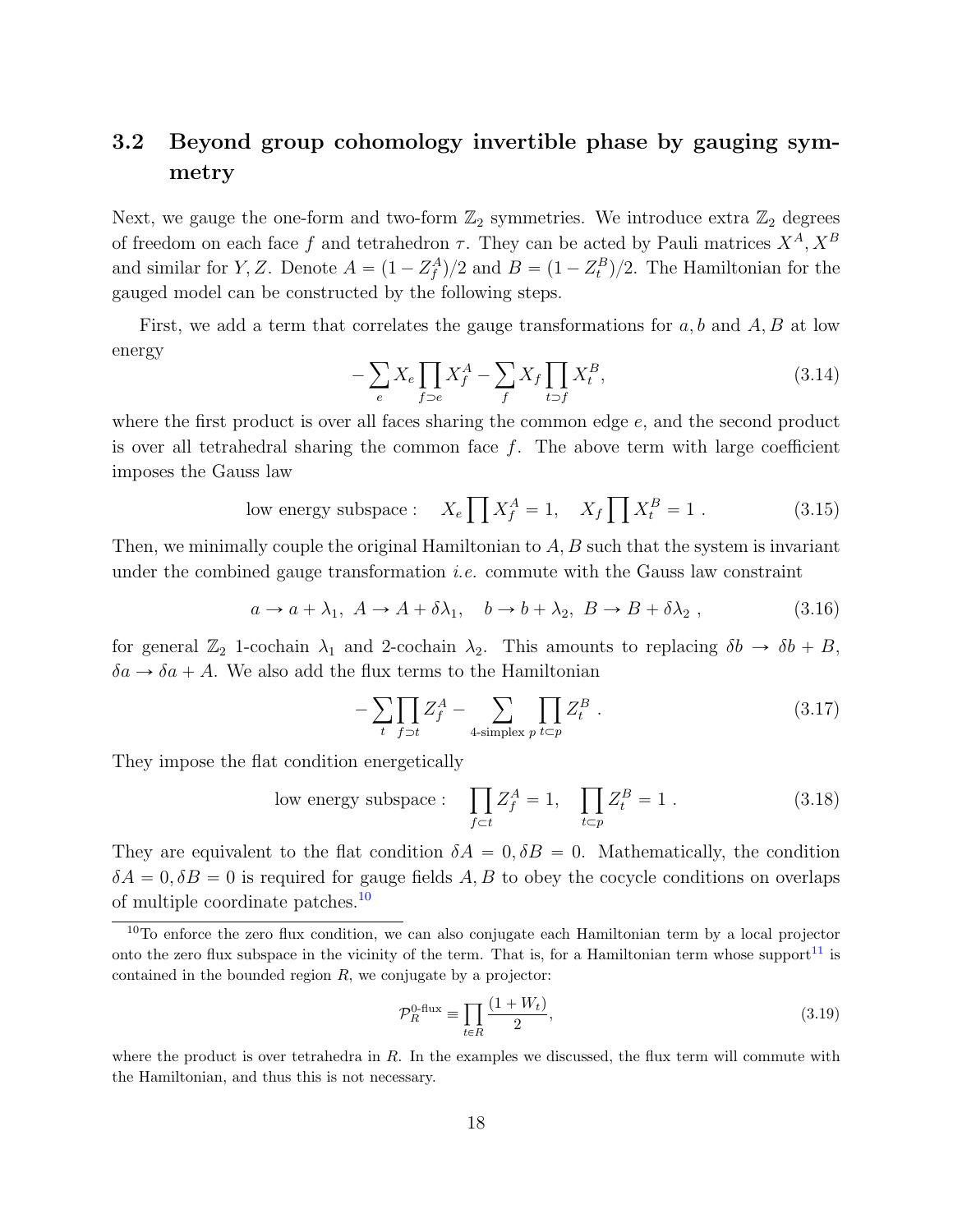To sum up, the bulk Hamiltonian for the beyond group cohomology SPT phase  $w_2w_3$  is

$$
H_{\text{gauged}} = -\sum_{f} X_{f} \prod_{t} (Z_{t}^{B} W_{t})^{f_{\text{U}_{2}} \delta f} \prod_{f'} (Z_{f'}^{A} W_{f'})^{f' \cup f} - \sum_{e} X_{e} \prod_{f} (Z_{f}^{A} W_{f})^{f_{\text{U}(e_{\text{U}_{1}} \delta e)}} \prod_{t} (Z_{t}^{B} W_{t})^{f_{\text{eU}}} \times \prod_{f_{1}, f_{2}} CZ (Z_{f_{1}}^{A} W_{f_{1}}, Z_{f_{2}}^{A} W_{f_{2}})^{f_{\text{eU}}(f_{1} \cup f_{2}) + f_{1} \cup (f_{2} \cup_{2} \delta e)} - \sum_{f} X_{e} \prod_{f \supset e} X_{f}^{A} - \sum_{f} X_{f} \prod_{t \supset t} X_{t}^{B} - \sum_{t} \prod_{f \in t} Z_{f}^{A} - \sum_{p} \prod_{t \in p} Z_{t}^{B}
$$
\n(3.20)

We can enforce the Gauss law constraint Eq.  $(3.15)$  strictly, and use the gauge transformation to fix  $a = 0, b = 0$  ( $Z_e = Z_f = 1$ ), which implies  $W_f = \prod Z_e = 1$  and  $W_t = \prod Z_f = 1$ , and replace

$$
X_e \to \prod_{f \supset e} X_f^A, \quad X_f \to \prod_{t \supset f} X_t^B \ . \tag{3.21}
$$

Then we arrive at the effective Hamiltonian

<span id="page-19-1"></span>
$$
H_{w_2w_3} = -\sum_{f} \prod_{t \supset f} X_t^B \prod_{t'} Z_{t'}^{B \{t' \cup_2 \delta f} \prod_{f'} Z_{f'}^{A \{f' \cup f\}} - \sum_{e} \prod_{f \supset e} X_f^A \prod_{f} Z_f^{A \{f \cup (e \cup_1 \delta e)\}} \prod_{t} Z_t^{B \{e \cup t} \prod_{f_1, f_2} CZ(Z_{f_1}^A, Z_{f_2}^A)^{\{e \cup (f_1 \cup_1 f_2) + f_1 \cup (f_2 \cup_2 \delta e)\}} - \sum_{t} \prod_{f \subset t} Z_f^A - \sum_{p} \prod_{t \subset p} Z_t^B
$$
\n(3.22)

The gauging procedure as an operational replacement is summarized in Table [1](#page-20-0) and Table [2.](#page-20-1)

Now, we give the ground state wavefunction for the  $w_2w_3$  phase. The operational replacement in Table [1](#page-20-0) and Table [2](#page-20-1) corresponds to the following transformation on states:

$$
|a,b\rangle \rightarrow |\delta a,\delta b\rangle \tag{3.23}
$$

where the entries  $\delta a$  and  $\delta b$ . From the one-form and two-form SPT wavefunction Eq. [\(3.3\)](#page-16-2), the  $w_2w_3$  wavefunction is simply

$$
|\Psi_{w_2w_3}\rangle = \sum_{a,b} e^{i\pi \int \phi_4(a,b)} |\delta a, \delta b\rangle , \qquad (3.24)
$$

Thus the wavefunction is a sum of closed surfaces and closed loops weighted by suitable minus signs. One can verify the ground state is unique.<sup>[12](#page-19-0)</sup>

<span id="page-19-0"></span><sup>&</sup>lt;sup>12</sup>One way to see this is that  $\phi_5(A, B)$  fixes an optimal configuration of A, B with minimal energy and any other configuration of  $A, B$  will violate the equation of motion and therefore has an energy cost.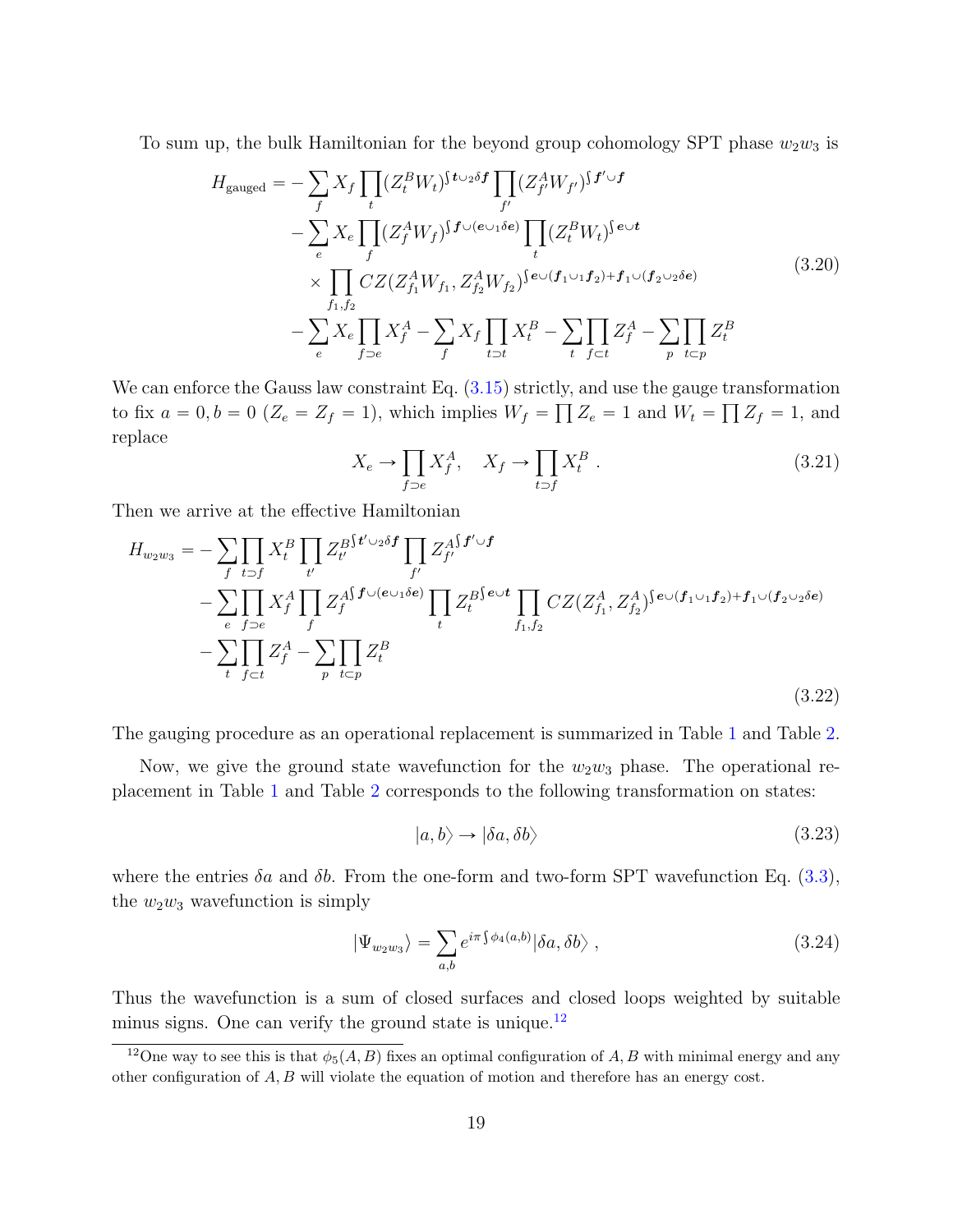<span id="page-20-0"></span>

| Model with $\mathbb{Z}_2$                                    | Model with dual $\mathbb{Z}_2$                                      |
|--------------------------------------------------------------|---------------------------------------------------------------------|
| one-form symmetry                                            | two-form symmetry                                                   |
| $X_{\epsilon}$                                               | $\prod X_f^A$<br>$f \supset e$                                      |
| $W_f = \prod Z_e$<br>$e \subset f$                           | $Z_f^A$                                                             |
| $A_{\Sigma} = \prod X_e, \delta \Sigma = 0$<br>$e\bot\Sigma$ |                                                                     |
|                                                              | $M_{\sigma} = \prod Z_f^A, \partial \sigma = 0$<br>$f\subset\sigma$ |

Table 1: In the process of gauging the one-form symmetry in 4d, the generators of local, 1-form symmetric operators are mapped according to the duality above. The symmetry operators  $A_{\Sigma}$ , the product of  $X_e$  on all edges intersecting with a closed codimension-1 surface  $\Sigma$ , are mapped to the identity in the dual theory. The system on the right-hand side has a  $\mathbb{Z}_2$  two-form symmetry, generated by membrane operators  $M_{\sigma}$ , where  $\sigma$  is a closed 2d surface on the direct lattice.

<span id="page-20-1"></span>

| Model with $\mathbb{Z}_2$                                    | Model with dual $\mathbb{Z}_2$                                                                          |
|--------------------------------------------------------------|---------------------------------------------------------------------------------------------------------|
| two-form symmetry                                            | three-form symmetry                                                                                     |
| $X_f$                                                        | $\prod X_t^B$<br>$t \supset f$                                                                          |
| $W_t = \prod Z_f$<br>$f \subset t$                           | $Z_t^B$                                                                                                 |
| $A_{\Sigma} = \prod X_f, \delta \Sigma = 0$<br>$f\bot\Sigma$ |                                                                                                         |
|                                                              | $M_{\sigma} = \left[ \begin{array}{c} Z_t^B, \partial \sigma = 0 \end{array} \right]$<br>$t$ C $\sigma$ |

Table 2: In the process of gauging the one-form symmetry in 4d, the generators of local, one-form symmetric operators are mapped according to the duality above. The symmetry operators  $A_{\Sigma}$ , the product of  $X_e$  on all edges intersecting with a closed codimension-2 surface  $\Sigma$ , are mapped to the identity in the dual theory. The system on the right-hand side has a  $\mathbb{Z}_2$  three-form symmetry, generated by membrane operators  $M_{\sigma}$ , where  $\sigma$  is a closed 3d surface on the direct lattice.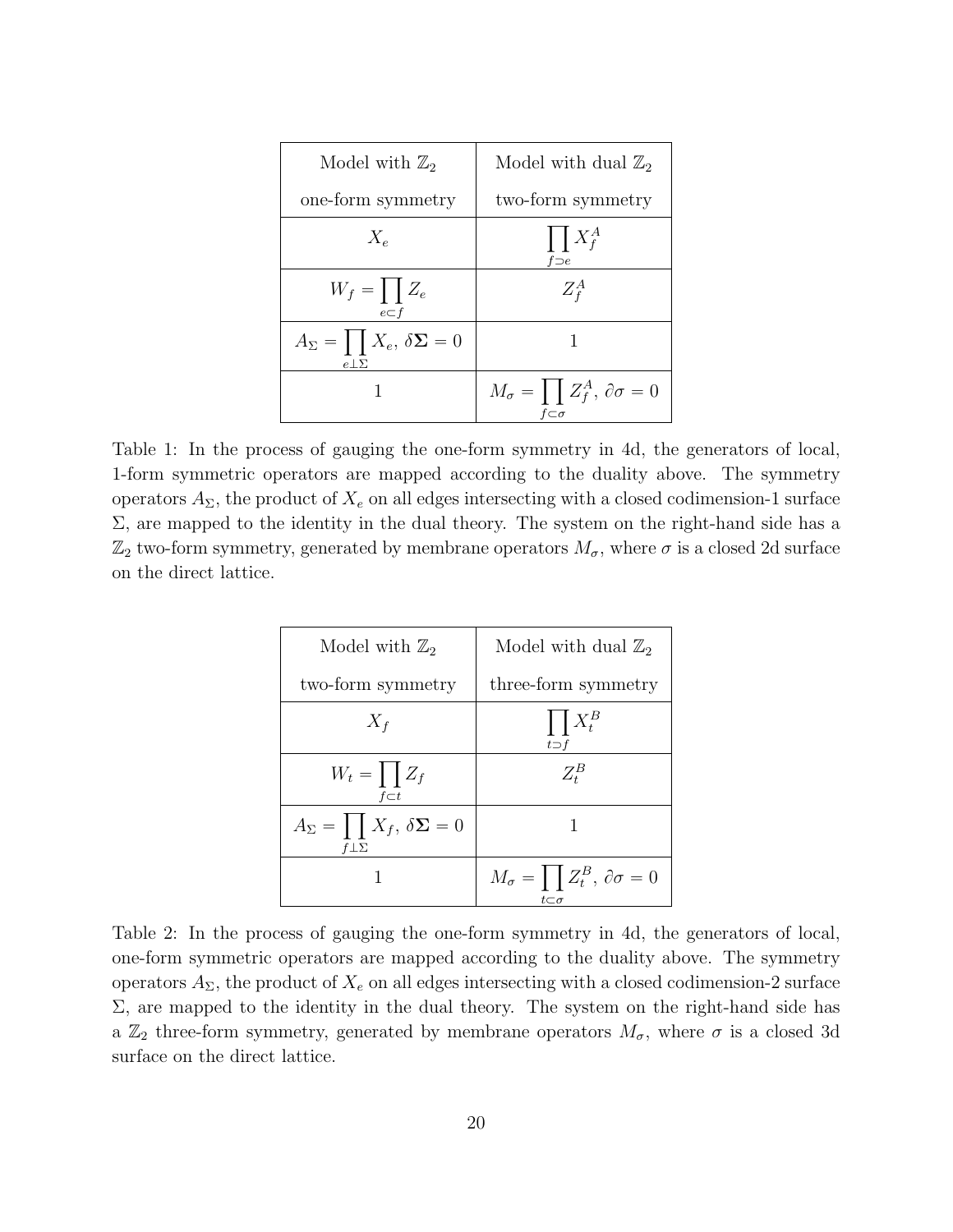### <span id="page-21-0"></span>3.3 Boundary state

As discussed in Section [3.2,](#page-18-0) the theory on a closed space after gauging the one-form and two-form symmetries has the bulk Hamiltonian Eq. [\(3.22\)](#page-19-1):

<span id="page-21-2"></span>
$$
H_{w_2w_3} = -\sum_{f} \prod_{t \supset f} X_t \prod_{t'} Z_{t'} S^{t' \cup 2\delta f} \prod_{f'} Z_{f'} S^{f' \cup f} - \sum_{e} \prod_{f \supset e} X_f \prod_{f'} Z_{f'} S^{t' \cup (e \cup_1 \delta e)} \prod_{t} Z_t^{f} \prod_{f_1, f_2} CZ(Z_{f_1}, Z_{f_2})^{f} e \cup (f_1 \cup_1 f_2) + f_1 \cup (f_2 \cup_2 \delta e) - \sum_{t} \prod_{f \subset t} Z_f - \sum_{p} \prod_{t \subset p} Z_t,
$$
\n(3.25)

where we have dropped the superscripts  $A, B$  for simplicity. For the boundary Hamiltonian, one strategy is to study the amplitudes of wavefunction, such as Eq.  $(3.7)$ ,  $(3.11)$ ,  $(3.13)$ . In this section, we will instead focus on the Hamiltonian level, which is more straightforward to visualize the gauging procedure near the boundary. At the end, we show that these two approaches give the same boundary terms.

We are going to consider the case with boundary  $N_3 = \partial M_4 \neq 0$ . Our strategy follows the auxiliary vertex approach in Ref. [\[41\]](#page-56-5), which is reviewed below. To apply our bulk formalism to the case with boundary, we construct a closed manifold by introducing auxiliary simplices: these simplices are given by first introducing a vertex  $v_0$ , and then introducing auxiliary simplices by connecting  $v_0$  to all vertices on the boundary  $N_3$  of  $M_4$ , forming auxiliary edges  $\langle 0i \rangle$   $\forall i \in N_3$ , auxiliary faces  $\langle 0i j \rangle$   $\forall \langle ij \rangle \in N_3$ , etc... The space formed by these auxiliary simplices and  $N_3$  is denoted as  $CN_3$ , *i.e.*, the cone over topological space  $N_3$ . Gluing  $CN_3$ and  $M_4$  gives a closed spatial 4-manifold:

$$
\widetilde{M}_4 \equiv M_4 \sqcup CN_3, \quad \partial \widetilde{M}_4 = 0 \ . \tag{3.26}
$$

We can apply our formalism on this new manifold. For every  $a \in C^1(M_4, \mathbb{Z}_2)$ , we can extend it to  $C^1(\widetilde{M}_4, \mathbb{Z}_2)$  by simply taking  $a(e) = 0$  for auxiliary edges e. Similarly, we extend  $b \in C^2(M_4, \mathbb{Z}_2)$  to  $C^2(\widetilde{M}_4, \mathbb{Z}_2)$  by setting  $b(f) = 0$  for auxiliary faces f. After gauging the one-form and two-form symmetries, the state  $|a|_{\widetilde{M}_4}$ ,  $b|_{\widetilde{M}_4}$  is mapped to:

$$
|\delta a|_{\widetilde{M}_4}, \delta b|_{\widetilde{M}_4}\rangle = |\delta a|_{M_4}, \delta b|_{M_4}, a|_{N_3}, b|_{N_3}\rangle,
$$
\n(3.27)

<span id="page-21-1"></span>where  $(\cdots)|_S$  means the cochain is restricted to space S and we project  $\delta a(\langle 0ij \rangle)$  on the auxiliary face  $\langle 0ij \rangle$  to the edge degree of freedom  $a(\langle ij \rangle)$  on  $N_3$  (since we have taken  $a(\langle 0i \rangle)$  = 0). The similar story holds for  $\delta b|_{\widetilde{M}_4}$  and  $b|_{N_3}$ . Let's define the Pauli matrices acting on four entries of  $(3.27)$  as  $Z_f$ ,  $Z_t$ ,  $Z_e$ ,  $Z_f$ . Eq.  $(3.27)$  can be written

Now, we are going to study the terms in  $(3.25)$  near  $N_3$ :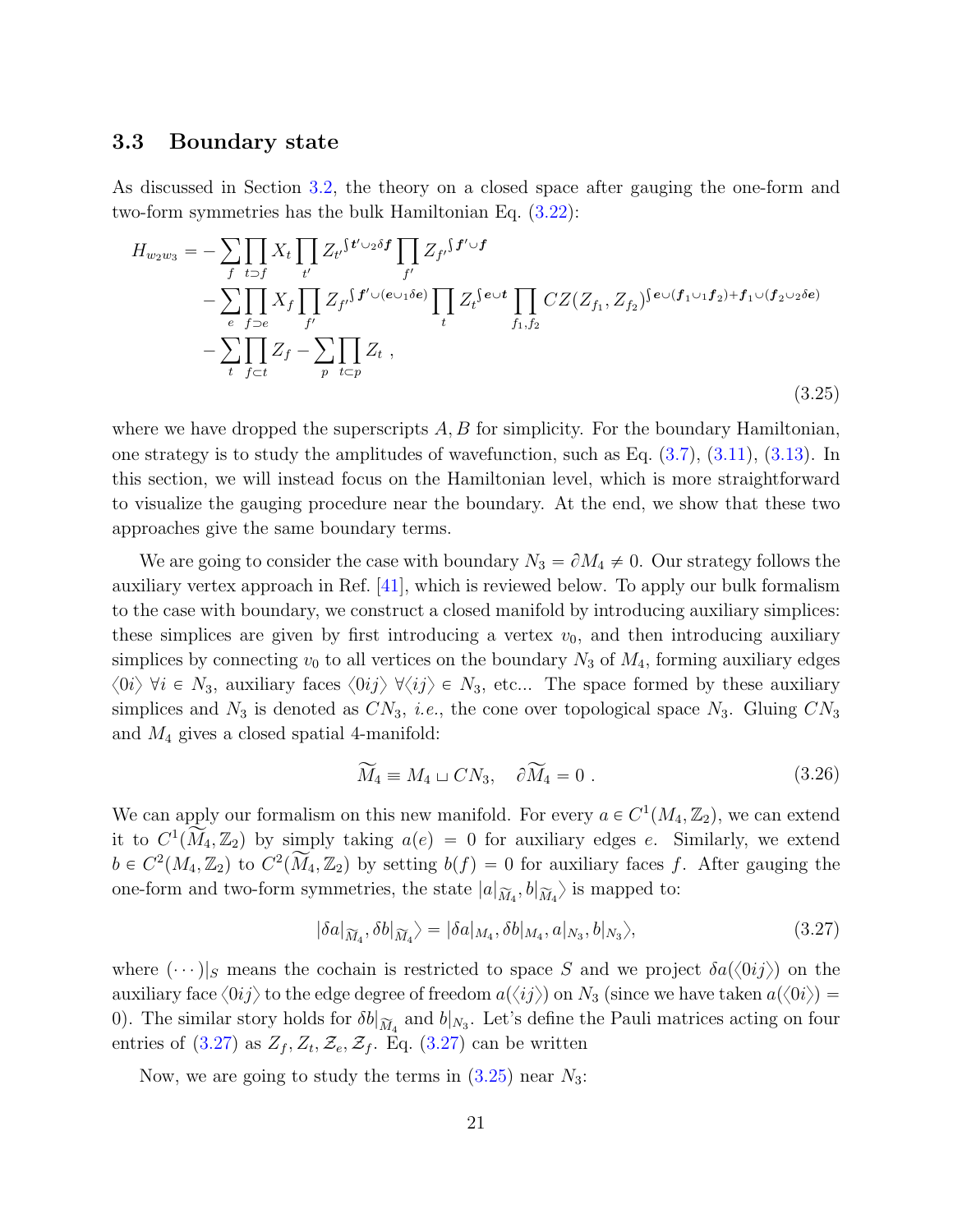1.  $f = \langle 0ij \rangle$  is the auxiliary face: let  $e = \langle ij \rangle$  be the corresponding boundary edge.

<span id="page-22-1"></span>
$$
\prod_{t \supset f} \widetilde{X}_t \prod_t \widetilde{Z}_t^{\int_{\widetilde{M}_4} t \cup_2 \delta f} \prod_{f'} \widetilde{Z}_{f'}^{\int_{\widetilde{M}_4} f' \cup f} = \prod_{f \mid f \in N_3, \atop f \supset e} \mathcal{X}_f \prod_{f' \in N_3} \mathcal{Z}_{f'}^{\int_{N_3} \delta e \cup_1 f'} , \qquad (3.28)
$$

where we have used

$$
\begin{aligned} \mathbf{t} \cup_2 \delta \mathbf{f}(01234) &= \mathbf{t}(0123)\delta \mathbf{f}(1234) + \mathbf{t}(0134)\delta \mathbf{f}(1234) \\ &+ \mathbf{t}(0123)\delta \mathbf{f}(0134) + \mathbf{t}(0234)\delta \mathbf{f}(0124) \\ &= \mathbf{f}'(123)\delta \mathbf{e}(134) + \mathbf{f}'(234)\delta \mathbf{e}(124) = \delta \mathbf{e} \cup_1 \mathbf{f}'(1234) \,. \end{aligned} \tag{3.29}
$$

2.  $e = \langle 0i \rangle$  is the auxiliary edge: let  $v = \langle i \rangle$  be the corresponding boundary vertex.

$$
\prod_{f\supset e} \widetilde{X}_f \prod_{f'} \widetilde{Z}_{f'}^{\widetilde{M}_4} f' \cup (e \cup_1 \delta e) \prod_{t} \widetilde{Z}_t^{\widetilde{M}_4} e^{\cup t} \prod_{f_1, f_2} CZ(\widetilde{Z}_{f_1}, \widetilde{Z}_{f_2})^{\widetilde{M}_4} e^{\cup (f_1 \cup_1 f_2) + f_1 \cup (f_2 \cup_2 \delta e)}
$$
\n
$$
= \prod_{e|e \in N_3, \atop e \supset v} \mathcal{X}_e \prod_{t \in N_3} Z_t^{\widetilde{N}_3} e^{\cup t} \prod_{f_1, f_2 \in N_3} CZ(Z_{f_1}, Z_{f_2})^{\widetilde{N}_3} e^{\cup (f_1 \cup_1 f_2)}
$$
\n
$$
= \prod_{e|e \in N_3, \atop e \supset v} \mathcal{X}_e \prod_{f \in N_3} \widetilde{Z}_f^{\widetilde{N}_3} e^{\cup \delta f} \prod_{e_1, e_2 \in N_3} CZ(\widetilde{Z}_{e_1}, \widetilde{Z}_{e_2})^{\widetilde{N}_3} e^{\cup (\delta e_1 \cup_1 \delta e_2)}
$$
\n
$$
= \prod_{e|e \in N_3, \atop e \supset v} \mathcal{X}_e \prod_{f \in N_3} \widetilde{Z}_f^{\widetilde{N}_3} \delta v \cup f \prod_{e_1, e_2 \in N_3} CZ(\widetilde{Z}_{e_1}, \widetilde{Z}_{e_2})^{\widetilde{N}_3} \delta v \cup (e_1 \cup e_2 + e_1 \cup_1 \delta e_2) .
$$
\n(3.30)

<span id="page-22-0"></span>3.  $f = \langle ijk \rangle$  is the boundary face:

$$
\prod_{t \supset f} \widetilde{X}_t \prod_t \widetilde{Z}_t^{\int_{\widetilde{M}_4} t \cup_2 \delta f} \prod_{f'} \widetilde{Z}_{f'}^{\int_{\widetilde{M}_4} f' \cup f}
$$
\n
$$
= \left( \mathcal{X}_f \prod_{t \mid t \in M_4, \atop t \mid t \supset f} X_t \right) \left( \prod_{f' \in N_3} \mathcal{Z}_{f'}^{\int_{N_3} f \cup_1 f' + f' \cup_2 \delta f} \prod_{t \in M_4} Z_t^{\int_{M_4} t \cup_2 \delta f} \right) \qquad (3.31)
$$
\n
$$
\times \left( \prod_{e' \in N_3} \mathcal{Z}_{e'}^{\int_{N_3} e' \cup f} \prod_{f' \in M_4} Z_{f'}^{\int_{M_4} f' \cup f} \right) ,
$$

where we have used

$$
\begin{aligned}\n\boldsymbol{t} \cup_2 \delta f(01234) &= \boldsymbol{t}(0123)\delta f(1234) + \boldsymbol{t}(0134)\delta f(1234) \\
&\quad + \boldsymbol{t}(0123)\delta f(0134) + \boldsymbol{t}(0234)\delta f(0124) \\
&= (\boldsymbol{f}'(123) + \boldsymbol{f}'(134))\delta \boldsymbol{f}(1234) \\
&\quad + \boldsymbol{f}'(123)\boldsymbol{f}(134) + \boldsymbol{f}'(234)\boldsymbol{f}(124) \\
&= (\boldsymbol{f}' \cup_2 \delta \boldsymbol{f} + \boldsymbol{f} \cup_1 \boldsymbol{f}')(1234) \ .\n\end{aligned}\n\tag{3.32}
$$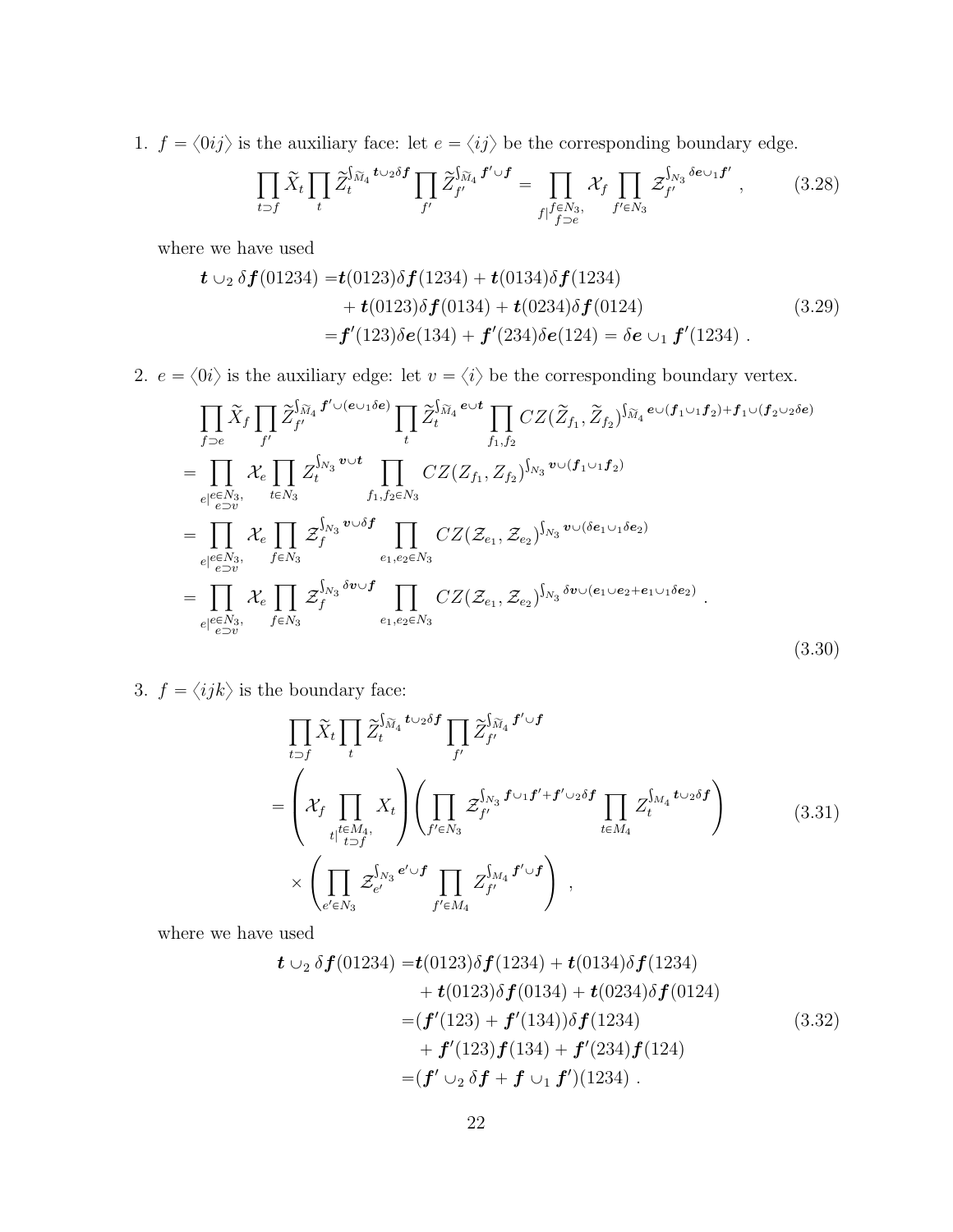Using  $\bm{f}' \cup_2 \delta \bm{f} + \bm{f} \cup_1 \bm{f}' = \delta(\bm{f}' \cup_2 \bm{f}) + \delta \bm{f}' \cup_2 \bm{f} + \bm{f}' \cup_1 \bm{f}$ , we have

$$
\prod_{f' \in N_3} \mathcal{Z}_{f'}^{\int_{N_3} f \cup_1 f' + f' \cup_2 \delta f} = \prod_{f' \in N_3} \mathcal{Z}_{f'}^{\int_{N_3} f' \cup_1 f + \delta f' \cup_2 f}
$$
\n(3.33)

<span id="page-23-0"></span>The boundary term  $(3.31)$  becomes

$$
\mathcal{X}_f \prod_{f' \in N_3} \mathcal{Z}_{f'}^{\int_{N_3} f' \cup_1 f + \delta f' \cup_2 f} \prod_{e' \in N_3} \mathcal{Z}_{e'}^{\int_{N_3} e' \cup f} \times \text{ bulk terms }, \qquad (3.34)
$$

where the bulk terms only involve  $X_t$ ,  $Z_t$  and  $X_f$ ,  $Z_f$  in  $M_4$ .

4.  $e = \langle ij \rangle$  is the boundary edge:

$$
\prod_{f\supset e} \widetilde{X}_f \prod_{f'} \widetilde{Z}_{f'}^{\widetilde{M}_4} f' \cup (e \cup_1 \delta e) \prod_{t} \widetilde{Z}_t^{\widetilde{M}_4} e \cup t \prod_{f_1, f_2} CZ(\widetilde{Z}_{f_1}, \widetilde{Z}_{f_2})^{\widetilde{M}_4} e \cup (f_1 \cup_1 f_2) + f_1 \cup (f_2 \cup_2 \delta e)
$$
\n
$$
= \left( \mathcal{X}_e \prod_{f \mid f \in M_4, f \atop f \mid f \supset e} X_f \right) \left( \prod_{e' \in N_3} \mathcal{Z}_{e'}^{\widetilde{M}_3} e' \cup (e \cup_1 \delta e) \prod_{f \in M_4} Z_f^{\widetilde{M}_4} f \cup (e \cup_1 \delta e) \right) \left( \prod_{t \in M_4} Z_t^{\widetilde{M}_4} e \cup t \right)
$$
\n
$$
\times \left( \prod_{e_1, e_2 \in N_3} CZ(\mathcal{Z}_{e_1}, \mathcal{Z}_{e_2})^{\widetilde{M}_3} e_1 \cup (\delta e_2 \cup_2 \delta e) \prod_{f_1, f_2 \in M_4} CZ(\mathcal{Z}_{f_1}, \mathcal{Z}_{f_2})^{\widetilde{M}_4} e \cup (f_1 \cup_1 f_2) + f_1 \cup (f_2 \cup_2 \delta e) \right),
$$
\n
$$
= \mathcal{X}_e \prod_{e' \in N_3} \mathcal{Z}_{e'}^{\widetilde{M}_3} e' \cup (e \cup_1 \delta e) \prod_{e_1, e_2 \in N_3} CZ(\mathcal{Z}_{e_1}, \mathcal{Z}_{e_2})^{\widetilde{M}_3} e_1 \cup (\delta e_2 \cup_2 \delta e) \times \text{bulk terms}
$$
\n(3.35)

where we have used  $\boldsymbol{e}(0\cdots)=0$  and

$$
\mathbf{f}_1 \cup (\mathbf{f}_2 \cup_2 \delta \mathbf{e}) (01234) = \mathbf{f}_1 (012) \mathbf{f}_2 (234) \delta \mathbf{e} (234)
$$
  
=  $\mathbf{e}_1 (12) \mathbf{f}_2 (234) \delta \mathbf{e} (234)$   
=  $\mathbf{e}_1 \cup (\mathbf{f}_2 \cup_2 \delta \mathbf{e}) (1234).$  (3.36)

We observe that the bulk term on the boundary gives the open version of the fermionic loop creation operator  $U_e^M$ .

To summarize, the boundary Hamiltonian is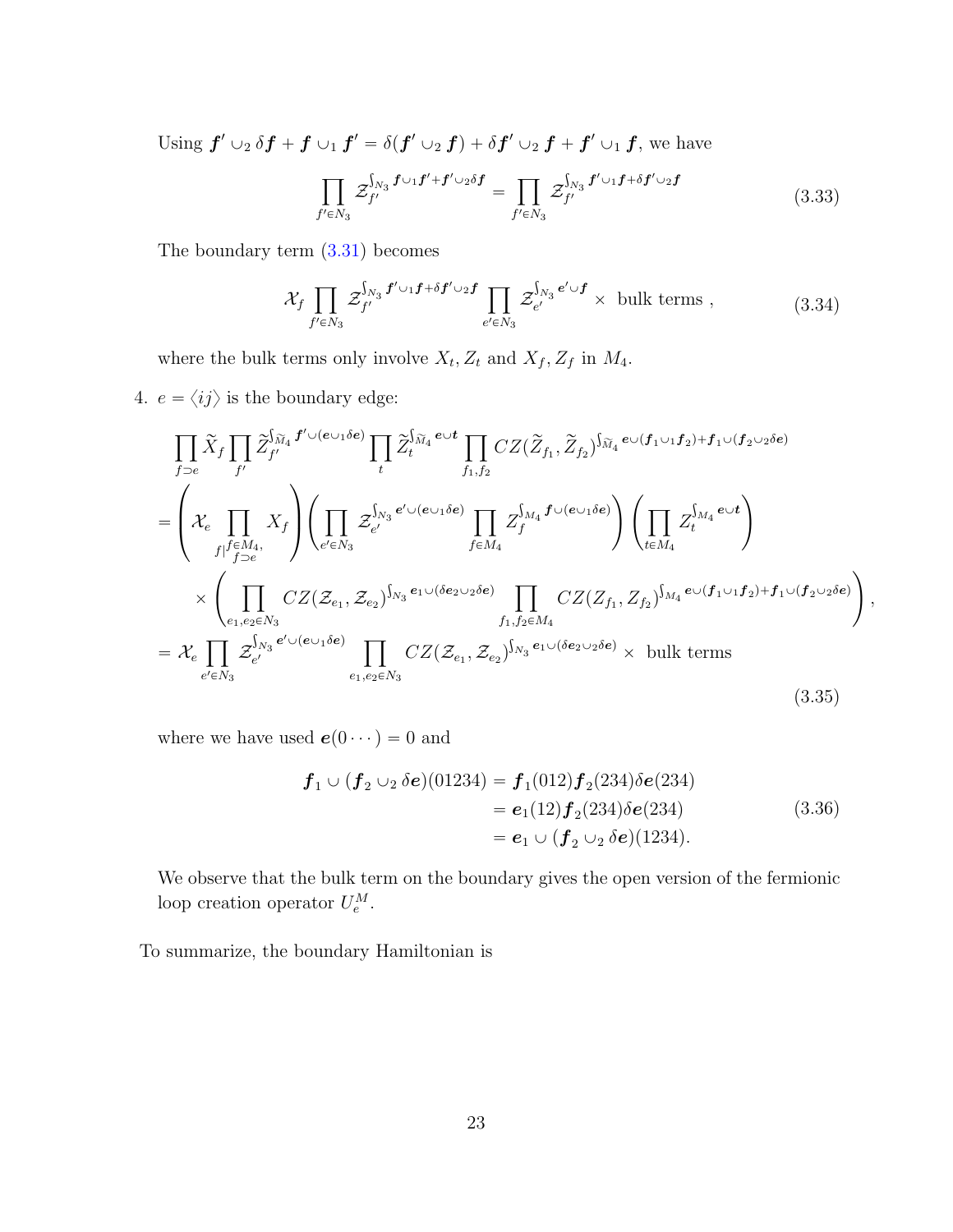<span id="page-24-0"></span>
$$
H_{\text{boundary}} = -\sum_{e \in N_3} \prod_{f|f \in N_3} \mathcal{X}_f \prod_{f' \in N_3} \mathcal{Z}_{f'}^{\int_{N_3} \delta e \cup 1 f'}
$$
  

$$
- \sum_{v \in N_3} \prod_{e|e \in N_3} \mathcal{X}_e \prod_{f \in N_3} \mathcal{Z}_{f}^{\int_{N_3} \delta v \cup f} \prod_{e_1, e_2 \in N_3} CZ(\mathcal{Z}_{e_1}, \mathcal{Z}_{e_2})^{\int_{N_3} \delta v \cup (e_1 \cup e_2 + e_1 \cup_1 \delta e_2)}
$$
  

$$
- \sum_{f \in N_3} \left( \prod_{e \supset f} \mathcal{Z}_e \right) Z_f - \sum_{t \in N_3} \left( \prod_{f \supset t} \mathcal{Z}_f \right) Z_t
$$
  

$$
- \sum_{f \in N_3} \mathcal{X}_f \prod_{f' \in N_3} \mathcal{Z}_{f'}^{\int_{N_3} f' \cup_1 f + \delta f' \cup_2 f} \prod_{e' \in N_3} \mathcal{Z}_{e'}^{\int_{N_3} e' \cup f} \times \text{ bulk terms}
$$
  

$$
- \sum_{e \in N_3} \mathcal{X}_e \prod_{e' \in N_3} \mathcal{Z}_{e'}^{\int_{N_3} e' \cup (e \cup_1 \delta e)} \prod_{e_1, e_2 \in N_3} CZ(\mathcal{Z}_{e_1}, \mathcal{Z}_{e_2})^{\int_{N_3} e_1 \cup (\delta e_2 \cup_2 \delta e)} \times \text{ bulk terms},
$$
  
(3.37)

where we only show the part involving  $\mathcal{X}_e, \mathcal{Z}_e$  and  $\mathcal{X}_f, \mathcal{Z}_f$  on 3d space boundary  $N_3 = \partial M_4$ . Notice that the first and the second lines above correspond to Eq. [\(3.13\)](#page-17-1) and Eq. [\(3.11\)](#page-17-0) Notice that the first and the second lines above correspond to Eq. (3.13) and Eq. (3.11)<br>after gauging the one-form and two-form symmetries. The  $\prod_{e=v} X_e$  and  $\prod_{f \supset e} X_f$  parts in Eqs.  $(3.11)$ ,  $(3.13)$  contain  $X_e$ ,  $X_f$  in the bulk (overlapping with the boundary partially). After gauging the symmetries, the bulk terms cancel out and the remaining terms completely live on the boundary, as shown in Eq.  $(3.37)$ . The last two lines correspond to  $\phi_3$  and  $\phi'_3$  in Eq. [\(3.7\)](#page-16-1):

$$
\phi_3 = b \cup_1 \mathbf{f} + \delta b \cup_2 \mathbf{f} + a \cup \mathbf{f}
$$
  
\n
$$
\phi'_3 = a \cup [(\delta a \cup_2 \delta \mathbf{e}) + \mathbf{e} \cup_1 \delta \mathbf{e}],
$$
\n(3.38)

where we have identified  $\mathcal{Z}_e = (-1)^{a(e)}$  and  $\mathcal{Z}_f = (-1)^{b(f)}$ .

When we drop the bulk terms, the boundary Hamiltonian is not a sum of commuting terms. By defining

$$
\mathcal{A}_{v} = \prod_{e|e \in N_{3}, \atop e \supset v} \mathcal{X}_{e} \prod_{f \in N_{3}} \mathcal{Z}_{f}^{\int_{N_{3}} \delta v \cup f} \prod_{e_{1}, e_{2} \in N_{3}} CZ(\mathcal{Z}_{e_{1}}, \mathcal{Z}_{e_{2}})^{\int_{N_{3}} \delta v \cup (e_{1} \cup e_{2} + e_{1} \cup_{1} \delta e_{2})}, \quad \mathcal{B}_{f} = \left( \prod_{e \supset f} \mathcal{Z}_{e} \right) Z_{f},
$$
\n
$$
\mathcal{A}_{e} = \prod_{f|f \in N_{3}, \atop f|f \supset e} \mathcal{X}_{f} \prod_{f' \in N_{3}} \mathcal{Z}_{f'}^{\int_{N_{3}} \delta e \cup_{1} f'}, \quad \mathcal{B}_{t} = \left( \prod_{f \supset t} \mathcal{Z}_{f} \right) Z_{t},
$$

the commuting projector Hamiltonian on the boundary  $N_3$  is

$$
H_{\partial} = -\sum_{v} \mathcal{A}_{v} - \sum_{f} \mathcal{B}_{f} - \sum_{e} \mathcal{A}_{e} - \sum_{t} \mathcal{B}_{t},
$$
\n(3.39)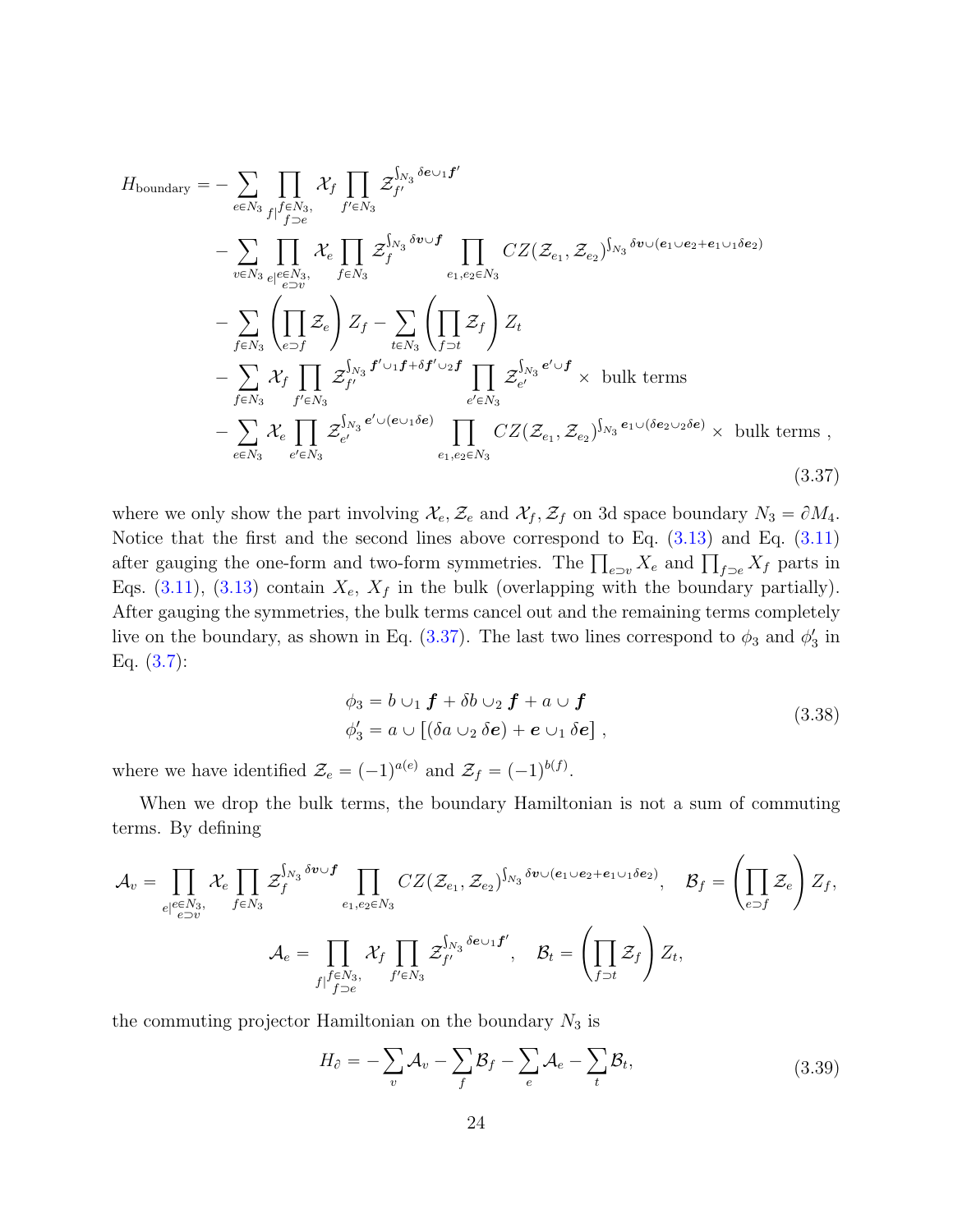

<span id="page-25-0"></span>Figure 4: It can be checked that for any set of faces  $f_1$ ,  $f_2$ ,  $f_3$  on a tetrahedron, there is always a minus sign in  $U_{f_1}U_{f_2}U_{f_3} = -U_{f_3}U_{f_2}U_{f_1}$  [\[41\]](#page-56-5). Therefore, we conclude that  $U_f$  is the hopping operator of a fermionic particle.

and we treat the last two lines of Eq. [\(3.37\)](#page-24-0) as excitation operators:

$$
U_f \equiv \mathcal{X}_f \prod_{f' \in N_3} \mathcal{Z}_{f'}^{\int_{N_3} f' \cup_1 f} \prod_{e' \in N_3} \mathcal{Z}_{e'}^{\int_{N_3} e' \cup f},
$$
  
\n
$$
U_e \equiv \mathcal{X}_e \prod_{e' \in N_3} \mathcal{Z}_{e'}^{\int_{N_3} e' \cup (e \cup_1 \delta e)} \prod_{e_1, e_2 \in N_3} CZ(\mathcal{Z}_{e_1}, \mathcal{Z}_{e_2})^{\int_{N_3} e_1 \cup (\delta e_2 \cup_2 \delta e)},
$$
\n(3.40)

where we have dropped  $\mathcal Z$  $_{N_3} \delta\pmb{f}'\!\cup\! \pmb{f}$  $\int_{f'} \int_{f'} \delta f' \cup f$  in the definition of  $U_f$  since we  $\prod_{f' \in t} \mathcal{Z}_{f'} = Z_t$  can be consider as the bulk.

The operator  $U_f$  on a face f anti-commutes with two  $\mathcal{B}_t$  operators on its adjacent tetrahedra t, creating two point-like excitations. Thus, we interpret this  $U_f$  as the hopping term of a particle. On the other hand, The operator  $U_e$  on an edge e anti-commutes  $\mathcal{B}_f$  on faces around the edge e, which creates a loop excitation surrounding e.

In the following, we will discuss the statistics of the particle and loop excitations on the  $(3+1)$ D boundary. We will first show that they have  $\pi$  mutual statistics, and the particle is a fermion. In the next section [3.4,](#page-26-0) we will argue that the loop excitation is also fermionic in the sense of Ref.  $[30, 47, 33]$  $[30, 47, 33]$  $[30, 47, 33]$  $[30, 47, 33]$  $[30, 47, 33]$ .

#### **Mutual**  $\pi$  statistics The operators  $U_e$ ,  $U_f$  satisfy

$$
U_e U_f = U_f U_e (-1)^{\int_{N_3} e \cup f} \tag{3.41}
$$

Thus the particle excitation created by  $U_f$  and the loop excitation created by  $U_e$  have mutual  $\pi$  statistics.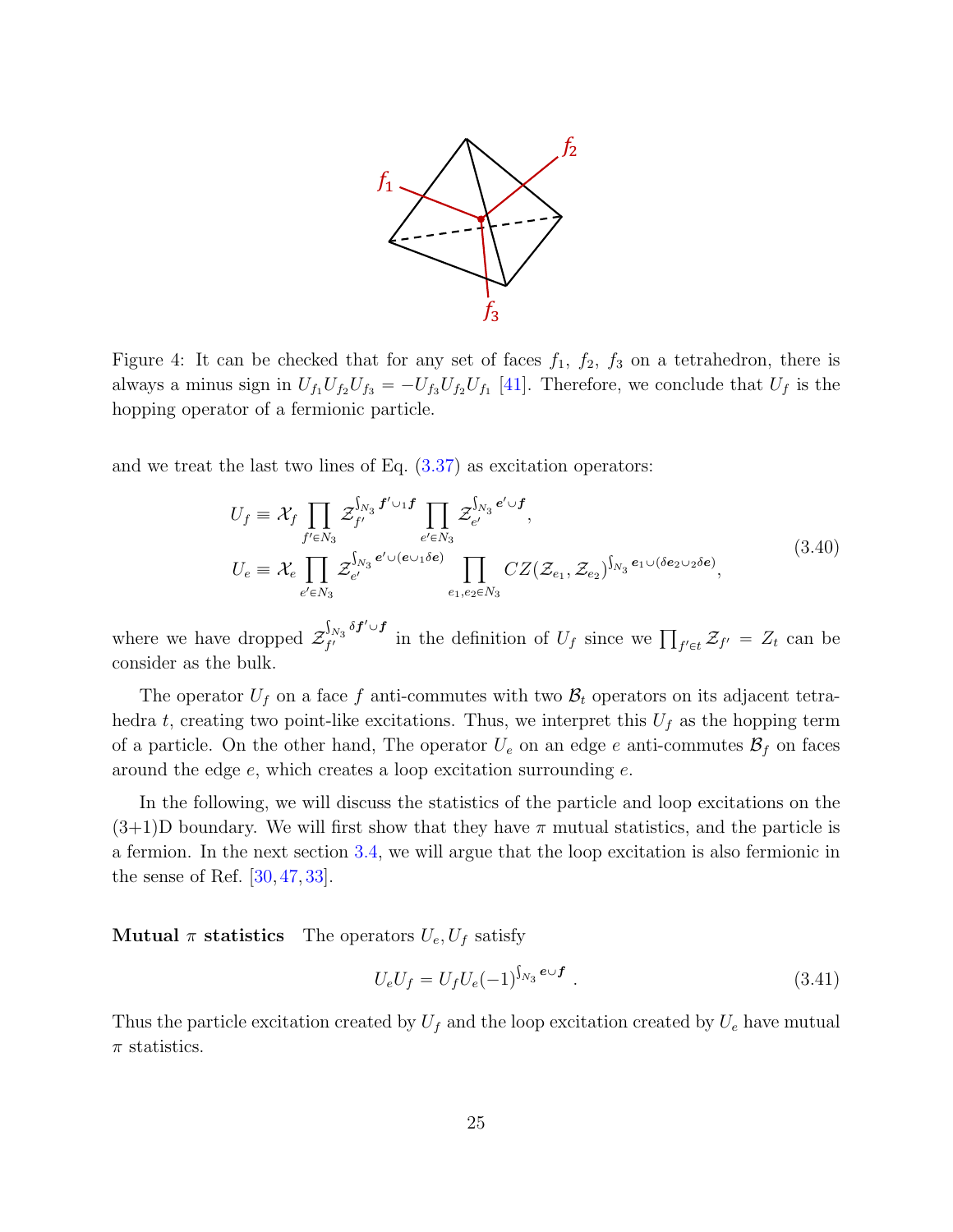**fermionic particle**  $\pi$  self-statistics We can detect the fermionic statistic of  $U_f$  operator by calculating its commutation relation  $[48, 49]$  $[48, 49]$  $[48, 49]$ :

$$
U_{f_1} U_{f_2} = (-1)^{\int_{N_3} f_1 \cup_1 f_2 + f_2 \cup_1 f_1} U_{f_2} U_{f_1} . \tag{3.42}
$$

<span id="page-26-1"></span>In Ref. [\[48\]](#page-57-2), this operator is shown to have the statistic as the fermionic hopping operator  $S_f \equiv i\gamma_{L(f)}\gamma'_{R(f)}(L(f)$  and  $R(f)$  are two tetrahedra adjacent to f), where the Majorana fermions live at the centers of tetrahedra. Another way to show fermionic statistic is to compute the T-junction process [\[50\]](#page-57-4) directly. Let  $f_1, f_2, f_3$  be faces on a tetrahedron t. Using Eq. [\(3.42\)](#page-26-1), we can check

$$
U_{f_1} U_{f_2} U_{f_3} = -U_{f_3} U_{f_2} U_{f_1},\tag{3.43}
$$

shown in Fig. [4.](#page-25-0) This minus sign is independent of the choice for branching structures on the tetrahedron [\[41\]](#page-56-5). We conclude that the particle excitation is fermionic.

Fermion loop self-statistics In section [3.4](#page-26-0) we will discuss a analogue T-junction process for the "fermionic" loop excitation created by  $U_e$ .

We remark that an alternative approach to obtain the boundary state is starting from the boundary state of the Hamiltonian model [\(3.6\)](#page-16-3) for the "parent" group cohomology phase, and then gauging the one-form and two-form symmetry on the boundary and in the bulk. We leave the detail in Appendix [B.](#page-46-1)

### <span id="page-26-0"></span>3.4 Statistics of fermionic loop excitations on the boundary

In this section, we will discuss a T shape process on the lattice that can describe whether a loop excitation is fermionic. We will use the following property of the fermionic loop excitation. The worldsheet of the fermionic loop excitation depends on the volume  $V$  that excitation. The worldsheet of the fermion<br>bounds the worldsheet by  $\int_{\mathcal{V}} w_3(TM) = \int_{\mathcal{V}}$  $dw_2(TM)$  $\frac{(TM)}{2}$ , where we need to take a lift of  $w_2(TM)$ from  $\mathbb{Z}_2$  to  $\mathbb{Z}_4$ . In the discussion, we will take the lift to be the value 0, 1 in  $\mathbb{Z}_4$ . We note that if we reverse the orientation of (the tangent bundle of)  $\mathcal{V}$ ,

$$
\int_{\mathcal{V}} \frac{dw_2(TM)}{2} \to -\int_{\mathcal{V}} \frac{dw_2(TM)}{2} = \int_{\mathcal{V}} \frac{dw_2(TM)}{2} - \int_{\partial \mathcal{V}} w_2(TM) . \tag{3.44}
$$

The last term describes a fermionic particle: the world line of a fermionic particle depends The last term describes a fermionic particle: the world line of a fermionic particle depends<br>on the surface  $\Sigma$  that bounds the worldline by  $\int_{\Sigma} w_2(TM)$ . Thus when we reverse the orientation on the worldsheet of the loop excitation, the fermionic loop has an additional fermionic particle. We can then use the statistics of the fermionic particle, which can be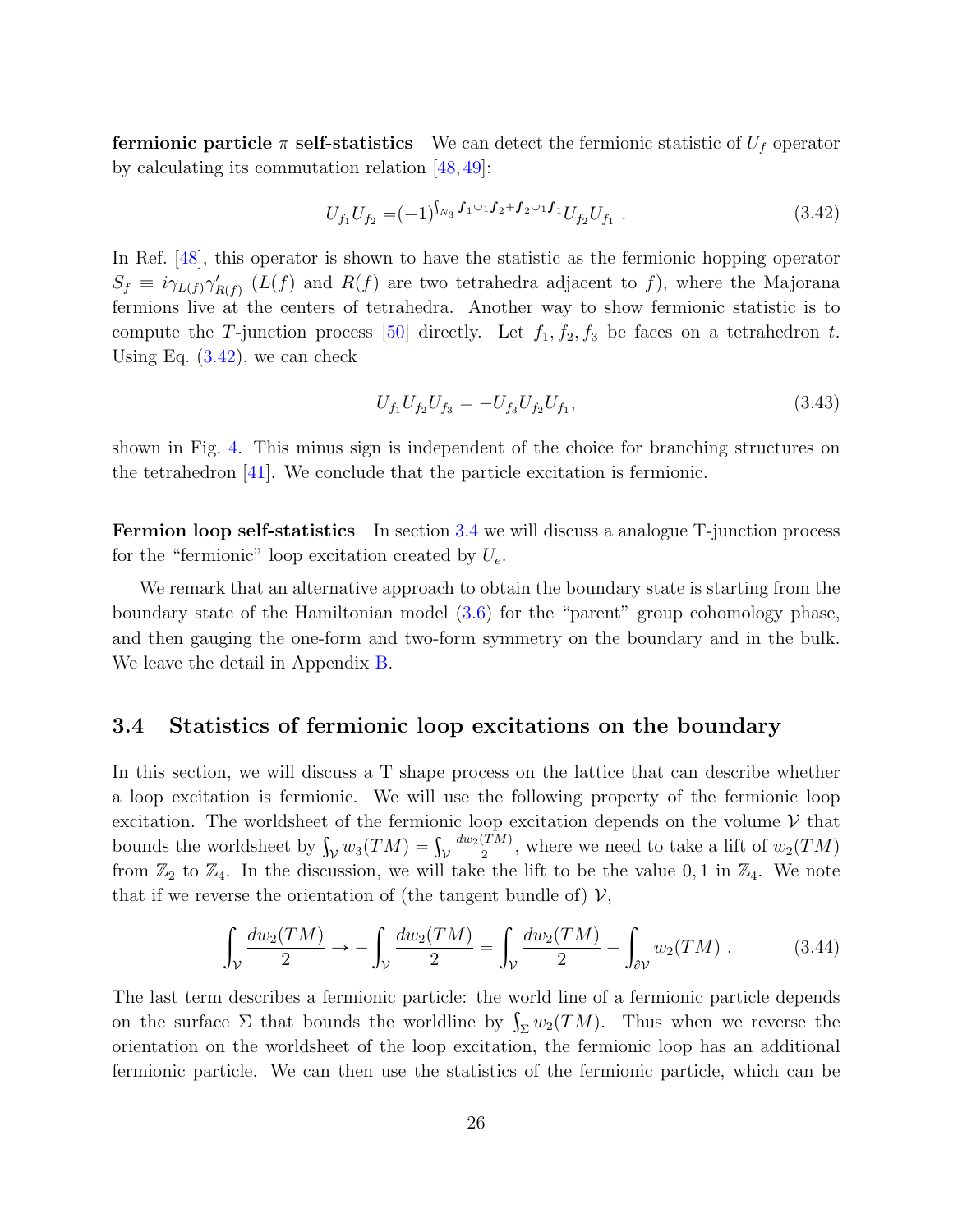<span id="page-27-1"></span>

Figure 5: The operator  $U_e$  on the cubic lattice.

described by a T-junction process as in Ref. [\[50\]](#page-57-4), to describe the statistics of the fermionic  $loop.<sup>13</sup>$  $loop.<sup>13</sup>$  $loop.<sup>13</sup>$ 

First, the explicit form of  $U_e$  on the cubic lattice is shown as Fig. [5,](#page-27-1) which follows directly from the definition of higher cup products on the cubic lattice [\[48,](#page-57-2) [26\]](#page-55-4). The product of  $U_e$ on edges perpendicular to a plane is shown in Figs. [6,](#page-28-1) [7.](#page-29-0) We can see that in the bulk of the plane, there is only a product  $X_e$  on perpendicular edges, which is the same as the magnetic membrane operator in the  $(3+1)D$  toric code. However, the operator  $U_e$  here has order  $4 (U_e^4 = 1)$ , and therefore we can consider the domain wall between opposite orientations  $(U_e^{\dagger} = 1)$ , and therefore we can consider the domain wall between opposite orientations  $e^U e$  and  $\prod_e U_e^{-1}$ , shown in Figs. [6,](#page-28-1) [7.](#page-29-0) In this circumstance, there is an additional Z string along the domain wall in the bulk of the plane. This additional Z string represents that this is actually the fermionic hopping operator on the  $(2+1)D$  domwain wall [\[51\]](#page-57-5)

On 2d domain wall D:  $S_e = X_e Z_{r(e)}$ ,  $S_e S_{e'} = S_{e'} S_e(-1)$  $\frac{1}{D}$ e $\cup$ e $'+$ e $'\cup$ e  $(3.45)$ 

<span id="page-27-0"></span> $13\overline{A}$  related process that describes fermionic loops is proposed in Ref. [\[27\]](#page-55-5) using Klein bottle, which also involves orientation reversal.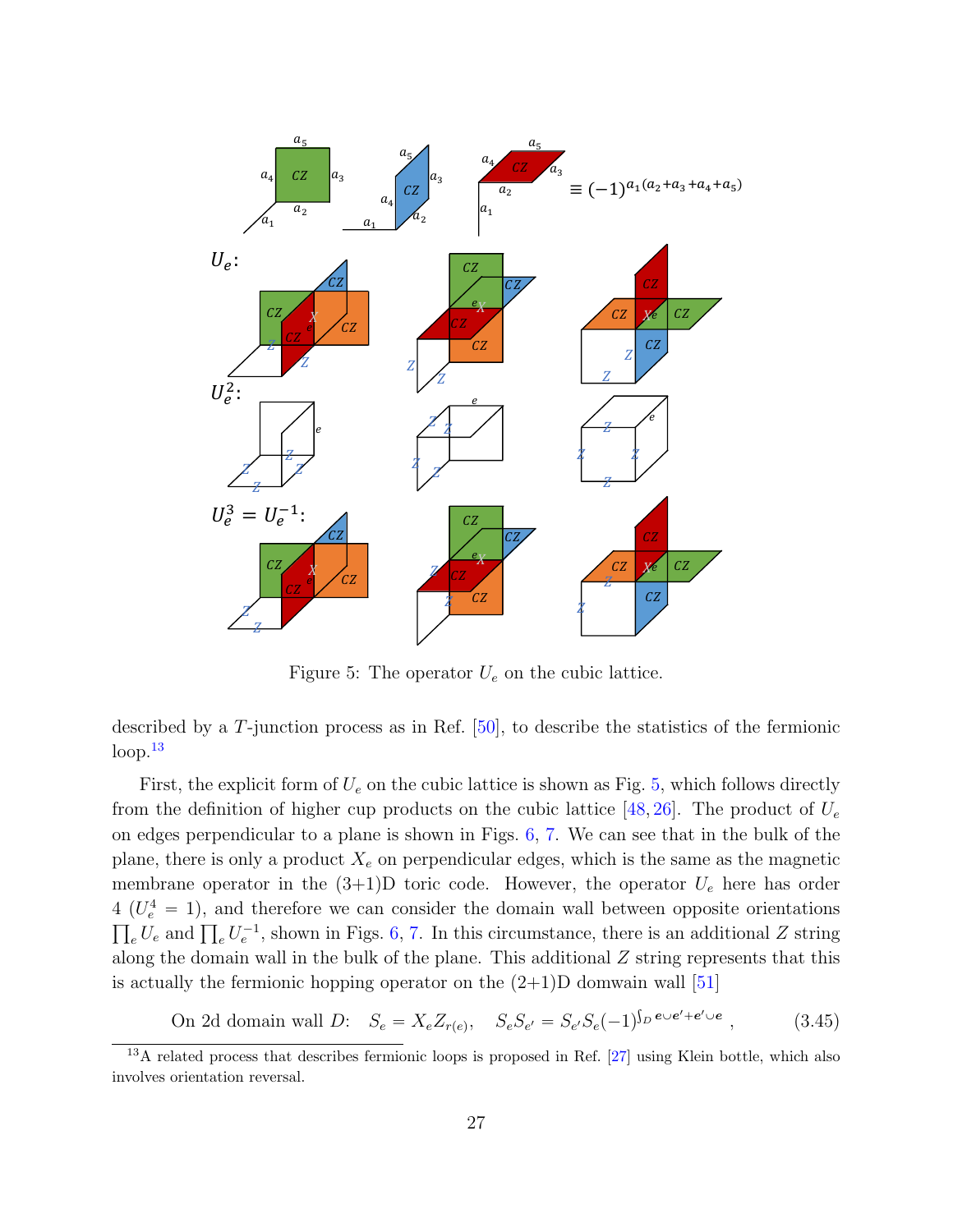<span id="page-28-1"></span>

Figure 6: Interface on the membrane operator  $\prod U_e$  with the orientation reversed on one side of the interface. We use the ordering convention in the product of operators such that the operators that are diagonal in the  $Z$  eigenbasis (the  $Z$  and  $CZ$  operators in the figure) the operators that are diagonal in the z eigenbasis (the z and  $C$ z operators in the figure<br>appear on the right of the X operators, and the product takes the form  $\prod X \prod Z \prod CZ$ .

where  $r(e)$  means the edge starting from the end of e and pointing in the right direction, and 2d means two spatial dimensions. The T-junction process [\[50\]](#page-57-4) in Fig. [8](#page-30-0) also shows the particle is a fermion. To simplify the discussion, we take the planes to be semi-infinite, and all other parts in the figure commute.

## <span id="page-28-0"></span>3.5 Lattice Model for phase transitions

Starting from the Hamiltonian that describes the invertible phase, we can construct a lattice model which is not exactly solvable, but in various limits it can be solved and give different phases. Let us start with the Hamiltonian that described the beyond group cohomology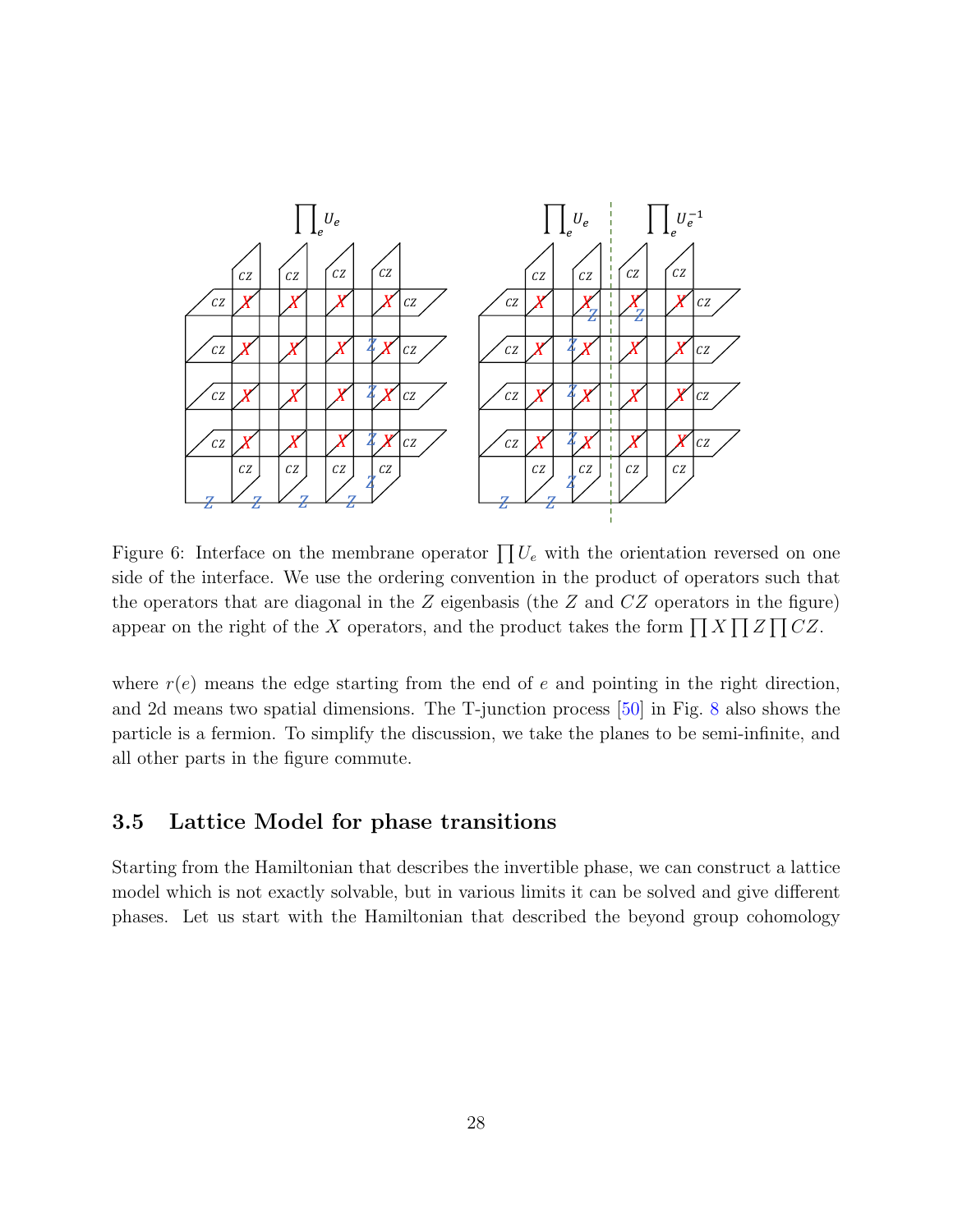<span id="page-29-0"></span>

Figure 7: The interface on the membrane operator  $\prod U_e$  with the orientation reversed on one side of the interface. We use the ordering convention in the product of operators such that the operators that are diagonal in the  $Z$  eigenbasis (the  $Z$  and  $CZ$  operators in the figure) the operators that are diagonal in the z eigenbasis (the z and C z operators in the figure<br>appear on the right of the X operators, and the product takes the form  $\prod X \prod Z \prod CZ$ .

invertible phase

$$
H_{\text{Invertible}} = -\sum_{f} \prod_{t \supset f} X_t \prod_t Z_t^{\{t \cup_2 \delta f\}} \prod_{f'} Z_{f'}^{\{f' \cup f\}} - \sum_{e} \prod_{f \supset e} X_f \prod_{f \supset e} Z_f^{\{t \cup e \cup_1 \delta e\}} \prod_{f_1, f_2} CZ(Z_{f_1}, Z_{f_2})^{\{e \cup (f_1 \cup_1 f_2) + f_1 \cup (f_2 \cup_2 \delta e)\}} \prod_t Z_t^{\{e \cup t\}} - \sum_{t} \prod_{f \subset t} Z_f - \sum_{p} \prod_{t \subset p} Z_t \ .
$$
\n(3.46)

We add transverse field terms that do not commute with the above Hamiltonian for the invertible phase

<span id="page-29-1"></span>
$$
H = H_{\text{Invertible}} - \kappa_1 \sum_{t} Z_t - \kappa_2 \sum_{f} Z_f \tag{3.47}
$$

The phase diagram is depicted in Figure [9:](#page-31-0)

• In the limit  $\kappa_1 \to \infty$ , while  $\kappa_2 = 0$ ,  $Z_t = 1$  on all tetrahedral, and Hamiltonian is left with terms in the second and third lines that contain operators acting on faces. In the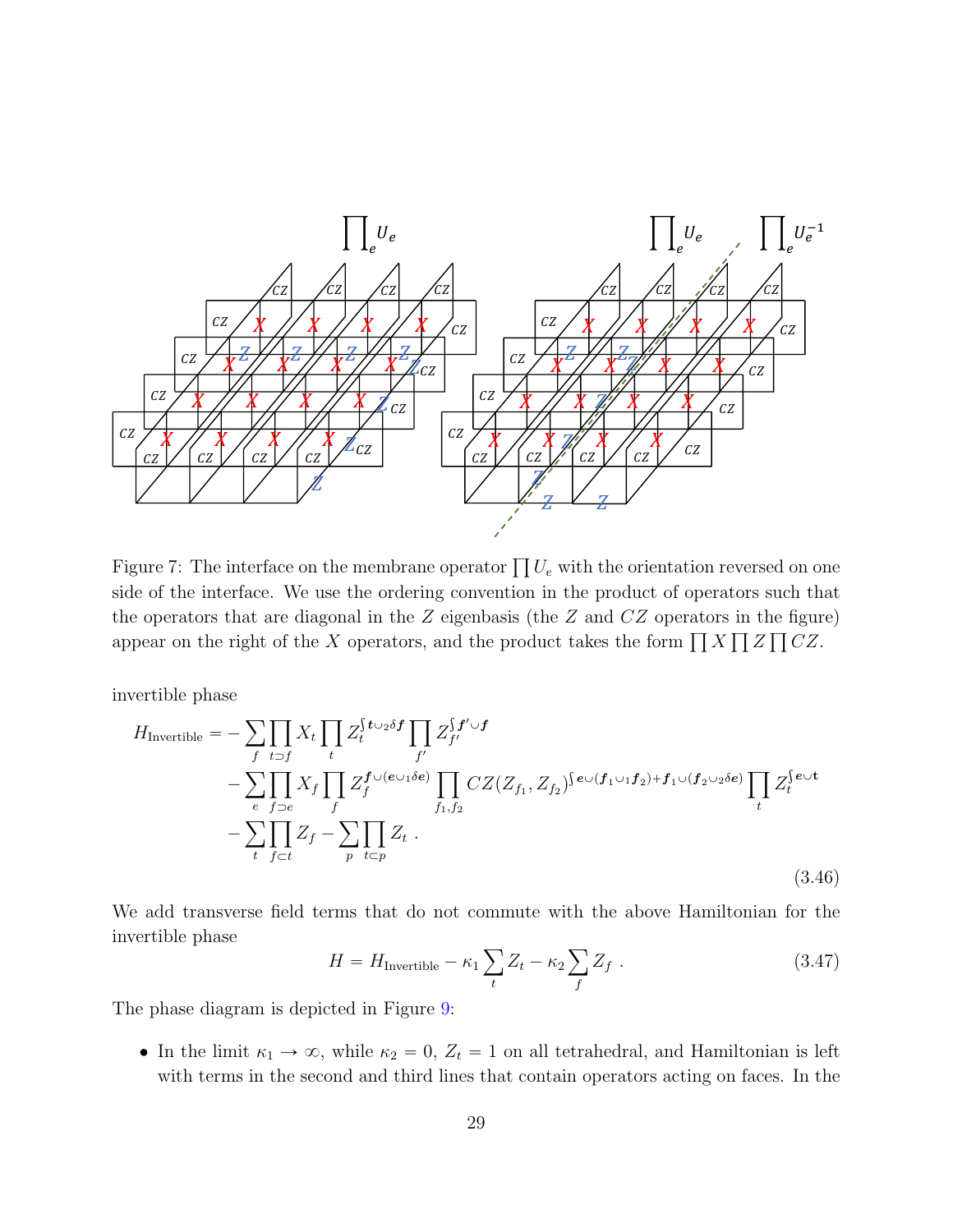<span id="page-30-0"></span>

Figure 8: T junction process for the fermion hopping operator on the domain wall as in Ref. [\[50\]](#page-57-4), where we compare  $V_a V_c V_b$  with  $V_b V_c V_a$  and find a minus sign. This shows the loop excitation is fermionic. We use the ordering convention in the product of operators such that the operators that are diagonal in the  $Z$  eigenbasis (the  $Z$  and  $CZ$  operators in the figure) the operators that are diagonal in the z eigenbasis (the z and Cz operators in the figure<br>appear on the right of the X operators, and the product takes the form  $\prod X \prod Z \prod CZ$ .

Euclidean action, setting the three-form gauge field to zero gives a two-form  $\mathbb{Z}_2$  gauge theory in (4+1)D with fermionic magnetic loop excitation.

- In the limit  $\kappa_2 \to \infty$ , while  $\kappa_1 = 0$ ,  $Z_f = 1$  on all faces, and the Hamiltonian is left with terms in the first and third lines that contain operators acting on tetrahedral. In the Euclidean action, setting the two-form gauge field to zero gives a three-form  $\mathbb{Z}_2$ gauge theory in  $(4+1)D$  with fermionic particle, which is also equivalent to  $\mathbb{Z}_2$  one-form gauge theory, but the gauge field is "dynamical spin structure" that is summed over in the path integral.
- In the limit  $\kappa_1, \kappa_2 \to \infty$ , while all other coefficients are tuned to zero, all degrees of freedoms are frozen and we are left with trivial bulk phase.

Thus there must be one or multiple phase transitions at finite  $\kappa_1, \kappa_2$ . In particular, the phase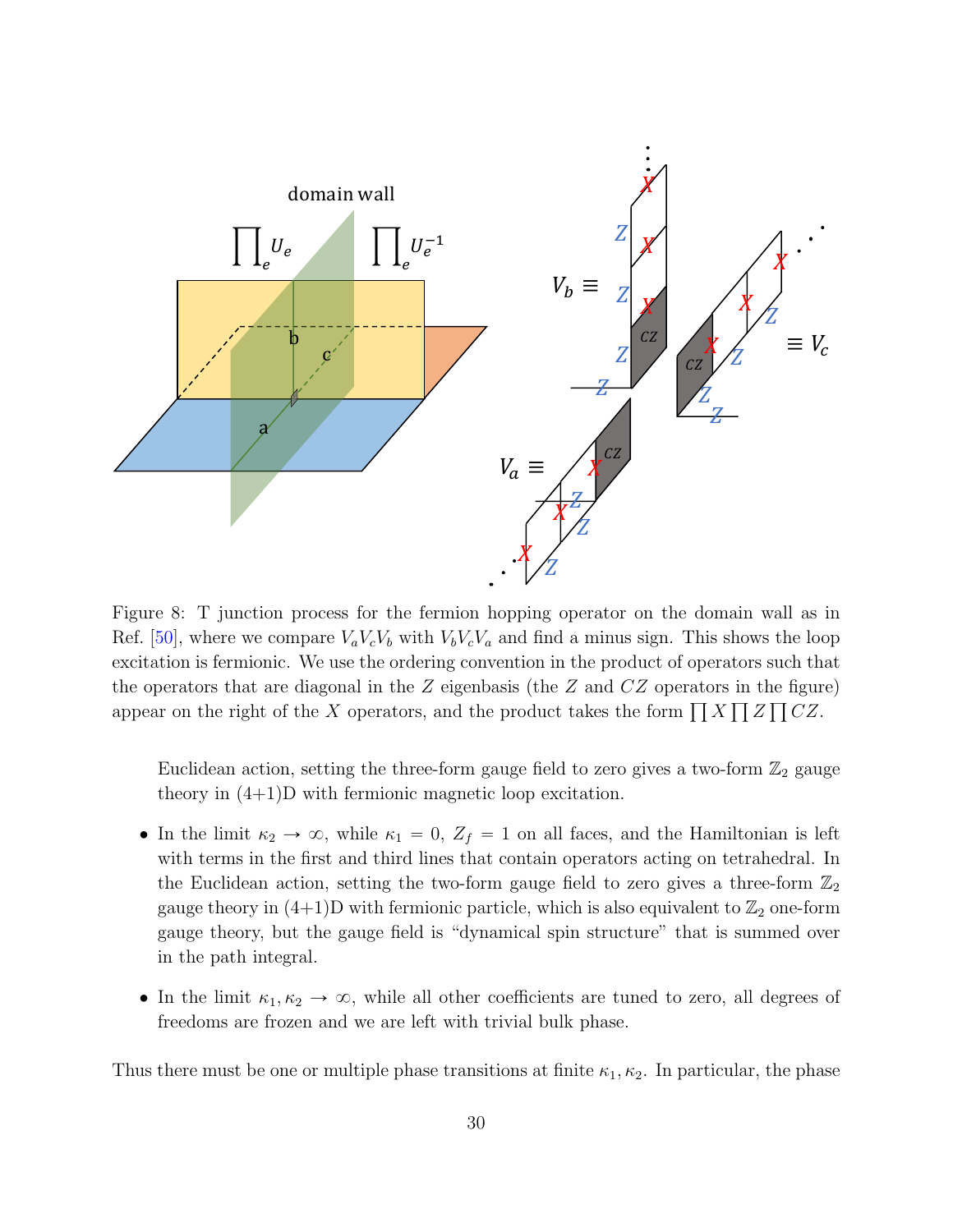<span id="page-31-0"></span>

Figure 9: Sketch of the phase diagram of the Hamiltonian model [\(3.47\)](#page-29-1) in (4+1)D. The phase transition(s) along the 45 degree line  $\kappa_1 = \kappa_2$  are protected by the non-trivial invertible topological order on the lower left corner. The  $\mathbb{Z}_2$  fermionic loop topological order in  $(4+1)D$ has three non-trivial basic excitations: electric loop, magnetic loop, and dyonic loop, where the magnetic loop excitation is fermionic while the other loop excitations are bosonic (similar theory with only bosonic loop excitations is discussed in Ref. [\[52\]](#page-57-6)).

transition separating  $\kappa_1, \kappa_2 = 0$  and  $\kappa_1, \kappa_2 \to \infty$  is protected by the non-trivial invertible phase with effective action  $\pi \int w_2 \cup w_3$ . This is the analogue of free fermion critical point in (2+1)D protected by the jump in the thermal Hall response when varying the mass from positive to negative. Here,  $\kappa_1, \kappa_2$  play the analogue role of the fermion mass parameter. The robustness of the transition does not rely on the presence of symmetries. This represents new phase transitions in  $(4+1)D$ . We will revisit such transitions in the future.

The phase transitions across  $\kappa_1 = 0$  and  $\kappa_1 \to \infty$  at fixed  $\kappa_2 = 0$ , and the phase transitions across  $\kappa_2 = 0$  and  $\kappa_2 \rightarrow \infty$  at fixed  $\kappa_1 = 0$ , are ordered-disordered transitions associated with non-invertible and invertible topological orders. There are also phase transitions along  $\kappa_1 = -\kappa_2$  that are associated with changing the topological order from fermionic particles to fermionic loop excitations.

We note that the invertible phase has boundary  $\mathbb{Z}_2$  topological order with fermionic particle and fermionic loop excitations in  $(3+1)D$ , and they have mutual statistics. The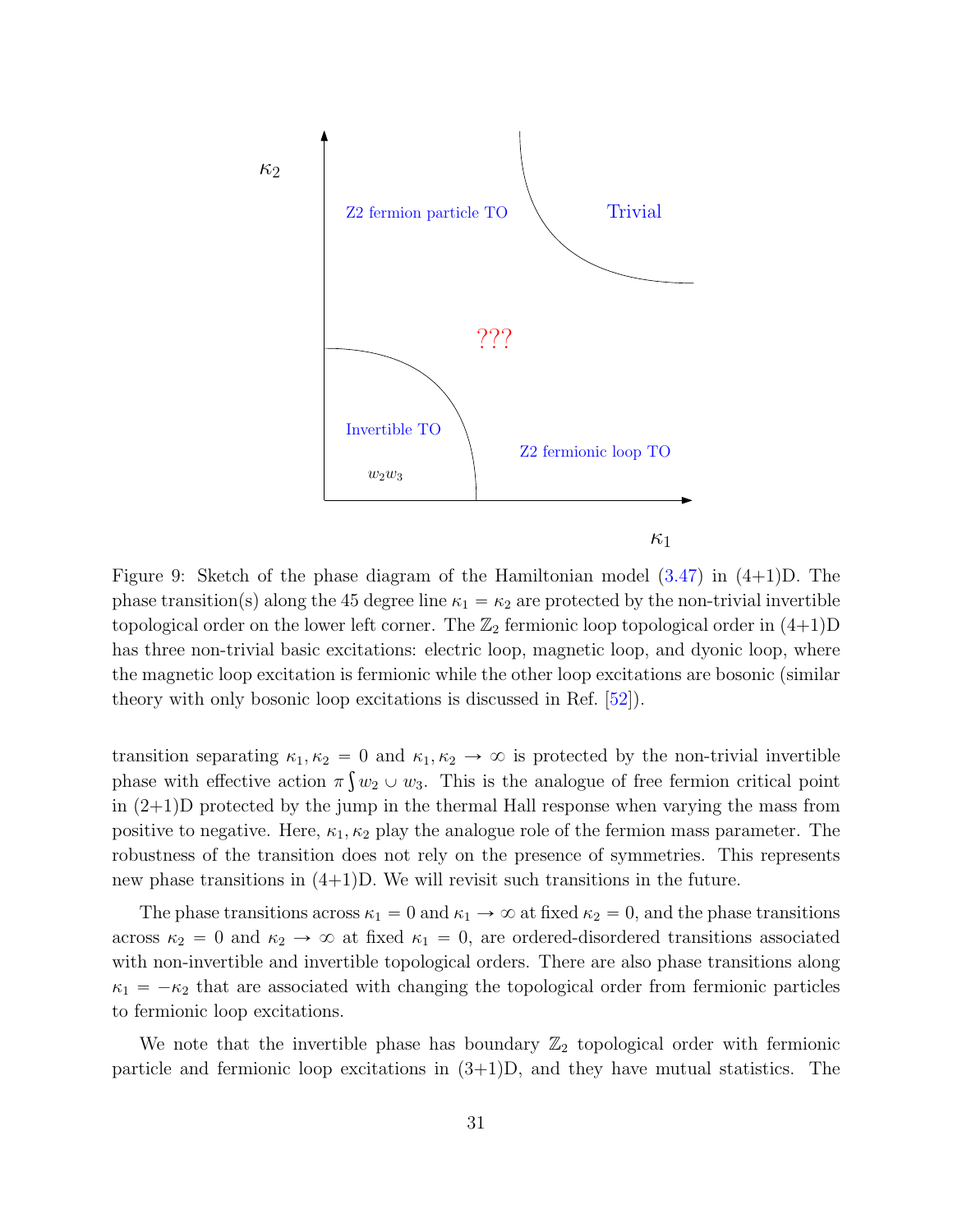boundary of  $(4+1)D \mathbb{Z}_2$  fermionic particle topological order can also have fermionic particle on the gapped boundary where the magnetic membrane excitation condenses. The  $\mathbb{Z}_2$ fermionic loop topological order in  $(4+1)D$  also has gapped boundary with  $\mathbb{Z}_2$  fermionic loop, where the magnetic loop excitation condenses.

## <span id="page-32-0"></span>3.6 Application: non-trivial quantum cellular automaton in  $(4+1)D$

A quantum cellular automaton (QCA) is an automorphism on the algebra of local operators acting on the Hilbert space of an infinite quantum system. It is still an open question to classify non-trivial QCAs above  $3+1$  dimensions.<sup>[14](#page-32-1)</sup> It has many applications to topological phases of matter, see *e.g.* Refs.  $[53, 46, 54, 12, 55]$  $[53, 46, 54, 12, 55]$  $[53, 46, 54, 12, 55]$  $[53, 46, 54, 12, 55]$  $[53, 46, 54, 12, 55]$  $[53, 46, 54, 12, 55]$  $[53, 46, 54, 12, 55]$  $[53, 46, 54, 12, 55]$  $[53, 46, 54, 12, 55]$ .<sup>[15](#page-32-2)</sup>

In this section, we explicitly construct a new quantum cellular automaton from the bulk  $w_2w_3$  Hamiltonian [\(3.22\)](#page-19-1) in the (4+1)D hypercubic lattice. We will study this  $w_2w_3$ Hamiltonian and show that it can be transformed to locally flippable separators, which is equivalent to a  $QCA$  [\[46\]](#page-57-0).

The non-triviality of the QCA can be argued as follows. We have shown that the boundary theory of this  $w_2w_3$  Hamiltonian contains fermionic particle and fermionic loop excitations with  $\pi$  mutual statistic. Based on the framing argument at the end of Section [1,](#page-2-0) this theory can not be consistently defined in strictly  $(3+1)$ D lattices. This corresponds to the anomalous  $(3+1)D\mathbb{Z}_2$  topological orders in Ref. [\[56\]](#page-57-10). Following the same reasoning in Ref. [\[46\]](#page-57-0), suppose this QCA were trivial, i.e. a finite-depth local unitary quantum circuit, we would have a commuting projector Hamiltonian for the anomalous (3+1)D topological order, which is believed to be not possible. Therefore, this  $(4+1)D$  QCA from the  $w_2w_3$  Hamiltonian should be a non-trivial QCA.

First, to simplify the bulk Hamiltonian Eq. [\(3.22\)](#page-19-1), we define the shorthand notation

$$
G_f \equiv \prod_{t \supset f} X_t \prod_{t'} Z_{t'} \S^{t' \cup_2 \delta f} \;, \tag{3.48}
$$

and  $r(f) = f'$  with  $\int f' \cup f \neq 0$ , and  $r(t) = e$  with  $\int e \cup t \neq 0$ . Since we work on the hypercubic lattice, there is exactly one face  $f'$  (respectively, one edge  $e$ ) for any face  $f$ hypercubic lattice, there is exactly one face f (respectively, one edge e) for any face f<br>(respectively, tetrahedron t) such that  $\int f' \cup f \neq 0$  (respectively,  $\int e \cup t \neq 0$ ), according to Ref. [\[26\]](#page-55-4). This 1-1 correspondence is the crucial property to define a QCA. Then, we rewrite

<span id="page-32-1"></span><sup>14</sup>A non-trivial QCAs means that it is not simply a translational operation or conjugation by a finite-depth local unitary quantum circuit.

<span id="page-32-2"></span><sup>&</sup>lt;sup>15</sup>For instance, Ref.  $[46]$  uses non-trivial QCA to disentangle the ground state of invertible phases with non-trivial boundary state.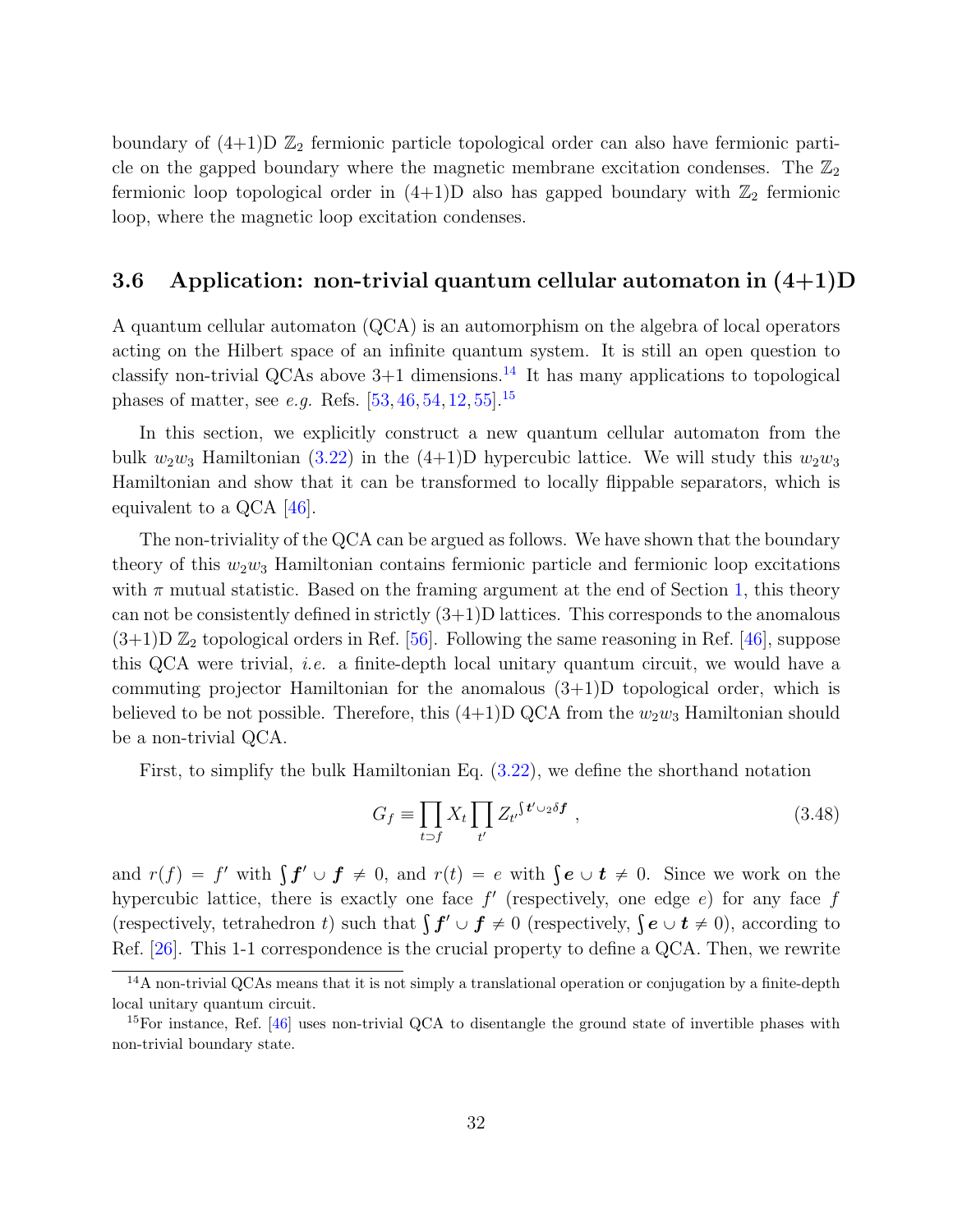<span id="page-33-0"></span>the Hamiltonian Eq. [\(3.22\)](#page-19-1) as

$$
H'_{w_2w_3} = -\sum_{f} Z_{r(f)} G_f - \sum_{e} Z_{r^{-1}(e)} \prod_{f \supset e} X_f \prod_{f'} G_{r^{-1}(f')} f' \cup (e \cup_1 \delta e)
$$
  
 
$$
\times \prod_{f_1, f_2} CZ(G_{r^{-1}(f_1)}, G_{r^{-1}(f_2)})^{e \cup (f_1 \cup_1 f_2) + f_1 \cup (f_2 \cup_2 \delta e)}
$$
  
 
$$
- \sum_{t} \prod_{f \subset t} Z_f - \sum_{p} \prod_{t \subset p} Z_t , \qquad (3.49)
$$

where we have substituted  $Z_{f'} = G_{r^{-1}(f')}$  (from the first line) into the second line, which does not affect the ground state.

Then, we are going to show that stabilizer terms in the last line are redundant on the Then, we are going to show that stabilizer terms in the last line are redundant on the hypercubic lattice. On the hypercubic lattice, a single flux term  $\prod_{f \supset t} Z_f$  is the product of the terms in the first line of Eq. [\(3.49\)](#page-33-0). This can be shown by taking  $\boldsymbol{f} = \delta \boldsymbol{e}$  such that the product of  $G_f$  vanishes, while the product of  $Z_{r(f)}$  is  $\prod_{f'} Z_{f'}^{\delta \delta f' \cup e}$  $f'$ , which is the a product of  $Z_{f'}$  on a single cube t.<sup>[16](#page-33-1)</sup> Similarly, the product of the second terms in Eq. [\(3.49\)](#page-33-0) with  $e = \delta v$ gives (from Eq.  $(3.10)$ )

$$
\prod_{t} Z_t^{\{v \cup \delta t} \prod_{f_1, f_2} CZ(Z_{f_1}, Z_{f_2})^{\{v \cup (\delta f_1 \cup_1 f_2 + f_1 \cup_2 \delta f_2) \}}.
$$
\n(3.50)

Since we have already imposed that  $\prod_{f \subset t} Z_f = 1$  on the ground state, the above term is equivalent to:

$$
\prod_{t} Z_t^{\{v \cup \delta t},\tag{3.51}
$$

which is a product of  $Z_t$  on cubes over the boundary of a single 4-simplex p. Therefore, the last line of Eq. [\(3.49\)](#page-33-0) are generated by the first two lines and therefore can be dropped. The  $w_2w_3$  Hamiltonian can be expressed by

$$
H'_{w_2w_3} = -\sum_f \hat{Z}_f - \sum_t \hat{Z}_t , \qquad (3.52)
$$

where  $\widehat{Z}_f$  and  $\widehat{Z}_t$  are defined as

$$
\hat{Z}_f \equiv Z_f G_{r^{-1}(f)} \n\hat{Z}_t \equiv Z_t \prod_{f \supset r(t)} X_f \prod_f G_{r^{-1}(f)} f^{(r(t)\cup_1 \delta r(t))} \n\times \prod_{f_1, f_2} CZ(G_{r^{-1}(f_1)}, G_{r^{-1}(f_2)})^{r(t)\cup(f_1\cup_1 f_2) + f_1\cup(f_2\cup_2 \delta r(t))}.
$$
\n(3.53)

<span id="page-33-1"></span> $16$ This is only true for the hypercubic lattices, not for general triangulations. In general, it is possible that This is only true for the hypercubic lattices, not to<br>there are more than one tetrahedra t with  $\int t \cup e \neq 0$ .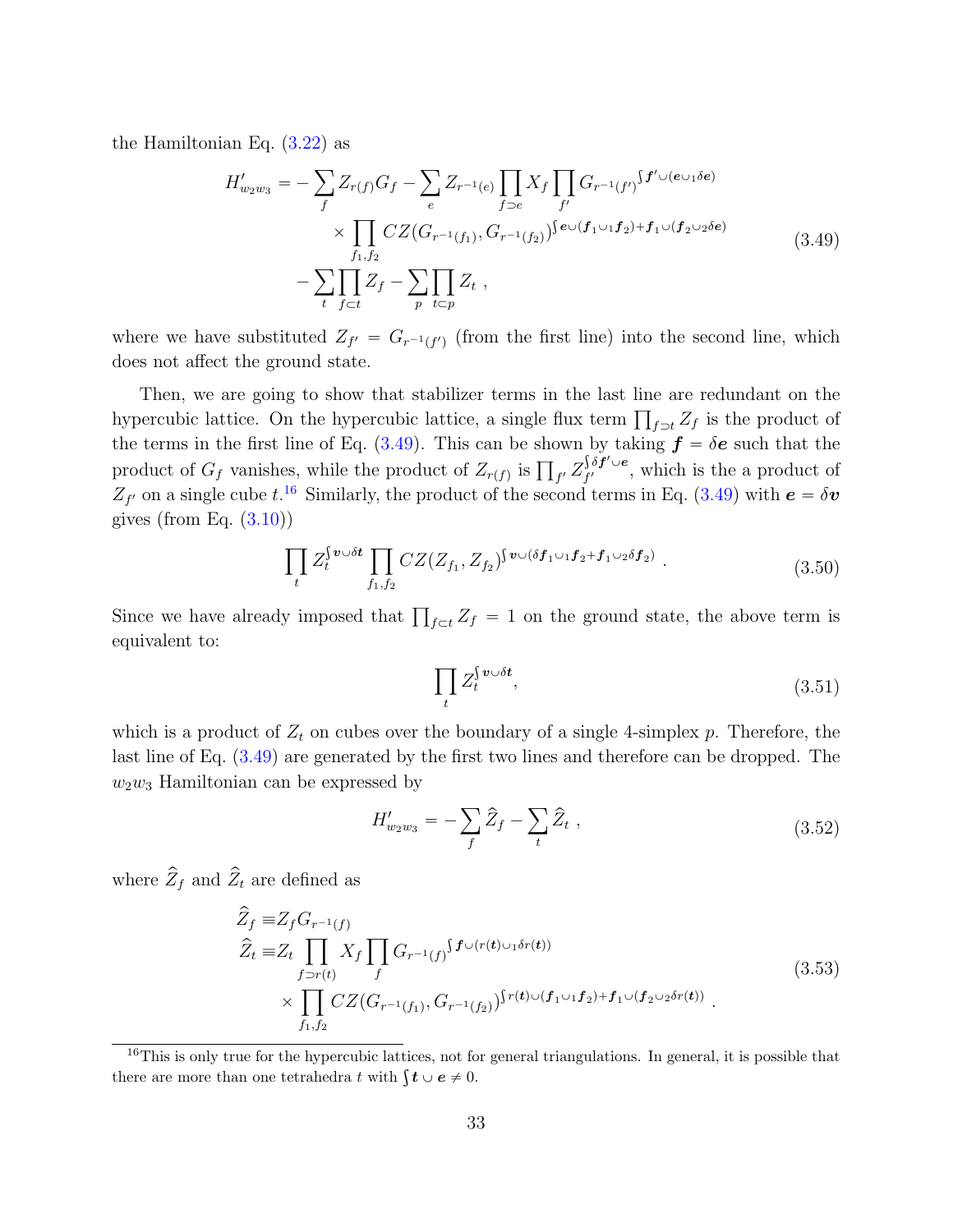For this Hamiltonian, we can easily find the flippers as

$$
\widehat{X}_f \equiv X_f, \qquad \widehat{X}_t \equiv X_t \prod_{t'} Z_{t'}^{\{t \cup_2 t'} \tag{3.54}
$$

Notice that  $\hat{X}_f$  commute with all  $G_{f'}$ , so the commutation relations are simply

$$
\hat{X}_f \hat{Z}_{f'} = (-1)^{\delta_{f,f'}} \hat{Z}_{f'} \hat{X}_f, \qquad \hat{X}_t \hat{Z}_{t'} = (-1)^{\delta_{t,t'}} \hat{Z}_{t'} \hat{X}_t, [\hat{X}_f, \hat{X}_t] = [\hat{X}_f, \hat{Z}_t] = [\hat{Z}_f, \hat{X}_t] = [\hat{Z}_f, \hat{Z}_t] = 0.
$$
\n(3.55)

# <span id="page-34-0"></span>4 Beyond group cohomology SPT phase with  $\mathbb{Z}_2$  symmetry in  $(4+1)D$

In this section we will apply our construction to the beyond group cohomology bosonic SPT phase with  $\mathbb{Z}_2$  unitary symmetry in  $(4+1)D$ . It has the following effective action

$$
\pi \int C_1 \cup w_2^2 = \pi \int (C_1 \cup w_2) \cup w_2 , \qquad (4.1)
$$

where  $C_1$  is a  $\mathbb{Z}_2$ -valued one-form background field for the  $\mathbb{Z}_2$  symmetry. Note other effective actions of the background fields belong to the "cohomology SPT phases", since they can be expressed in terms of the background  $C_1$  of the  $\mathbb{Z}_2$  symmetry.<sup>[17](#page-34-1)</sup>

A lattice Hamiltonian model for such beyond group cohomology SPT phase has been con-structed in Ref. [\[12\]](#page-54-4). It uses the property that the domain wall generating the  $\mathbb{Z}_2$  symmetry is decorated with  $\pi \int w_2^2 = -\frac{1}{24}$  $\frac{1}{24\pi} \int \text{Tr} R \wedge R$  mod  $2\pi$ , which can be written as a gravitational Chern-Simons term on the boundary, and thus the boundary of the domain wall has thermal Hall conductance characterized by chiral central charge  $c = 4 \text{ mod } 8$ . An example with such chiral central charge is the three-fermion theory, and the domain wall in the model of Ref. [\[12\]](#page-54-4) is described by the three-fermion Walker Wang model. However, in general there is no simple description of chiral central charge from the lattice Hamiltonian (there are expressions for the change of chiral central charge), and the construction in Ref. [\[12\]](#page-54-4) cannot be generalized to other beyond group cohomology SPT phases in an obvious way. Thus we will revisit the problem using the general construction of the lattice Hamiltonian described in Section [2.](#page-10-0)

<span id="page-34-1"></span>
$$
\frac{17}{24} \text{Explicitly, } w_3 \cup \mathcal{C}_1^2 = 0 \text{ due to } \mathcal{C}_1^2 = Sq^1 \mathcal{C}_1, w_3 = Sq^1 w_2, \text{ and } \int \mathcal{C}_1^3 \cup w_2 = \int Sq^2(\mathcal{C}_1^3) = \int \mathcal{C}_1 \cup (\mathcal{C}_1^2)^2 = \int \mathcal{C}_1^5.
$$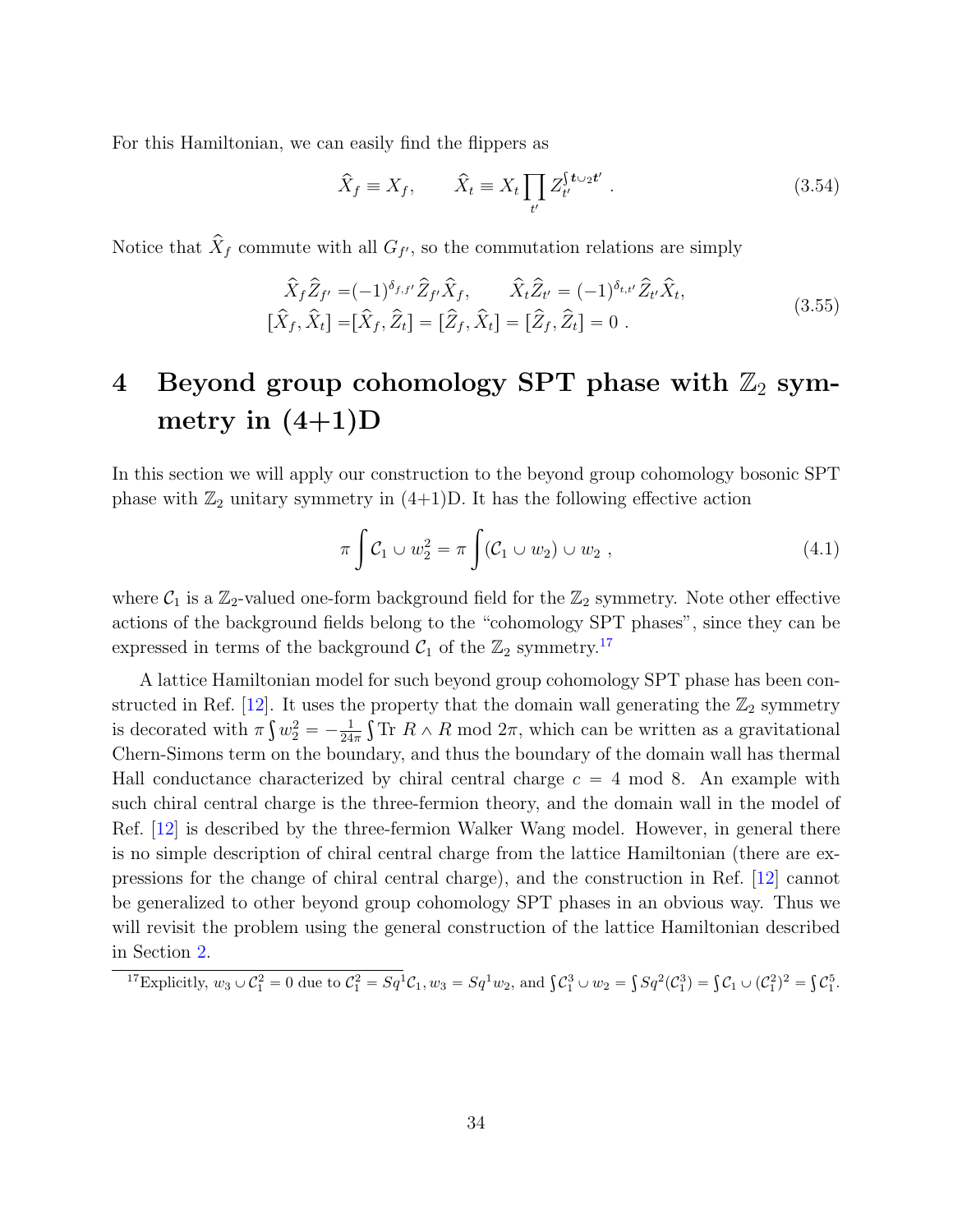## <span id="page-35-0"></span>4.1 "Parent" group cohomology SPT phase

The SPT phase can be constructed similar to Section [3.](#page-15-0) Here we start with the SPT phase with  $\mathbb{Z}_2$  0-form, one-form, and two-form symmetries with the effective action  $\pi \int \phi_5$  with

$$
\phi_5(\mathcal{C}_1, A_2, B_3) = B_3 \cup_1 B_3 + A_2 \cup B_3 + \mathcal{C}_1 \cup A_2 \cup A_2 . \tag{4.2}
$$

Integrating out  $B_3$  imposes  $A_2 = w_2$  (since  $B_3 \cup_1 B_3 = w_3 \cup B_3$ ), and thus we recover the effective action  $\pi \int_0^{\infty} C_1 \cup w_2 \cup w_2$ . We note that  $\phi_5$  satisfies

$$
\phi_5(\delta c, \delta a, \delta b) = \delta \phi_4(c, a, b), \quad \phi_4(c, a, b) = b \cup b + b \cup_1 \delta b + a \cup \delta b + c \cup \delta a \cup \delta a \tag{4.3}
$$

We introduce  $\mathbb{Z}_2$  degrees of freedom on each vertex, edge and face. They are acted by the Pauli matrices  $X_v, X_e, X_f$ , and similarly for Y, Z, respectively. The Hamiltonian for the SPT phase is then

$$
H_{\text{parent}} = -\sum_{v} X_{v} (-1)^{\int \phi_{4}(c+v,a,b) - \phi_{4}(c,a,b)} - \sum_{e} X_{e} (-1)^{\int \phi_{4}(c,a+e,b) - \phi_{4}(c,a,b)} - \sum_{f} X_{f} (-1)^{\int \phi_{4}(c,a,b+f) - \phi_{4}(c,a,b)}.
$$
\n(4.4)

Explicitly,

$$
\phi_4(c + \mathbf{v}, a, b) - \phi_4(c, a, b) = \mathbf{v} \cup \delta a \cup \delta a
$$
  
\n
$$
\phi_4(c, a + \mathbf{e}, b) - \phi_4(c, a, b) = \mathbf{e} \cup \delta b + \delta c \cup (\delta a \cup_1 \delta \mathbf{e}) + \delta[c \cup (\delta a \cup_1 \delta \mathbf{e})]
$$
  
\n
$$
\phi_4(c, a, b + \mathbf{f}) - \phi_4(c, a, b) = \delta b \cup_2 \delta \mathbf{f} + \delta a \cup \mathbf{f} + \delta \phi_3
$$
  
\n
$$
\phi_3 = b \cup_1 \mathbf{f} + \delta b \cup_2 \mathbf{f} + a \cup \mathbf{f} \,. \tag{4.5}
$$

We note that the phase factor in the Hamiltonian depends on  $c, a, b$  only through  $\delta c, \delta a, \delta b$ . This will be important when we gauge the symmetries.

## <span id="page-35-1"></span>4.2 Beyond group cohomology SPT phase by gauging symmetry

Let us proceed to gauge the one-form and two-form symmetries. We introduce new  $\mathbb{Z}_2$ degrees of freedom on each face and tetrahedron. Denote the Pauli matrices by  $X_f^A$ ,  $X_t^B$  and similarly for  $Y, Z$ . Following the procedure in Section [3.2,](#page-18-0) the effective Hamiltonian after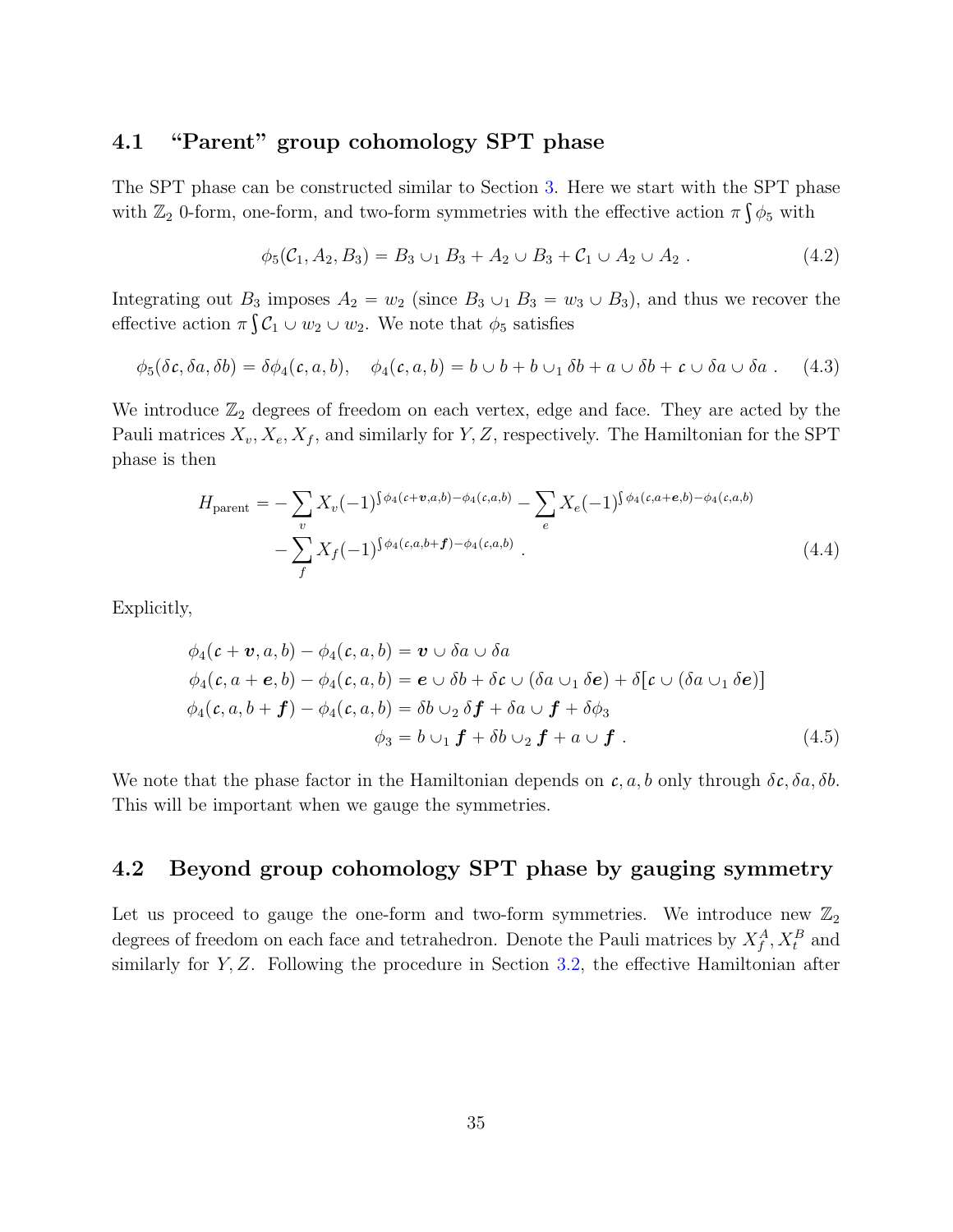gauging the symmetry is

<span id="page-36-4"></span>
$$
H_{\mathcal{C}w_2^2} = -\sum_v X_v \prod_{f_1, f_2} CZ(Z_{f_1}^A, Z_{f_2}^A)^{\{v \cup f_1 \cup f_2} - \sum_e \prod_{f \supset e} X_f^A \prod_t Z_t^{B^{\{e \cup t\}}} \prod_{v, f'} CZ(Z_v, Z_{f'}^A)^{\{\delta v \cup (f' \cup_1 \delta e)}}
$$
  
 
$$
-\sum_f \prod_{t \supset f} X_t^B \prod_t Z_t^{B^{\{t \cup_2 \delta f\}}} \prod_{f'} Z_{f'}^{A^{\{f' \cup f\}}}
$$
  
 
$$
-\sum_t \prod_{f \subset t} Z_f^A - \sum_{\text{4-simplex } p} \prod_{t \subset p} Z_t^B.
$$
 (4.6)

The Hamiltonian is a sum of local commuting projectors. The 0-form symmetry is  $\prod_{v} X_v$ . We will drop the superscripts A, B for simplicity.

### <span id="page-36-0"></span>4.3 Boundary states

#### <span id="page-36-1"></span>4.3.1 Anomalous  $\mathbb{Z}_2$  topological order with  $\mathbb{Z}_2$  symmetry

We will discuss an anomalous  $\mathbb{Z}_2$  topological order in  $(3+1)D$  with  $\mathbb{Z}_2$  0-form symmetry, which can be a boundary state for the beyond group cohomology invertible phase.

Consider  $\mathbb{Z}_2$  gauge theory in  $(3+1)D$  with the action

<span id="page-36-2"></span>
$$
\pi \int a \cup \delta b + \pi \int a \cup w_2 \cup C_1 + \pi \int w_2 \cup b , \qquad (4.7)
$$

where a is  $\mathbb{Z}_2$  1-cochain, b is  $\mathbb{Z}_2$  2-cochain. Equivalently, we turn on background  $w_2 \cup A$ where a is  $\mathbb{Z}_2$  1-cochain, b is  $\mathbb{Z}_2$  2-cochain. Equivalently, we turn on background  $w_2 \cup A$  for the  $\mathbb{Z}_2$  two-form symmetry that acts on  $\S b$ , and background  $w_2$  for the  $\mathbb{Z}_2$  one-form for the  $\mathbb{Z}_2$  two-form symmetry that acts on  $\oint o$ , and background  $w_2$  for the  $\mathbb{Z}_2$  one-form<br>symmetry that acts on  $\oint a$ . The equation of motion of a gives  $\delta b = w_2 \cup C_1$ . This implies that under a background gauge transformation of the  $\mathbb{Z}_2$  symmetry,

$$
C_1 \to C_1 + \delta \lambda, \quad b \to b + w_2 \cup \lambda , \qquad (4.8)
$$

where  $\lambda = 0, 1$  is  $\mathbb{Z}_2$  0-cochain. In particular, if we perform non-trivial transformation  $\lambda = 1$ where  $\lambda = 0$ , 1 is  $\mathbb{Z}_2$  0-cochain. In particular, if we perform non-trivial transformation  $\lambda = 1$ <br>on half of  $\int b_2$ , where  $b_2$  on this half is shifted by extra  $w_2$ , then the interface in the middle on half of  $\int b_2$ , where  $b_2$  on this half is shifted by extra  $w_2$ , then the interface in the middle that separates the regions with  $\lambda = 0$  and with  $\lambda = 1$  lives on the boundary of  $\int w_2$ . Thus that separates the regions with  $\lambda = 0$  and with  $\lambda = 1$  lives on the bound to  $\int b_2$ .<br>the interface describes the worldline of a fermionic particle bound to  $\int b_2$ .

Boundary from Maxwell theory with Higgs field We note that the middle term in the action  $(4.7)$  can be expressed as

<span id="page-36-3"></span>
$$
a \cup w_2 \cup C_1 = Sq^2(a \cup C_1) = a^2 \cup (C_1)^2 = \frac{da}{2} \cup (C_1)^2.
$$
 (4.9)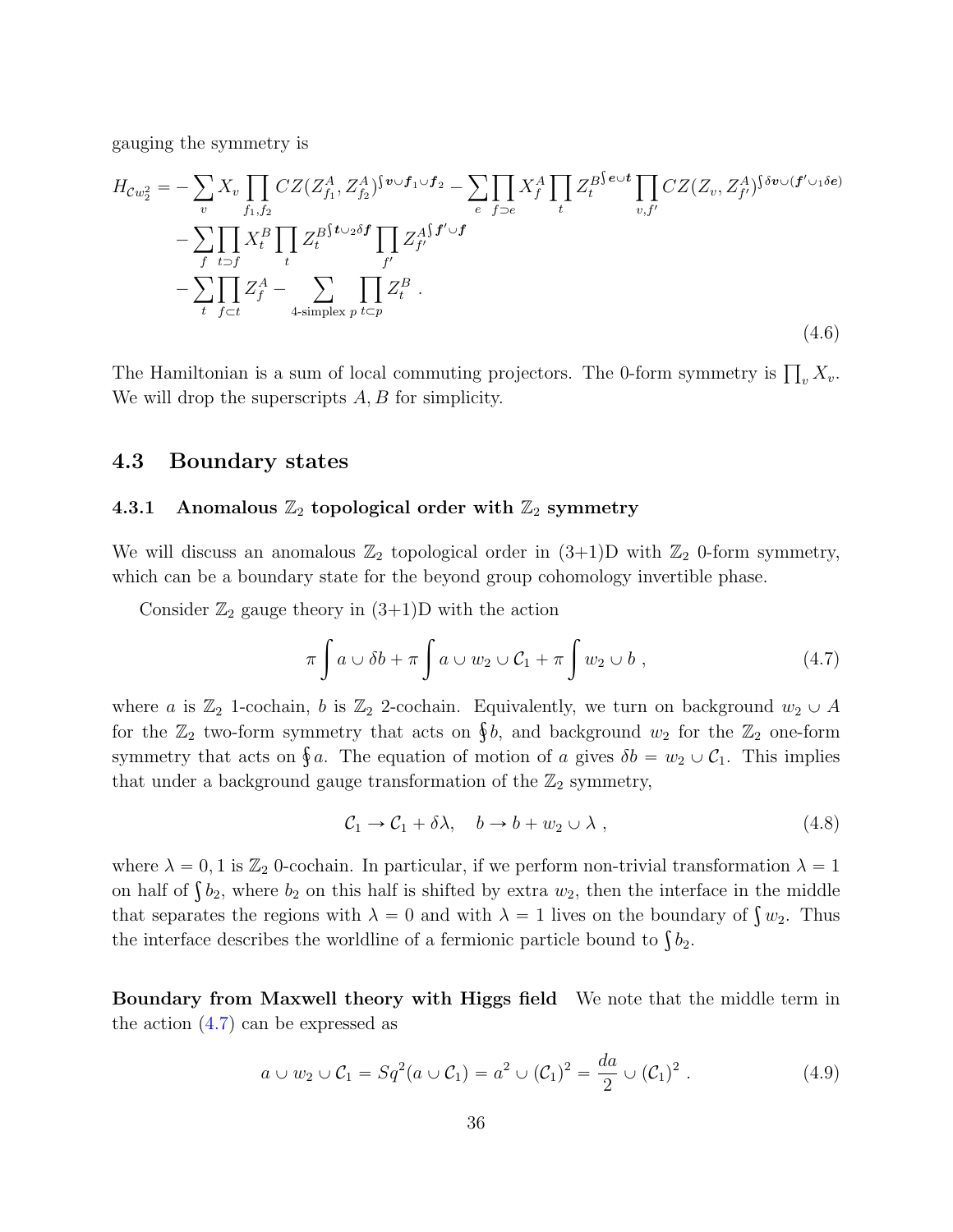Thus the boundary topological order can also be described as the low energy theory of  $U(1)$ gauge theory with  $\theta = 0$ , in addition to a Higgs scalar of charge two, heavy fermionic particle of charge one, and the  $\mathbb{Z}_2$  0-form symmetry squares to  $(-1)$  on the basic monopole. In the normalization where the  $\mathbb{Z}_2$  gauge field has holonomy  $0, \pi \mod 2\pi$ ,  $a' = \pi a$ , the last property is realized by the coupling [\(4.9\)](#page-36-3)

$$
\frac{da'}{2\pi}(\mathcal{C}_1)^2 \tag{4.10}
$$

where  $\frac{da'}{2\pi}$  is the magnetic flux for the  $U(1)$  gauge field at the energy scale above the Higgs mechanism.

#### <span id="page-37-0"></span>4.3.2 New boundary theory from lattice Hamiltonian model

We use the same boundary construction as Section [3.3.](#page-21-0) The original manifold  $M_4$  has boundary  $N_3 = \partial M_4$ . We introducing an auxiliary vertex  $v_0$ , connecting to all vertices on the boundary. The union of  $M_4$  and this cone of  $N_3$  is a closed manifold  $\overline{M}_4 \equiv M_4 \sqcup CN_3$ , and we can define the  $\mathcal{C}w_2^2$  Hamiltonian on this closed manifold. We can further project faces and tetrahedra in  $CN_3$  to edges and faces in  $N_3$ , such as Eq. [\(3.27\)](#page-21-1). Therefore, the total degrees of freedom are  $Z_v, Z_f, Z_t \quad \forall v, f, t \in M_4$ , and  $\mathcal{Z}_e, \mathcal{Z}_f \quad \forall e, f \in N_3$ , with additional  $\mathcal{Z}_{v_0}$ at the auxiliary vertex (the global symmetry is  $\mathcal{X}_{v_0}\prod_v X_v = 1$  and  $\mathcal{Z}_{v_0}$  can be fixed to  $+1$ by applying the symmetry action, so we can get rid of the dependence on  $v_0$ ). We now study the terms in  $(4.6)$  near  $N_3$ :

1.  $v = \langle 0 \rangle$  is the auxiliary vertex:

<span id="page-37-1"></span>
$$
-\mathcal{X}_{v_0} \prod_{f_1, f_2} CZ(\widetilde{Z}_{f_1}, \widetilde{Z}_{f_2})^{\int_{\widetilde{M}_4} v_0 \cup f_1 \cup f_2} = - \prod_{v \in M_4} X_v \prod_{e_1, e_2 \in N_3} CZ(\mathcal{Z}_{e_1}, \mathcal{Z}_{e_2})^{\int_{N_3} e_1 \cup \delta e_2} \tag{4.11}
$$

Notice that we have used the property  $\mathcal{X}_{v_0} = \prod_{v \in M_4} X_v$  by the global symmetry constraint.

2.  $e = \langle 0i \rangle$  is the auxiliary edge: let  $v = \langle i \rangle$  be the corresponding boundary vertex.

<span id="page-37-2"></span>
$$
\prod_{f \supset e} \widetilde{X}_f \prod_t \widetilde{Z}_t^{\int_{\widetilde{M}_4} e \cup t} \prod_{v, f'} CZ(\widetilde{Z}_v, \widetilde{Z}_{f'})^{\int_{\widetilde{M}_4} \delta v \cup (f' \cup_1 \delta e)} = \prod_{e | e \in N_3, \atop e \supset v} \mathcal{X}_e \prod_{t \in N_3} Z_t^{\int_{N_3} v \cup t} . \tag{4.12}
$$

3.  $f = \langle 0ij \rangle$  is the auxiliary face: let  $e = \langle ij \rangle$  be the corresponding boundary edge.

<span id="page-37-3"></span>
$$
\prod_{t \supset f} \widetilde{X}_t \prod_t \widetilde{Z}_t^{\int_{\widetilde{M}_4} t \cup_2 \delta f} \prod_{f'} \widetilde{Z}_{f'}^{\int_{\widetilde{M}_4} f' \cup f} = \prod_{f \mid f \in N_3, \atop f \supset e} \mathcal{X}_f \prod_{f' \in N_3} \mathcal{Z}_{f'}^{\int_{N_3} \delta e \cup_1 f'} , \qquad (4.13)
$$

which is the same as Eq.  $(3.28)$ .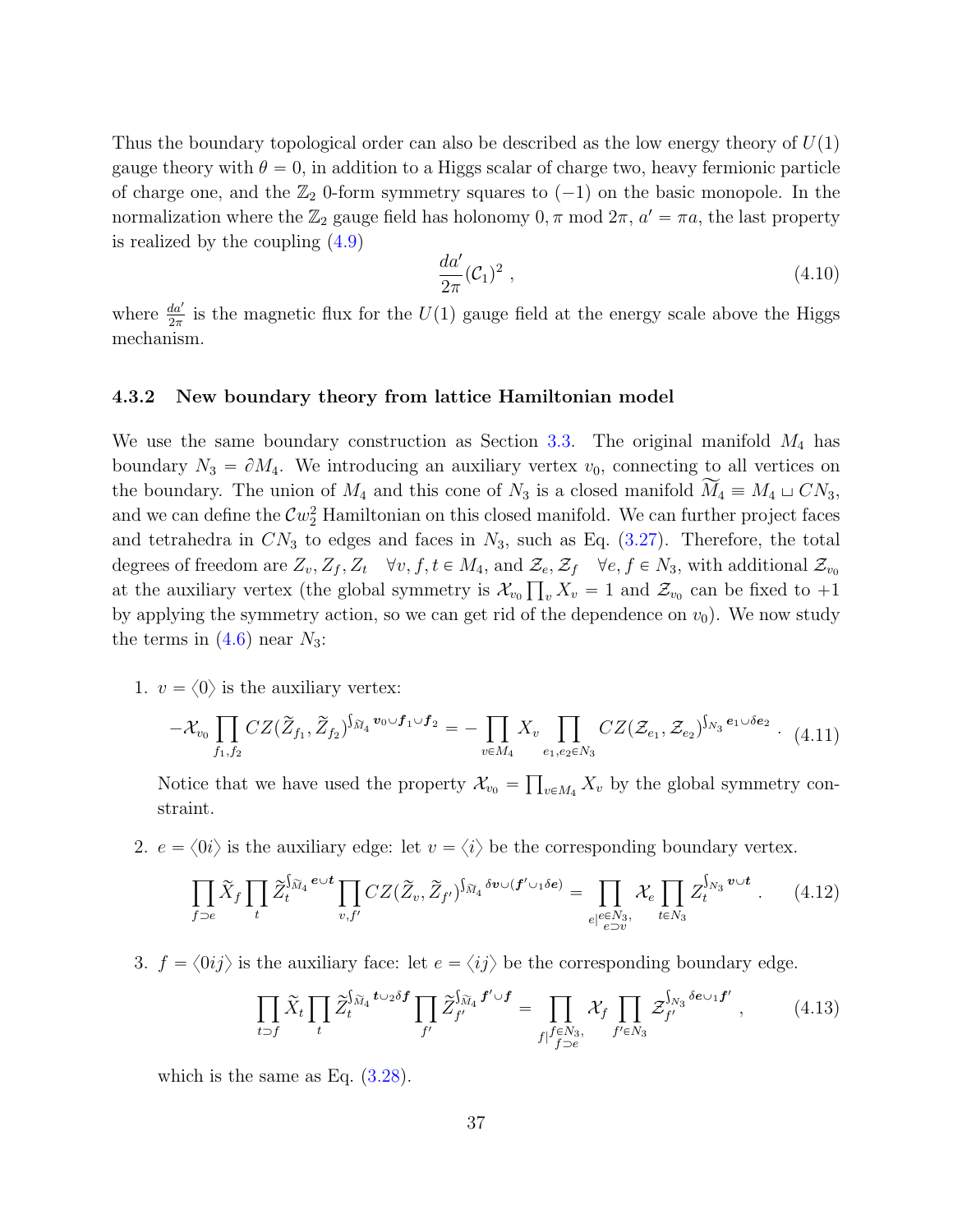4.  $v = \langle i \rangle$  is the boundary vertex:

<span id="page-38-0"></span>
$$
-\widetilde{X}_v \prod_{f_1, f_2} CZ(\widetilde{Z}_{f_1}, \widetilde{Z}_{f_2})^{\int_{\widetilde{M}_4} \mathbf{v} \cup f_1 \cup f_2} = -X_v \prod_{f_1, f_2} CZ(Z_{f_1}, Z_{f_2})^{\int_{M_4} \mathbf{v} \cup f_1 \cup f_2}
$$
\n
$$
= -X_v \times \text{ bulk terms.}
$$
\n(4.14)

5.  $e = \langle ij \rangle$  is the boundary edge:

<span id="page-38-1"></span>
$$
\prod_{f\supset e} \widetilde{X}_f \prod_t \widetilde{Z}_t^{\widetilde{M}_4} \overset{e\cup t}{\longrightarrow} \prod_{v,f'} CZ(\widetilde{Z}_v, \widetilde{Z}_{f'})^{\widetilde{M}_4} \overset{\delta v\cup (f'\cup_1\delta e)}{\longrightarrow}
$$
\n
$$
= \left(\mathcal{X}_e \prod_{f|f\in M_4, f\atop f\supset e} X_f \right) \left(\prod_{t\in M_4} Z_t^{\widetilde{M}_4} \overset{e\cup t}{\longrightarrow} \right)
$$
\n
$$
\times \left(\prod_{v,e'\in N_3} CZ(Z_v, \mathcal{Z}_{e'})^{\widetilde{M}_3} \overset{v\cup (\delta e'\cup_1\delta e)}{\longrightarrow} \prod_{v,f'\in M_4} CZ(Z_v, Z_{f'})^{\widetilde{M}_4} \overset{\delta v\cup (f'\cup_1\delta e)}{\longrightarrow} \right)
$$
\n
$$
= \mathcal{X}_e \prod_{v,e'\in N_3} CZ(Z_v, \mathcal{Z}_{e'})^{\widetilde{M}_3} \overset{v\cup (\delta e'\cup_1\delta e)}{\longrightarrow} \times \text{ bulk terms.}
$$
\n(4.15)

<span id="page-38-2"></span>6.  $f = \langle ijk \rangle$  is the boundary face:

$$
\prod_{t \supset f} \widetilde{X}_t \prod_t \widetilde{Z}_t^{\int_{\widetilde{M}_4} t \cup 2\delta f} \prod_{f'} \widetilde{Z}_{f'}^{\int_{\widetilde{M}_4} f' \cup f}
$$
\n
$$
= \left( \mathcal{X}_f \prod_{t \in M_4, t \in M_4, t \atop t \in f} X_t \right) \left( \prod_{f' \in N_3} \mathcal{Z}_{f'}^{\int_{N_3} f \cup 1f' + f' \cup 2\delta f} \prod_{t \in M_4} Z_t^{\int_{M_4} t \cup 2\delta f} \right)
$$
\n
$$
\times \left( \prod_{e' \in N_3} \mathcal{Z}_{e'}^{\int_{N_3} e' \cup f} \prod_{f' \in M_4} Z_{f'}^{\int_{M_4} f' \cup f} \right)
$$
\n
$$
= \mathcal{X}_f \prod_{f' \in N_3} \mathcal{Z}_{f'}^{\int_{N_3} f' \cup 1f + \delta f' \cup 2f} \prod_{e' \in N_3} \mathcal{Z}_{e'}^{\int_{N_3} e' \cup f} \times \text{ bulk terms},
$$
\n(4.16)

which is the same as Eq.  $(3.34)$ .

Similar to the discussion in Section [3.3,](#page-21-0) we interpret Eqs.  $(4.11)$ ,  $(4.12)$ ,  $(4.13)$  as the stabilizers in the boundary Hamiltonian, while Eqs. [\(4.14\)](#page-38-0), [\(4.15\)](#page-38-1), [\(4.16\)](#page-38-2) are treated as the operators for boundary excitation. We are going to study these boundary excitations.

As shown before, Eq. [\(4.16\)](#page-38-2) corresponds to the hopping operator of fermionic particles. For the global  $\mathbb{Z}_2$  symmetry, we consider it as a background since we didn't gauge this symmetry. Eq.  $(4.14)$  simply means changing the background configuration of  $Z_v$ . Eq.  $(4.15)$  is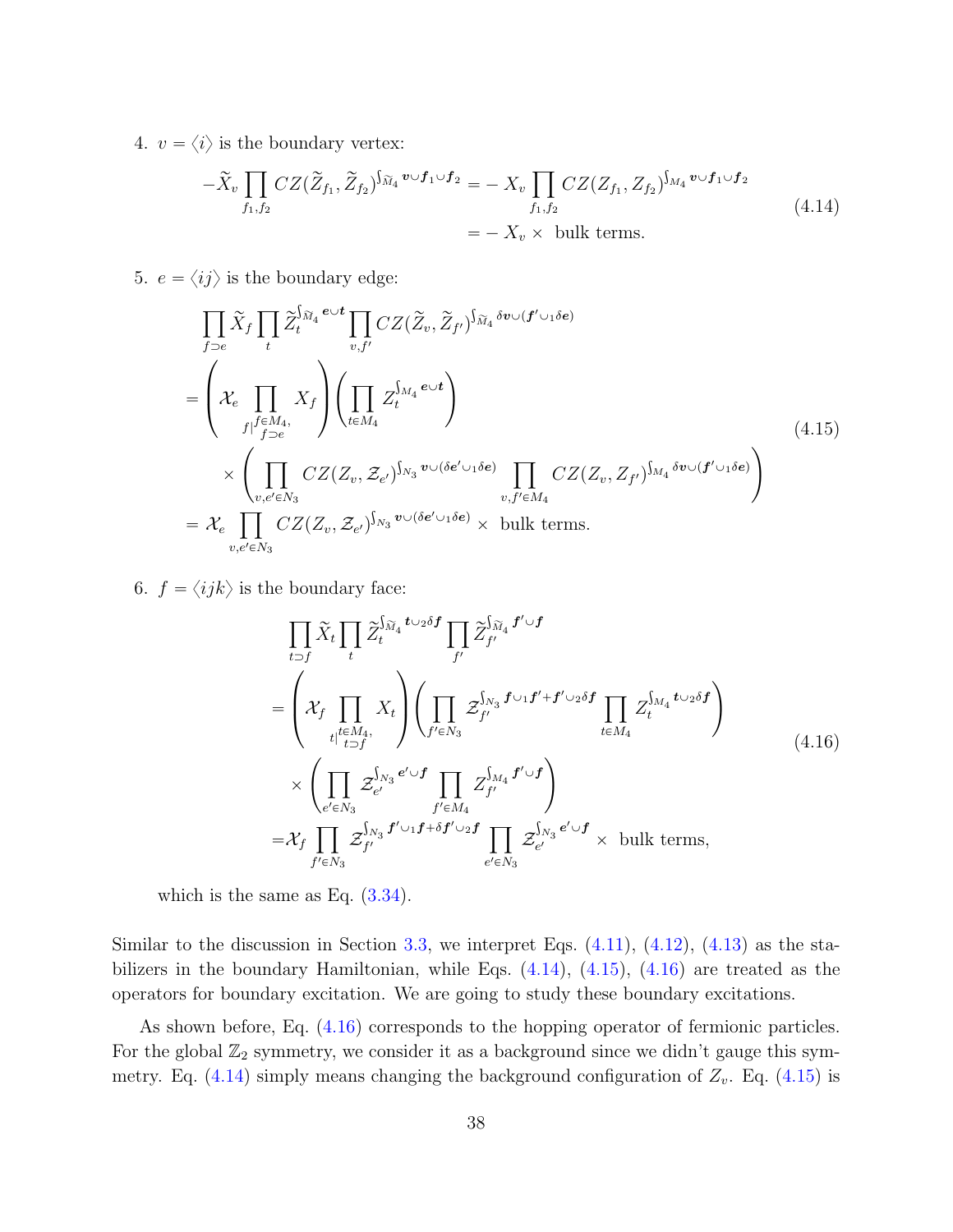<span id="page-39-0"></span>

Figure 10: The intersection of the membrane and the domain wall is a fermion hopping operator.

the most interesting operator corresponding to a loop excitation. We are going to demonstrate this operator on the cubic lattice and show that intersection points between the oop excitation and the  $\mathbb{Z}_2$  domain wall have fermionic statistic. Some explicit expressions of the operator  $U'_e \equiv X_e \prod_{v,e' \in N_3} CZ(Z_v, Z_{e'})^{\int_{N_3} v \cup (\delta e' \cup {}_1 \delta e)}$  are shown in Figs. [10,](#page-39-0) [11.](#page-40-1) In the region with all  $Z_v = 1$ , the CZ part in  $U'_e$  doesn't contribute and it is simply  $U'_e = X_e$ . In the region with all  $Z_v = -1$ , we have  $U'_e = X_e$ ś  $e \prime Z$  $\ddot{\phantom{0}}$  $\bm{e}\!\cup\!\delta\bm{e}^\prime\!\!+\!\delta\bm{e}^\prime\!\cup\!\bm{e}$  $e^{i}$  ever the vector exponds to the equal state. Hamiltonian for  $\mathbb{Z}_2$  one-form with the topological action  $S = \pi \int B_2 \cup B_2$  [\[39,](#page-56-4)[41,](#page-56-5)[57\]](#page-57-11). For  $U_e'$ on the domain wall between  $Z_v = 1$  and  $Z_v = -1$ , it is drawn in the middle of Figs. [10,](#page-39-0) [11.](#page-40-1) We can see this operator creates two excitations on the intersection points between the loop excitation and the  $\mathbb{Z}_2$  domain wall. Based on the T-junction process in Fig. [12,](#page-41-1) this point-like excitation has fermionic statistic.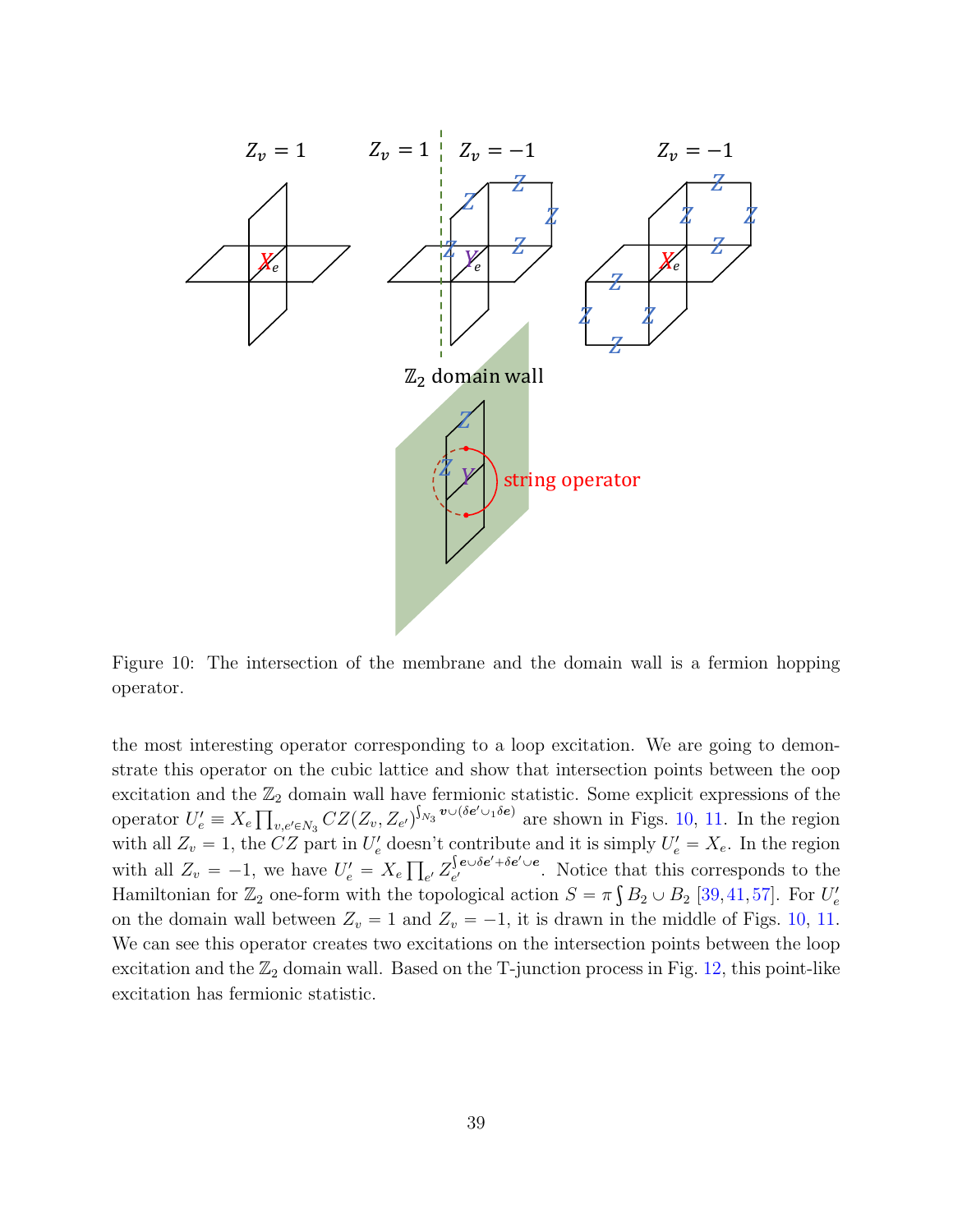<span id="page-40-1"></span>

Figure 11: The intersection of the membrane and the domain wall is a fermion hopping operator.

## <span id="page-40-0"></span>4.4 Comparison with the lattice Hamiltonian model in literature

Let us compare with the lattice Hamiltonian model in Ref. [\[12\]](#page-54-4). The lattice models are different, with different degrees of freedom and different Hamiltonian. Ref. [\[12\]](#page-54-4) constructs the Hamiltonian by decorating the domain wall that generates the  $\mathbb{Z}_2$  symmetry with threefermion Walker Wang model, which has effective action  $\pi \int w_2^2$ . On the other hand, here we construct the Hamiltonian model using a different invertible gauge theory in  $(4+1)D^{18}$  $(4+1)D^{18}$  $(4+1)D^{18}$ Ref. [\[12\]](#page-54-4) also discussed a gapped symmetric boundary state by introducing ancilla bosonic degrees of freedom on the boundary that contains a fermion, and condensing the composite boson made out of the extra fermion and a fermion in the three-fermion topological order on the 3d boundary of the domain wall generating the  $\mathbb{Z}_2$  symmetry, which is decorated with the three-fermion Walker-Wang model. Here, we directly obtain the related gapped symmetric boundary state by truncating the bulk Hamiltonian.

<span id="page-40-2"></span> $18$ The three-fermion Walker Wang model can also be described by an invertible gauge theory with action  $\pi\int (A_2 \cup A_2 + A_2 \cup B_2 + B_2 \cup B_2)$  [\[21,](#page-54-11) [26\]](#page-55-4), but the theory differs from what we discuss here, where the background  $C_1$  for the  $\mathbb{Z}_2$  0-form symmetry couples to the domain wall  $\pi \int A_2 \cup A_2$ .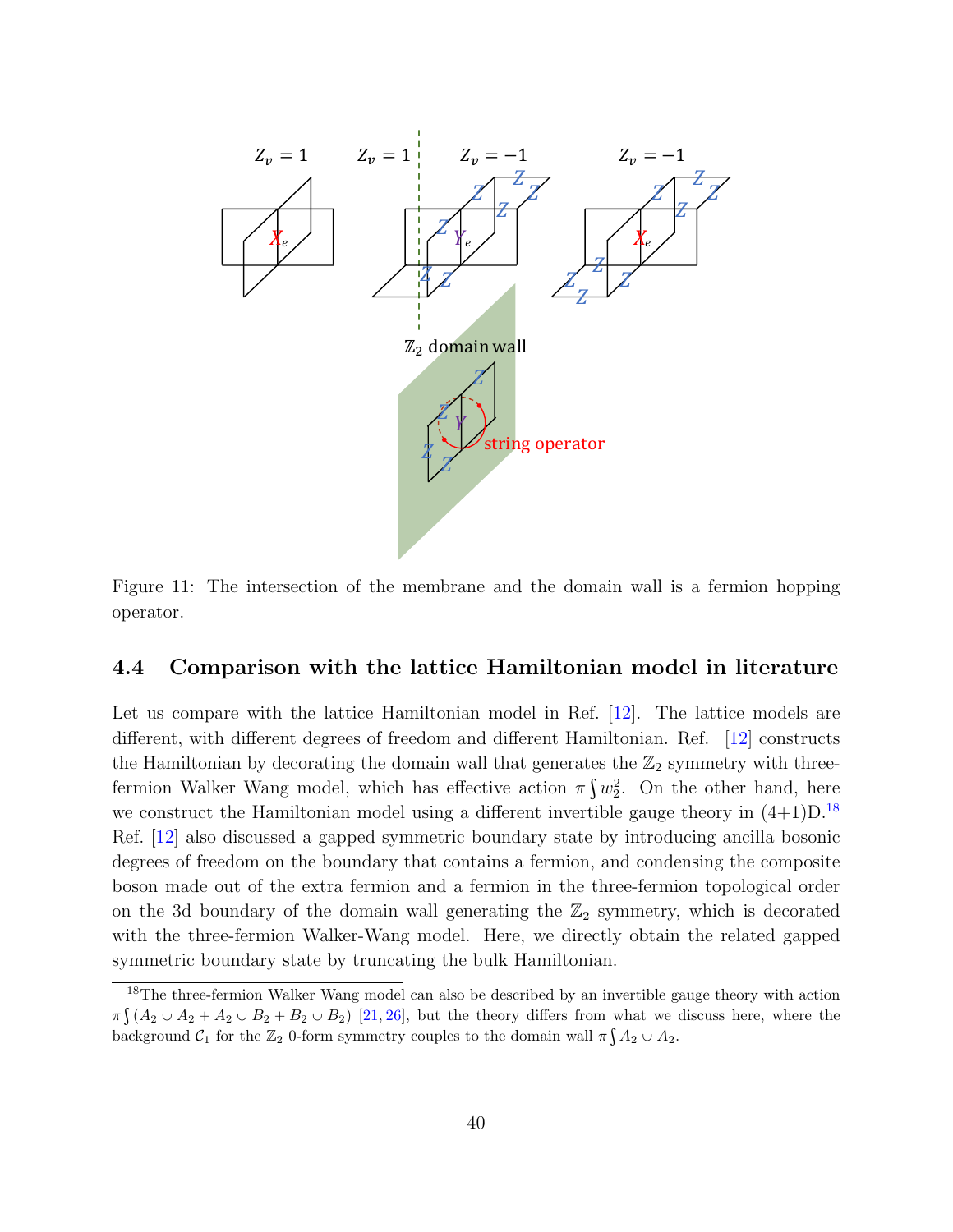<span id="page-41-1"></span>

Figure 12: The T junction process for the fermion hoppping operator on the intersection of the loop creation operator and the domain wall:  $V_a'V_c'V_b' = -V_b'V_c'V_a'$ , which implies that the loop excitation is fermionic.

## <span id="page-41-0"></span>5 Conclusion and future directions

In this note, we describe a general method to construct exactly solvable lattice Hamiltonian model for bosonic beyond group cohomology invertible phases that have order two or order four, in any spacetime dimension. We illustrate the procedure using two examples in  $(4+1)D$ : one without symmetry, and the other has  $\mathbb{Z}_2$  unitary symmetry.

Let us comment on several generalizations and future questions. Some of them are investigated in future work.

Short-range entangled phases The construction generalizes with minor modifications to invertible phases with higher-form symmetry and/or time-reversal symmetry instead of unitary ordinary symmetry.[19](#page-41-2)

<span id="page-41-2"></span>One future direction is to study the topological invariant associated with the lattice

<sup>&</sup>lt;sup>19</sup>The invertible phases with time-reversal symmetry have effective action that can be probed by nonorientable spacetime whose tangent bundle has non-trivial first Stiefel-Whitney class  $w_1(TM)$ , which can be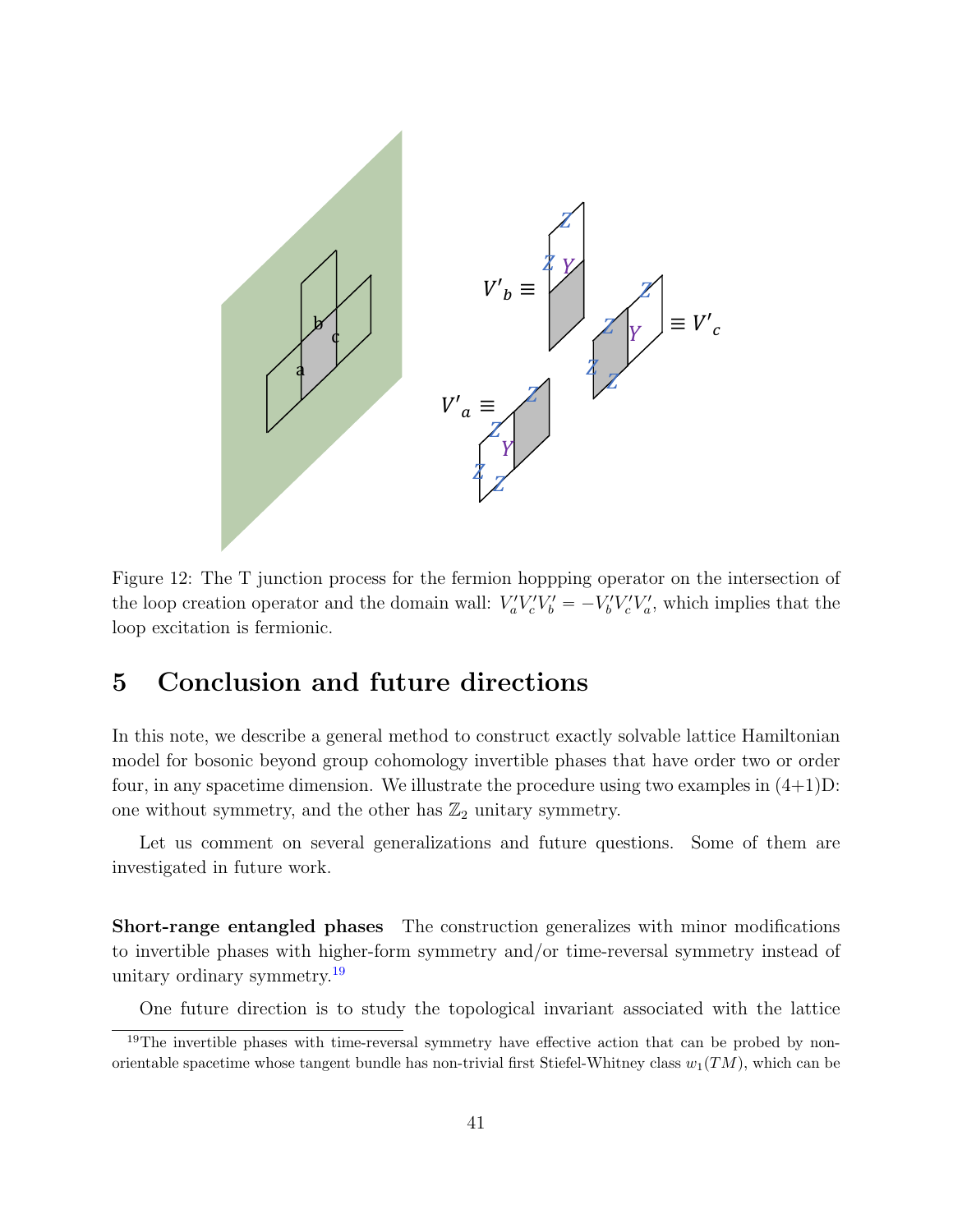model. Such invariant can be characterized by an anomalous boundary state. In the example of the invertible phase without symmetry in  $(4+1)D$ , we can take the invariant to be single pair of fermionic particles and fermionic loop excitation with  $\pi$  mutual statistics. Can we compute the numerical topological invariant in terms of the given Hamiltonian, which specifies which invertible phase the Hamiltonian belongs to? This can be similar to the formula for the chiral central charge for gapped Hamiltonian given by Kitaev in Ref. [\[58\]](#page-57-12).[20](#page-42-0)

While in this note we describe the beyond group cohomology invertible phases using lattice Hamiltonian model, one can also describe the phases using the ground state wavefunctions as in Ref. [\[61\]](#page-58-0). For instance, one can study the invertible phase using the entanglement property of the wavefunction, such as in Ref. [\[62\]](#page-58-1).

The construction of the lattice Hamiltonian for beyond group cohomology phases can also be applied to construct new "beyond group cohomology" phases with subsystem symmetry.

We can also generalize the lattice models for the beyond group cohomology invertible phases to include foliation structure, and explore the analogue of gravitational anomaly for possible excitations with restricted mobility on the boundary.<sup>[21](#page-42-1)</sup> For instance, is there an analogue of the anomalous  $\mathbb{Z}_2$  topological order with fermionic particles and fermionic loop excitations?

Quantum cellular automata (QCA) can characterize non-trivial topological phases of matter  $[53, 46, 54]$  $[53, 46, 54]$  $[53, 46, 54]$  $[53, 46, 54]$  $[53, 46, 54]$ , such as the Floquet topological phases  $[54, 55]$  $[54, 55]$  $[54, 55]$ . In Section [3.6](#page-32-0) we argue that our lattice model of invertible phase without symmetry in  $(4+1)$ D gives a new non-trivial QCA. It might be interesting to explore the connection between general invertible phases constructed using our method and new non-trivial QCA that can be applied to investigate other phases.

Long range entangled phases and gapless phases We can also couple the invertible gauge theory to models with topological order or gapless models to change the statistics of excitations.<sup>[22](#page-42-2)</sup> This changes not only the bulk but also changes the gapped boundaries, since only excitations with trivial statistics can condense on the boundary [\[66–](#page-58-2)[72\]](#page-59-0).

represented by the invertible gauge theory

$$
\pi \int Sq^1(v_d) + u_1 \cup v_d, \quad Sq^1(v_d) = v_d \cup_{d-1} v_d , \qquad (5.1)
$$

with  $\mathbb{Z}_2$  1-cocycle  $u_1$  and d-cocycle  $v_d$  in  $(d+1)$  dimensional spacetime. The first term equals  $\pi \int w_1(TM) \cup v_d$ by the Wu formula [\[36\]](#page-56-1), and thus the equation of for  $v_d$  implies  $u_1 = w_1(TM)$ .

<span id="page-42-0"></span> $20$ See also more recent works [\[59,](#page-58-3) [60\]](#page-58-4).

<span id="page-42-2"></span><span id="page-42-1"></span><sup>21</sup>This can also be addressed in field theory such as  $[63, 64]$  $[63, 64]$  $[63, 64]$ .

 $^{22}$ In (2+1)D quantum field theories, this is discussed in Ref. [\[65\]](#page-58-7), where the spin of line operator can be changed by activating a background for  $\mathbb{Z}_2$  one-form symmetry, with the background set to  $w_2(TM)$ .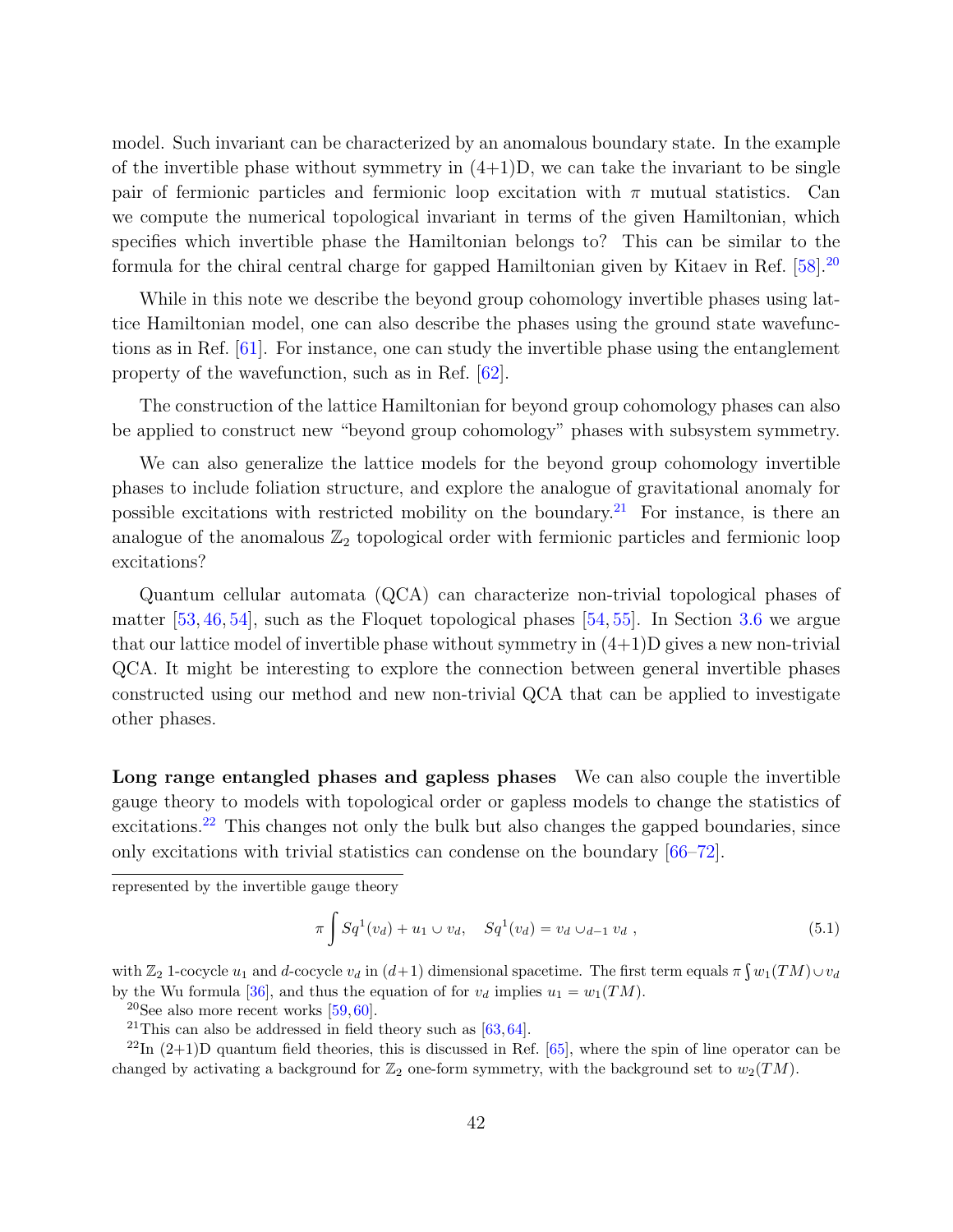One can also explore the lattice process to describe the statistics of the extended excitations such as loops and membranes when they are no longer bosonic excitations with trivial statistics.

The coupling to invertible gauge theory can also change the low energy dynamics; for instance, the statistics of excitations is related to the anomaly of the symmetry generated by the corresponding creation operator [\[20\]](#page-54-13). If we change the statistics, the one-form symmetry can become anomalous, and the model cannot be in confining phase with unbroken one-form symmetry.

Quantum phase transitions Another direction is to better understand models with phase transitions obtained by including transverse field terms, in analogue to the toric code in the transverse field studied in Ref. [\[73\]](#page-59-1). When the invertible phases do not have symmetry, these are quantum phase transitions robust to any perturbations. Are there continuous phase transitions? Are there deconfined quantum phase transitions? Are there critical points protected by "beyond group cohomology" invertible phases with subsystem symmetry?

## Acknowledgement

We thank Anton Kapustin for his discussion and participation at the early stage of the project. We thank Alexei Kitaev, Ryan Thorngren, and Ryohei Kobayashi for the discussion. We thank Maissam Barkeshli, Xie Chen, Meng Cheng, Tyler Ellison, Anton Kapustin, Alexei Kitaev, Shu-Heng Shao, Wilbur Shirley, Nathanan Tantivasadakarn, and Cenke Xu for comments on a draft. The work of P.-S. H. is supported by the U.S. Department of Energy, Office of Science, Office of High Energy Physics, under Award Number DE-SC0011632, and by the Simons Foundation through the Simons Investigator Award. Y.-A. C is supported by the JQI fellowship at the University of Maryland.

Note Added Near the completion of this work, we learned of another work in preparation [\[74\]](#page-59-2) that also constructs an exactly solvable lattice Hamiltonian model for the beyond group cohomology invertible phase without symmetry in (4+1)D.

## <span id="page-43-0"></span>A Review of cochains and cup products

In this appendix, we will review some mathematical properties of cochains and cup products. For more details, see e.g. Refs. [\[36\]](#page-56-1) and [\[75\]](#page-59-3). For a review of cochains and higher cup products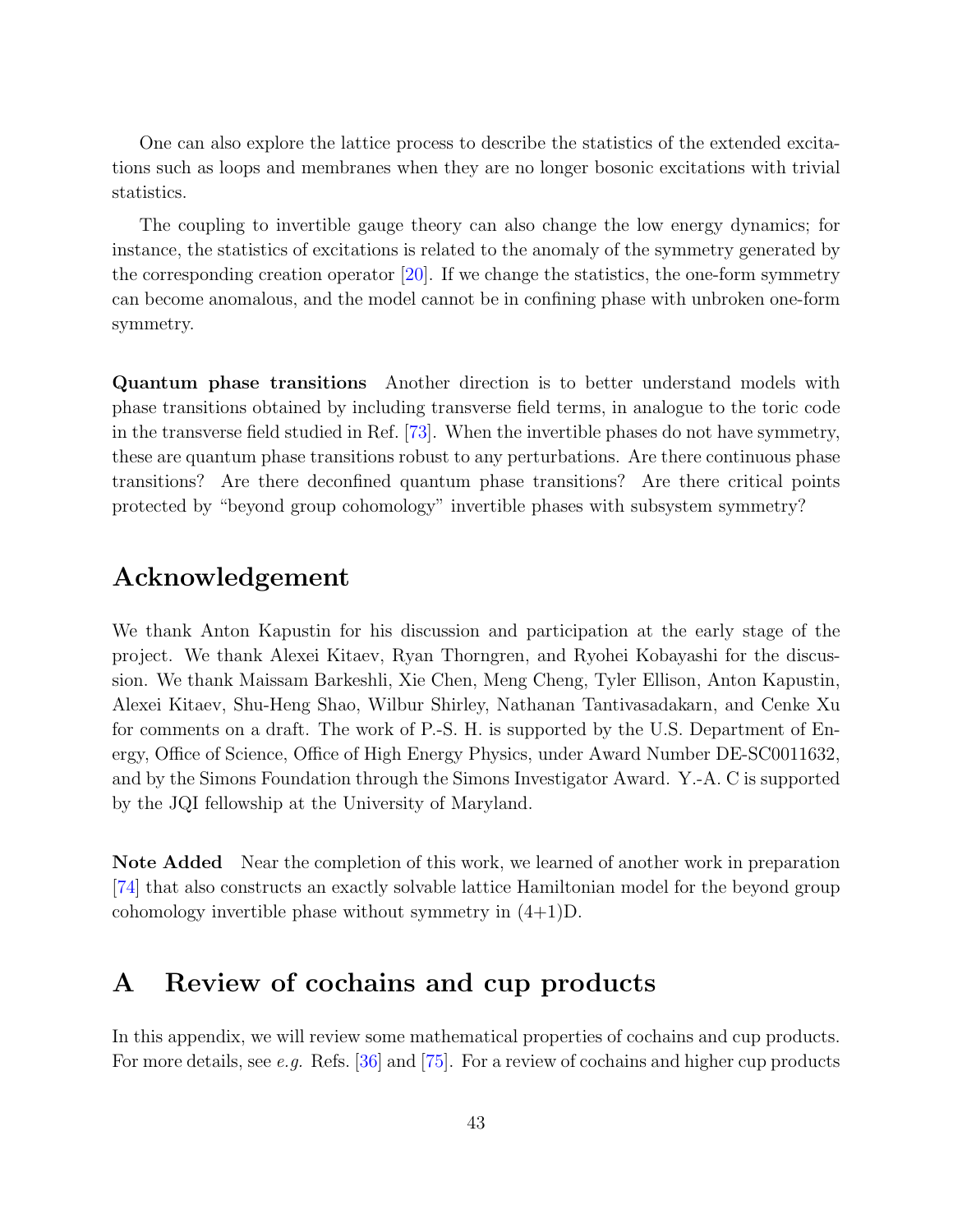on hypercubical lattice  $\mathbb{Z}^d$ , see Ref. [\[48,](#page-57-2) [26\]](#page-55-4).

## <span id="page-44-0"></span>A.1 Cochain and cup products on triangulation

We triangulate the spacetime manifold M with simplicies, where a p-simplex is the  $p$ dimensional analogue of a triangle or tetrahedron (for  $p = 0$  it is a point,  $p = 1$  it is an edge, etc). The *p*-simplices can be described by its vertices  $(i_0, i_1, \dots, i_p)$  where we pick an ordering  $i_0 < i_1 < \cdots i_p$ .

A simplicial p-cochain  $f \in C^p(G, \mathcal{A})$  is a function on p-simplices taking values in an Abelian group  $\mathcal A$  (we use additive notation for Abelian groups). For simplicity, we will take A to be a field (an Abelian group endowed with two products: addition and multiplication). In the following we will take  $A$  to be integers.

The coboundary operation on the cochains  $\delta: C^p(M, \mathcal{A}) \to C^{p+1}(M, \mathcal{A})$  is defined by

$$
(\delta f)(i_0, i_1, \cdots i_{p+1}) = \sum_{j=0}^{p+1} (-1)^j f(i_0, \cdots \hat{i}_j, \cdots i_{p+1})
$$
 (A.1)

where the hatted vertices are omitted. The coboundary operation is nilpotent  $\delta^2 = 0$ . When a cochain x satisfies  $\delta x = 0$ , it is called a cocycle.

The cup product  $\cup$  for p-cochain f and q-cochain g gives a  $(p+q)$ -cochain defined by

$$
(f \cup g)(i_0 \cdots i_{p+q}) = f(i_0, \cdots i_p)g(i_p \cdots i_{p+q}). \tag{A.2}
$$

It is associative but not commutative.

The higher cup products can be defined in a similar way  $[76]$ . For p cochain f and q cochain q, the higher cup product  $f \cup_i g$  is a  $(p+q-i)$  cochain. The definition for  $\cup_1$  is

$$
f \cup_1 g(0, 1, \cdots, (p+q-1)) = \sum_{j=0}^{p-1} (-1)^{(p-j)(q+1)} f(0, \cdots, j, j+q, \cdots p+q-1) g(j, \cdots, j+q) .
$$
 (A.3)

For instance, for an 1-cochain  $a$  and 2-cochains  $u, v$ 

$$
u \cup_1 v(0123) = u(023)v(012) - u(013)v(123)
$$
  
\n
$$
a \cup_1 u(012) = -a(02)u(012), \quad u \cup_1 a(012) = u(012)a(01) + u(012)a(12).
$$
 (A.4)

## <span id="page-44-1"></span>A.2 Cochain and cup product on hypercubic lattice

In this section, we review the definition of higher cup products on the cubic lattice in Refs. [\[26,](#page-55-4) [48\]](#page-57-2). We follow the convention used in Ref. [\[48\]](#page-57-2). We assume that all cochains are  $\mathbb{Z}_2$ -valued.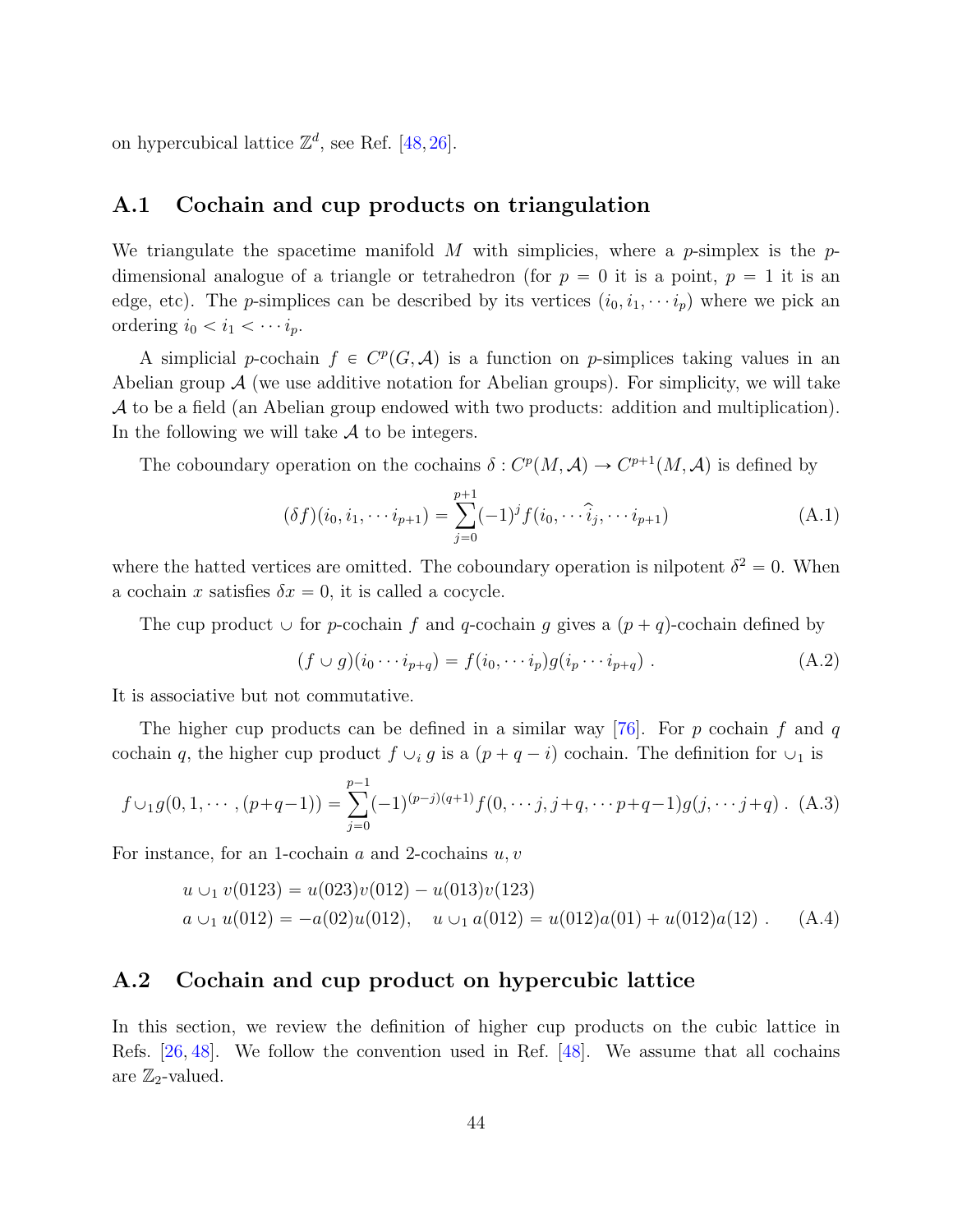The cup products on squares  $\Box$  (faces in Fig. [13\)](#page-45-0) are defined as

$$
\lambda \cup \lambda'(\square_{0123}) = \lambda(01)\lambda'(13) + \lambda(02)\lambda'(23)
$$
  
\n
$$
\lambda \cup \lambda'(\square_{0145}) = \lambda(01)\lambda'(15) + \lambda(04)\lambda'(45)
$$
  
\n
$$
\lambda \cup \lambda'(\square_{0246}) = \lambda(02)\lambda'(26) + \lambda(04)\lambda'(46),
$$
\n(A.5)

<span id="page-45-0"></span>where  $\lambda, \lambda \in C^1(M_3, \mathbb{Z}_2)$  are 1-cochains and all other faces are defined using the translational symmetry.



Figure 13: There are six faces for each cube c. U,D,F,B,L,R stand for faces on direction "up","down","front","back","left","right". We assign the face U, F, R to be inward and D, B, L to be outward. The  $\cup_1$  product on two 2-cochain is defined by  $\beta \cup_1 \beta'(c) =$  $\beta(L)\beta'(B) + \beta(L)\beta'(D) + \beta(B)\beta'(D) + \beta(U)\beta'(F) + \beta(U)\beta'(R) + \beta(F)\beta'(R).$ 

If  $\lambda$  and  $\beta$  are a 1-cochain and a 2-cochain, the corresponding cup products are on the cubic lattice are defined as follows:

$$
\lambda \cup \beta(c) = \lambda(01)\beta(\square_{1357}) + \lambda(02)\beta(\square_{2367}) + \lambda(04)\beta(\square_{4567})
$$
  

$$
\beta \cup \lambda(c) = \beta(\square_{0123})\lambda(37) + \beta(\square_{0145})\lambda(57) + \beta(\square_{0246})\lambda(67)
$$
\n(A.6)

where  $c$  is a cube whose vertices are labeled in Fig. [13.](#page-45-0) For a cup product involving 0-cochains  $\alpha$ , the definition is straightforward:

$$
\alpha \cup \beta(\square_{0123}) = \alpha(0)\beta(\square_{0123})
$$
  
\n
$$
\beta \cup \alpha(\square_{0123}) = \beta(\square_{0123})\alpha(3)
$$
  
\n
$$
\alpha \cup \lambda(01) = \alpha(0)\lambda(01)
$$
  
\n
$$
\lambda \cup \alpha(01) = \lambda(01)\alpha(1),
$$
\n(A.7)

with other faces defined similarly.

For cup-1 products, we first define between a 1-cochain  $\lambda$  and a 2-cochain  $\beta$ :

$$
\lambda \cup_1 \beta(\square_{0123}) = [\lambda(02) + \lambda(23)]\beta(\square_{0123}), \beta \cup_1 \lambda(\square_{0123}) = [\lambda(01) + \lambda(13)]\beta(\square_{0123}),
$$
\n(A.8)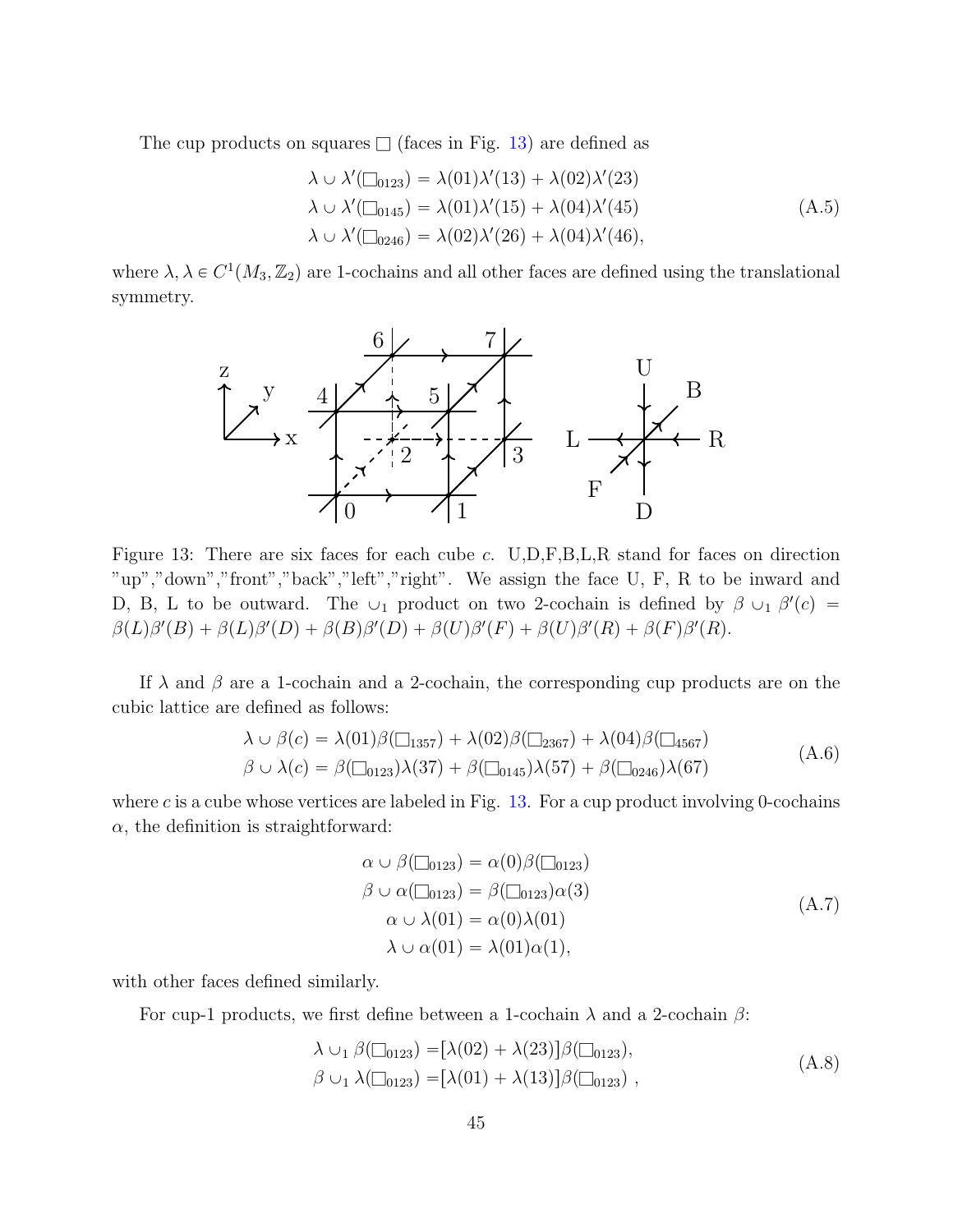with the same formula for other two faces by replace numbers  $(0, 1, 2, 3)$  with  $(0, 1, 4, 5)$  and  $(0, 2, 4, 6)$ . The cup-1 product between two 2-cochains  $\beta, \beta'$  is shown in Fig. [13.](#page-45-0) The cup-1 product between an 1-cochain  $\lambda$  and a 3-cochain  $\gamma$  is

$$
\lambda \cup_1 \gamma(c) = [\lambda(04) + \lambda(46) + \lambda(67)]\gamma(c),
$$
  
\n
$$
\gamma \cup_1 \lambda(c) = [\lambda(01) + \lambda(13) + \lambda(37)]\gamma(c).
$$
\n(A.9)

## <span id="page-46-0"></span>A.3 Identities for cup products

We summarize some formulas for manipulating cup products. They hold for any lattice geometry. For a *p*-cochain f and q-cochain q:

$$
f \cup_i g = (-1)^{pq-i} g \cup_i f + (-1)^{p+q-i-1} (\delta(f \cup_{i+1} g) - \delta f \cup_{i+1} g - (-1)^p f \cup_{i+1} \delta g)
$$
  

$$
\delta(f \cup_i g) = \delta f \cup_i g + (-1)^p f \cup_i \delta g + (-1)^{p+q-i} f \cup_{i-1} g + (-1)^{pq+p+q} g \cup_{i-1} f . \tag{A.10}
$$

Consider 1-cochain supports on a single edge  $e$ , denoted by  $e$ , which takes value 1 on edge e and 0 otherwise. Then from the definition of cup product, we have

$$
e \cup F(e, x) = 0 = F(e, x) \cup e , \qquad (A.11)
$$

where F is any cochain-valued function that vanishes for  $e = 0$  *i.e.*  $F(0, x) = 0$ . This generalizes to any cochain  $e_n$  that supports on basic simplex of degree  $n \geq 1$ .

Similarly, from the definition of  $\cup_1$  product we have

$$
\mathbf{f} \cup_1 F(\mathbf{f}, x) = 0 = F(\mathbf{f}, x) \cup_1 \mathbf{f} , \qquad (A.12)
$$

where F is any cochain-valued function that vanishes for  $f = 0$  *i.e.*  $F(0, x) = 0$ . This generalizes to any cochain  $e_n$  that supports on basic simplex of degree  $n \geq 2$ .

# <span id="page-46-1"></span>B Boundary state of invertible gauge theory from gauging symmetries

In this appendix, we obtain the boundary state of invertible gauge theory for the invertible phase without symmetry in  $(4+1)D$ , from the boundary state of the "parent" group cohomology SPT phase with  $\mathbb{Z}_2$  one-form and two-form symmetries by gauging the symmetries in the bulk and on the boundary. $^{23}$  $^{23}$  $^{23}$ 

<span id="page-46-2"></span> $^{23}$ A similar method for one-form symmetry SPT phases in 3+1d is discussed in Ref. [\[20\]](#page-54-13).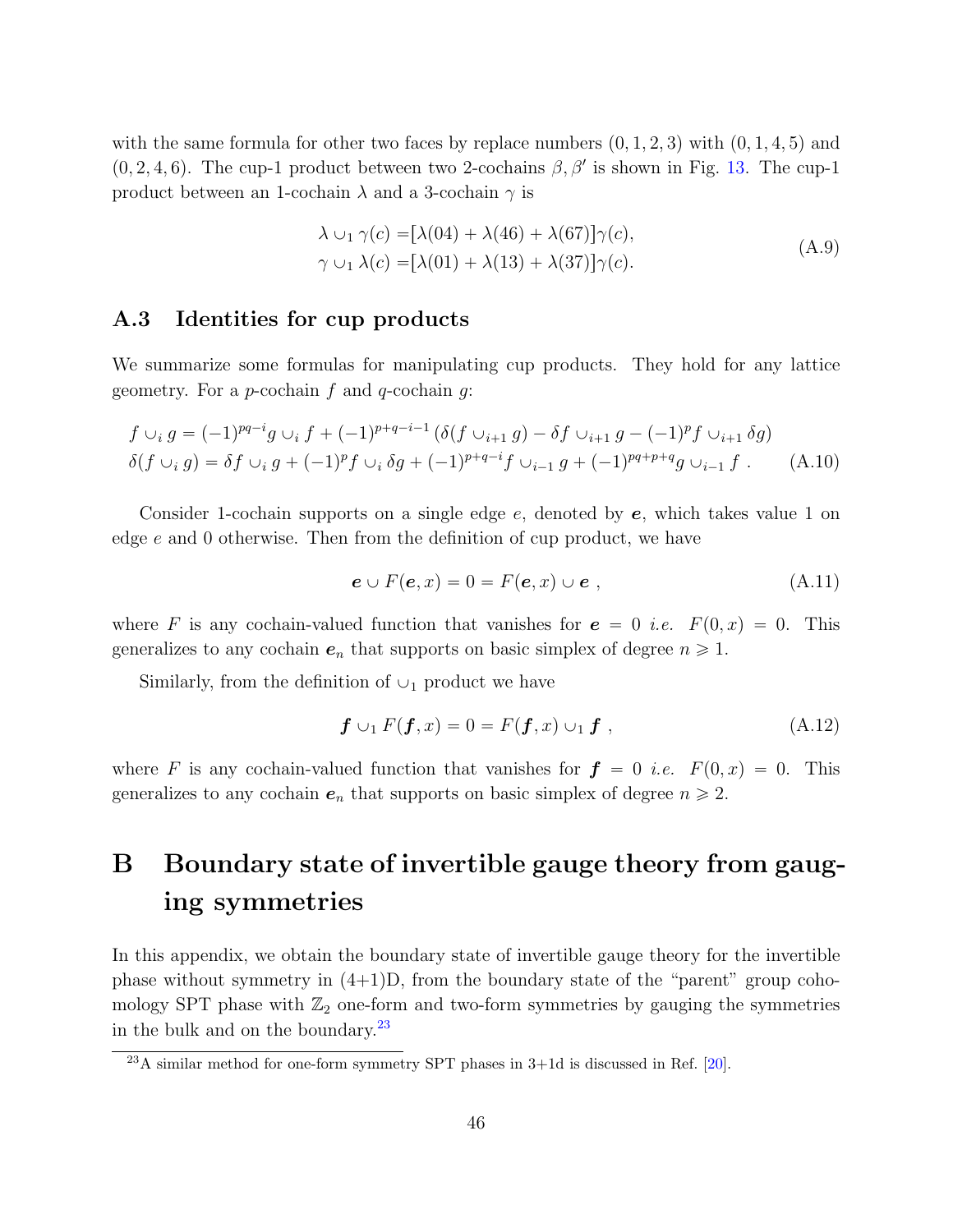### <span id="page-47-0"></span>B.1 Boundary action

Boundary action for "parent" group cohomology SPT phase The bulk effective action for the "parent" group cohomology SPT phase is equivalent to

$$
\pi \int (w_2 \cup B_3 + A_2 \cup B_3 + A_2 \cup w_3) , \qquad (B.1)
$$

where we have used the Wu formula, and the fields are background fields. Let us derived a gapped boundary action by anomaly inflow. Consider the transformation

$$
A_2 \to A_2 + \delta a_1, \quad B_3 \to B_3 + \delta b_2, \quad w_2 \to w_2 + \delta a'_1, \quad w_3 \to w_3 + \delta b'_2 \ . \tag{B.2}
$$

The action produces the boundary term

$$
\pi \int (a_1 \cup \delta b_2 + w_2 \cup b_2 + a_1 \cup w_3 + a_1 \cup B_3 + A_2 \cup b_2)
$$
  
+ 
$$
\pi \int (A_2 \cup b'_2 + a'_1 \cup B_3 + \delta a_1 \cup b'_2 + a'_1 \cup \delta b_2).
$$
 (B.3)

The redefinition  $a'_1 \rightarrow a'_1 + a_1$  implies that the boundary action describes the product of an ordinary  $\mathbb{Z}_2$  gauge theory and  $\mathbb{Z}_2$  gauge theory with fermionic particle ("dynamical spin structure")

$$
\pi \int (\delta a_1 \cup b_2' + A_2 \cup b_2' + a_1 \cup w_3) + \pi \int (a_1' \cup \delta b_2 + a_1' \cup B_3 + A_2 \cup b_2 + w_2 \cup b_2) , \quad (B.4)
$$

where the first term describes the ordinary  $\mathbb{Z}_2$  gauge theory [\[35\]](#page-56-0). We note that in the  $\mathbb{Z}_2$ gauge theory with fermionic particle, the loop excitations that braid with the fermion are bosonic [\[35\]](#page-56-0). In the ordinary  $\mathbb{Z}_2$  gauge theory bosonic particle, the fermionic loop excitation [\[35\]](#page-56-0) braids with boson instead of fermion. Thus the boundary does not have gravitational anomaly.

Gauging the symmetries When we gauge the one-form and two-form symmetries by promoting  $A_2, B_3$  to be dynamical fields, the equation of motion for  $B_3$  sets  $a'_1 = 0$ , the equation of motion for  $A_2$  sets  $b'_2 = b_2$ , and we recover the action for the anomalous  $\mathbb{Z}_2$ gauge theory with fermionic particle and fermionic string with mutual braiding:

$$
\pi \int (\delta a_1 \cup b_2 + a_1 \cup w_3 + w_2 \cup b_2) \tag{B.5}
$$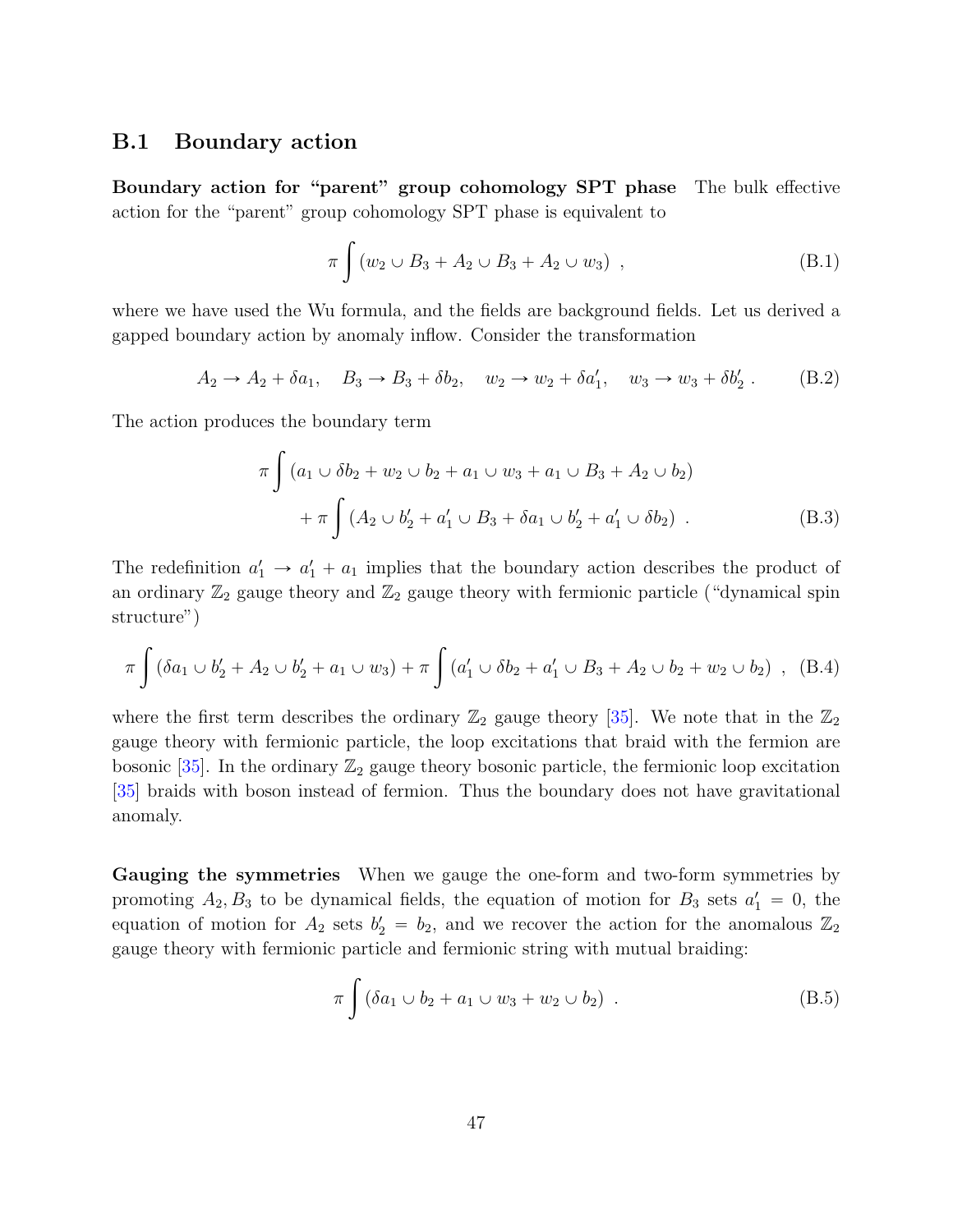## <span id="page-48-0"></span>B.2 Lattice model

Boundary Hamiltonian model for "parent" group cohomology SPT phase The symmetry generator on the boundary is given by

$$
U(v) = \left(\prod_{e \supset v} X_e\right) (-1)^{\int_{M_4} \phi_4(a+\delta v, b) - \phi_4(a, b)}, \quad U'(e) = \left(\prod_{f \supset e} X_f\right) (-1)^{\int_{M_4} \phi_4(a, b+\delta e) - \phi_4(a, b)},
$$
\n(B.6)

where the products in  $U(v)$ ,  $U'(e)$  denote edges met at the vertex v and faces met at the edge  $e$ , respectively. From Eq.  $(3.11)$ ,  $(3.13)$ , they equal to

<span id="page-48-1"></span>
$$
U(v) = \left(\prod_{e \supset v} X_e\right) (-1)^{\int_{\partial M_4} \delta v \cup (a \cup a + a \cup 1 \delta a + b)}, \quad U'(e) = \left(\prod_{f \supset e} X_f\right) (-1)^{\int_{\partial M_4} \delta e \cup 1 b}, \quad (B.7)
$$

where phase factors only depend on degrees of freedom on the boundary  $\partial M_4 = N_3$ . If the vertex  $v$  and the edge  $e$  are in the bulk, the symmetry generators are

$$
U(v) = \prod_{e \supset v} X_e, \quad U'(e) = \prod_{f \supset e} X_f.
$$
 (B.8)

As Ref. [\[39\]](#page-56-4), we restrict Eq. [\(B.7\)](#page-48-1) on the boundary and obtain:

$$
U_{\partial}(v) = \prod_{e|e \in N_3, \atop f|f \supset e} X_e \prod_f Z_f^{\int_{N_3} \delta v \cup f} \prod_{e_1, e_2} CZ(Z_{e_1}, Z_{e_2})^{\int_{N_3} \delta v \cup (e_1 \cup e_2 + e_1 \cup_1 \delta e_2)},
$$
  
\n
$$
U'_{\partial}(e) = \prod_{f|f \in N_3, \atop f \supset e} X_f \prod_{f'} Z_{f'}^{\int_{N_3} \delta e \cup_1 f'}.
$$
\n(B.9)

A symmetric gapped boundary state is given by the Hamiltonian

<span id="page-48-2"></span>
$$
H_{\text{boundary}} = -\sum_{v} U_{\partial}(v) - \sum_{e} U'_{\partial}(e) - \sum_{f} \prod_{e \subset f} Z_e - \sum_{t} \prod_{f \subset t} Z_f , \qquad (B.10)
$$

where we added the last two terms to penalize configurations with nonzero  $\delta a, \delta b$ . They commute with the first two terms. We will call the first two terms in the Hamiltonian [\(B.10\)](#page-48-2) the "electric terms", since the operators that anti-commute with such terms transform under the one-form and two-form symmetries, while the second two terms in the Hamiltonian [\(B.10\)](#page-48-2) the "flux terms".<sup>[24](#page-48-3)</sup>

<span id="page-48-3"></span><sup>&</sup>lt;sup>24</sup>The construction of symmetry gapped boundary is similar to that in Ref. [\[39\]](#page-56-4) for one-form symmetry SPT phase in (3+1)D, where the boundary has zero framing anomaly.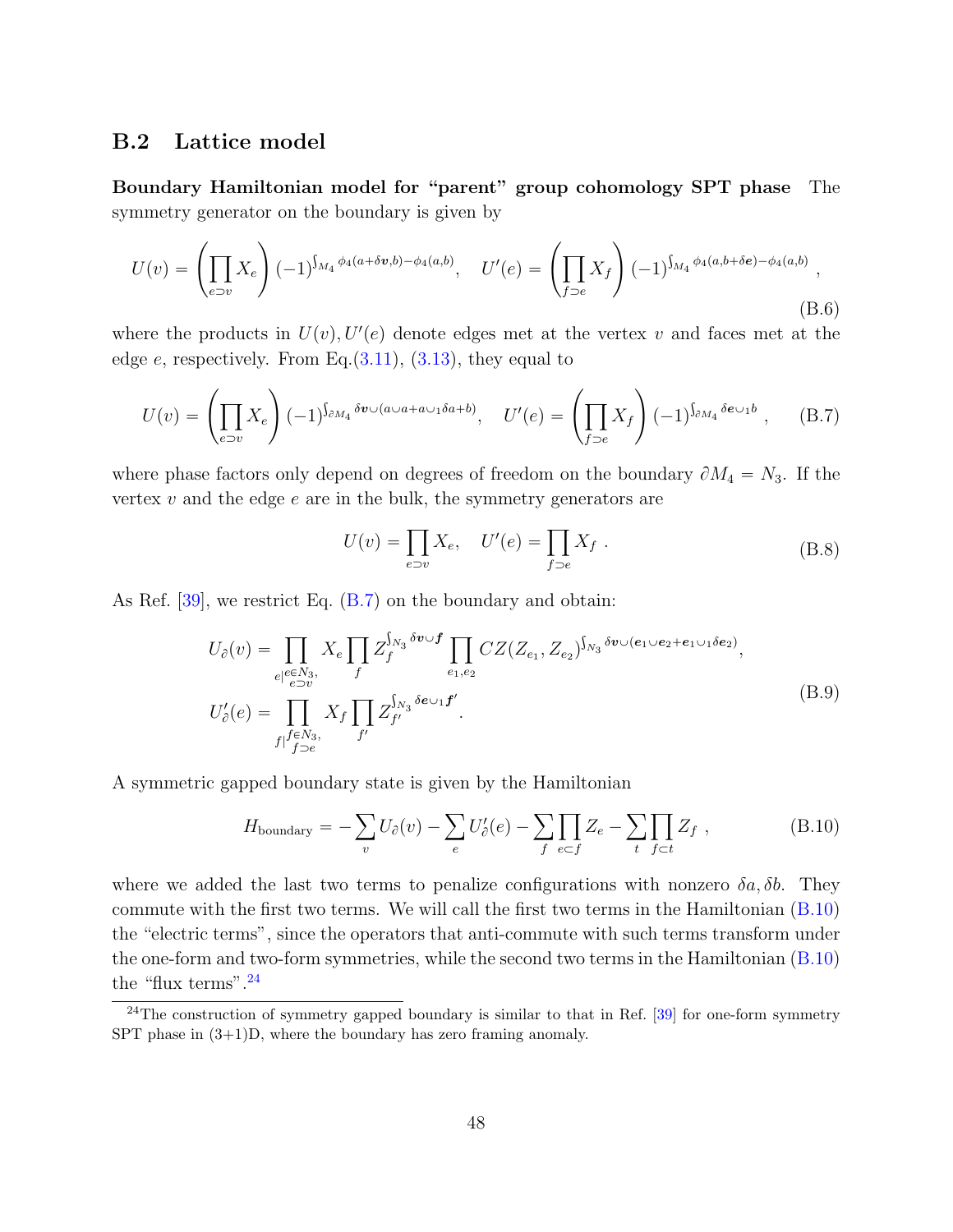We note that  $\int \delta v \cup b_2 = \int v \cup \delta b_2$  and  $\int \delta v \cup (a \cup a + a \cup_1 \delta a) = \int v \cup (\delta a \cup_1 \delta a)$  can be expressed in terms of the flux terms, where  $a(e) = (1 - Z_e)/2$ ,  $b(f) = (1 - Z_f)/2$ , and thus we can rewrite the boundary Hamiltonian as

$$
H'_{\text{boundary}} = H^{(1)}_{\text{boundary}} + H^{(2)}_{\text{boundary}},
$$
  
\n
$$
H^{(1)}_{\text{boundary}} = -\sum_{v} \prod_{r} X_e - \sum_{f} \prod_{f'} Z_e
$$
  
\n
$$
H^{(2)}_{\text{boundary}} = -\sum_{e} \prod_{f} X_f \prod_{f'} Z_{f'}^{S_{N_3} \delta e \cup f'} - \sum_{t} \prod_{f \subset t} Z_f,
$$
\n(B.11)

where  $H_{\text{boundary}}^{(1)}$  is the ordinary  $\mathbb{Z}_2$  toric code model and  $H_{\text{boundary}}^{(2)}$  is the  $\mathbb{Z}_2$  gauge theory with fermionic particle and bosonic string.

In the upcoming work  $[35]$  we show that the ordinary  $3+1d\mathbb{Z}_2$  gauge theory with boson particle has bosonic "electric loop", bosonic magnetic flux loop and fermionic "dyonic loop" given by the fusion of the electric and magnetic loops. The non-anomalous  $\mathbb{Z}_2$  gauge theory with fermionic particle has fermionic "electric loop", bosonic magnetic loop and bosonic "dyonic loop". In the anomalous  $\mathbb{Z}_2$  gauge theory with fermionic particles, all three loops are fermionic. In [\[35\]](#page-56-0) we show the "electric loop" belongs to the trivial superselection sector, and thus the "dyonic loop" belongs to the same superselection sector as the magnetic loop, but their creation operators have different correlation functions.

Gauging symmetry After we gauge the one-form and two-form symmetries, the symmetry generator acts on the Hilbert space as the identity operator, and we look for operators that commute with the symmetry generators  $U_{\partial}(v)$  and  $U_{\partial}(e)$ . There are the following fermionic loop creation operator and fermionic particle hopping operator, which have  $\pi$  mutual statistics:

$$
U_e^M = X_e(-1)^{\int_{N_3} a \cup (\delta a \cup_2 \delta e + e \cup_1 \delta e)}, \quad U_f^M = X_f(-1)^{\int_{N_3} a \cup f + b \cup_1 f}
$$
  
\n
$$
U_e^M U_f^M = U_f^M U_e^M (-1)^{\int_{N_3} e \cup f}.
$$
\n(B.12)

Thus we recover the anomalous boundary  $\mathbb{Z}_2$  topological order.

## <span id="page-49-0"></span>C Boundary state of Toric code model from truncation

To illustrate the truncation of bulk Hamiltonian, let us consider the toric code model in  $(2+1)$ D [\[44\]](#page-56-8). There are two gapped boundaries [\[77\]](#page-59-5): the smooth boundary and the rough boundary, where the magnetic and the electric charge condenses on the boundary, respectively.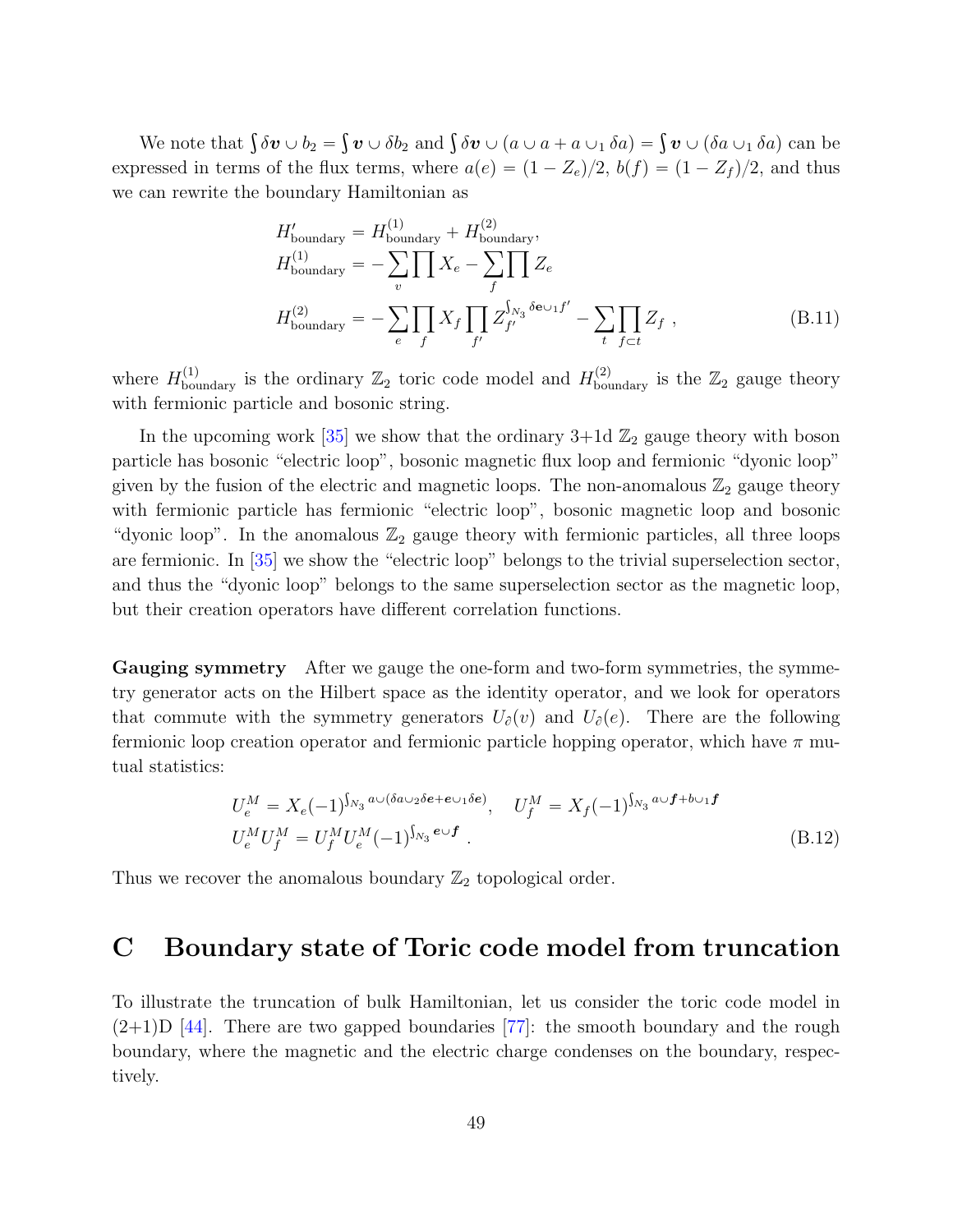The bulk theory has qubit on each edge, with Hamiltonian

$$
H = -\sum_{v} \prod_{v} X_e - \sum_{f} \prod_{v} Z_e \tag{C.1}
$$

We introduce an auxiliary vertex 0, and  $Z_{0v} = \widetilde{Z}_v, X_{0v} = \widetilde{X}_v$  for boundary vertex v. The boundary terms are

<span id="page-50-1"></span>
$$
\widetilde{X}_v X_{v,v-1} X_{v,v+1} X_{v,b}, \quad \widetilde{Z}_{v-1} \widetilde{Z}_{v+1} Z_{v,v+1}, \quad Z_{v-1,b} Z_{v+1,b} Z_{v,v+1} , \qquad (C.2)
$$

where  $v - 1, v, v + 1$  denote consecutive boundary vertices, and b denote bulk vertex. We note  $Z_v, X_v$  do not commute with the boundary terms and thus the excitations have energy cost. The construction above corresponds to the rough boundary condition (condensation of e particles). This can be seen from that a  $Z_e$  string terminated on the boundary with an addition  $\tilde{Z}_v$  operators on the endpoints commute with all terms in Eq. [\(C.2\)](#page-50-1). This operator creates two e particles without energy costs, and thus e condensed on the boundary.

We can consider another boundary construction without introducing new degrees of freedom  $\bar{X}_v, \bar{Z}_v$ :

$$
X_{v,v-1}X_{v,v+1}X_{v,b}, \quad Z_{v-1,b}Z_{v+1,b}Z_{v,v+1} . \tag{C.3}
$$

This corresponds to the smooth boundary condition (condensation of  $m$  particles). The  $X_e$  string on the dual lattice terminated on the boundary commutes with all terms in the Hamiltonian. Therefore, two  $m$  particles created on the boundary have zero energy costs, and m condenses on the boundary.

# <span id="page-50-0"></span>D Explicit expression of boundary Hamiltonian on the 3d cubic lattice

In this appendix, we explicitly derive the boundary Hamiltonian Eq. [\(3.37\)](#page-24-0) on the 3d cubic lattice by truncating the bulk Hamiltonian model for the invertible phase without symmetry in 4+1d. We will show that terms in Eq. [\(3.37\)](#page-24-0) can be drawn as Fig. [1](#page-7-0) and Fig. [2.](#page-8-0)

The first term in Eq. [\(3.37\)](#page-24-0) is

$$
\prod_{f|f \in N_3, \atop f \supset e} \mathcal{X}_f \prod_{f' \in N_3} \mathcal{Z}_{f'}^{\int_{N_3} \delta e \cup_1 f'}, \tag{D.1}
$$

which corresponds to the first three terms in Fig. [1,](#page-7-0) using the definition of higher cup products in Appendix [A.2.](#page-44-1) [25](#page-50-2)

<span id="page-50-2"></span><sup>&</sup>lt;sup>25</sup>This term is the same as the gauge constraint in the 3d bosonization discussed in Ref.  $[48]$ , which enforces the particle excitations in the gauge-invariant low energy subspace to be fermionic.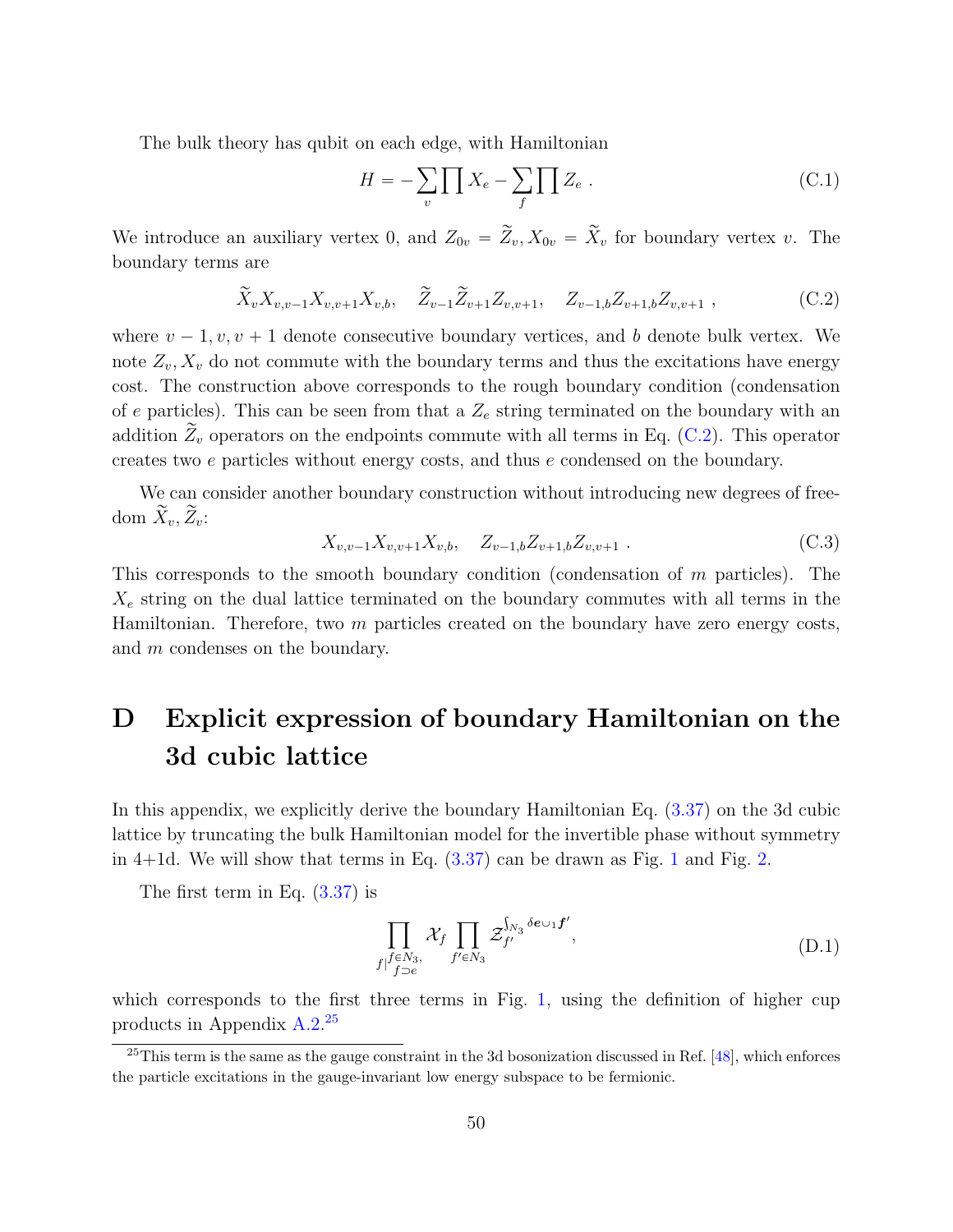<span id="page-51-2"></span>The second term in Eq.  $(3.37)$  is

$$
\prod_{\substack{e|e\in N_3,\\e\supset v}} \mathcal{X}_e \prod_{f\in N_3} \mathcal{Z}_f^{S_{N_3}\delta v \cup f} \prod_{e_1, e_2 \in N_3} CZ(\mathcal{Z}_{e_1}, \mathcal{Z}_{e_2})^{S_{N_3}\delta v \cup (e_1 \cup e_2 + e_1 \cup_1 \delta e_2)}
$$
\n
$$
= \prod_{\substack{e|e\in N_3,\\e\supset v}} \mathcal{X}_e \prod_{f\in N_3} (-1)^{S_{N_3}\delta v \cup (a \cup a + a \cup_1 \delta a + b)}, \tag{D.2}
$$

<span id="page-51-0"></span>where we have labelled  $\mathcal{Z}_e = (-1)^{a(e)}$  and  $\mathcal{Z}_f = (-1)^{a(f)}$ .



Figure 14: "Electric" string operator.

<span id="page-51-1"></span>Now, we are going to use the following identity:

$$
\frac{1}{2}([\delta a]_2 - \delta a) = (a \cup a + a \cup_1 \delta a) \pmod{2},\tag{D.3}
$$

where  $a(e) = 0, 1$  is  $\mathbb{Z}_2$ -valued,  $\delta a(\square_{0123}) \equiv a(01) + a(13) - a(02) - a(23)$  is the coboundary operator on a square  $\square_{0123}$  in Fig. [13](#page-45-0) (same for  $\square_{0145}$  and  $\square_{0246}$ ), and  $\lbrack \cdots \rbrack_2 = 0, 1$  is the mod 2 residue of  $\cdots$ . By the definition of higher cup products, we have

$$
[a \cup a + a \cup_1 \delta a](\square_{0123}) = a(02) + a(23) + a(01)a(13) + a(01)a(02) + a(01)a(23)
$$
  
= + a(13)a(02) + a(13)a(23) + a(02)a(23) (mod 2), (D.4)

where  $(-1)^{a(e)}$  corresponds to the gate  $Z_e$  and  $(-1)^{a(e)a(e')}$  corresponds to the controlled-Z gate  $CZ(e, e')$ , which are shown in the left side of Fig. [14.](#page-51-0) The identity Eq. [\(D.3\)](#page-51-1) can be checked straightforwardly in Table [3.](#page-52-0) From Eq.  $(D.3)$ , we have

$$
(-1)^{a\cup a+a\cup 1}\delta a(\square_{0123}) = (-1)^{\frac{\delta a_1(\square_{0123})}{2} - \frac{\delta a(\square_{0123})}{2}} = \sqrt{Z_{01}Z_{13}Z_{02}Z_{23}}S_{02}S_{23}\overline{S}_{01}\overline{S}_{13} ,\qquad (D.5)
$$

where the square root gives  $1, i$  and the S gate is

$$
S = \begin{pmatrix} 1 & 0 \\ 0 & i \end{pmatrix} , \tag{D.6}
$$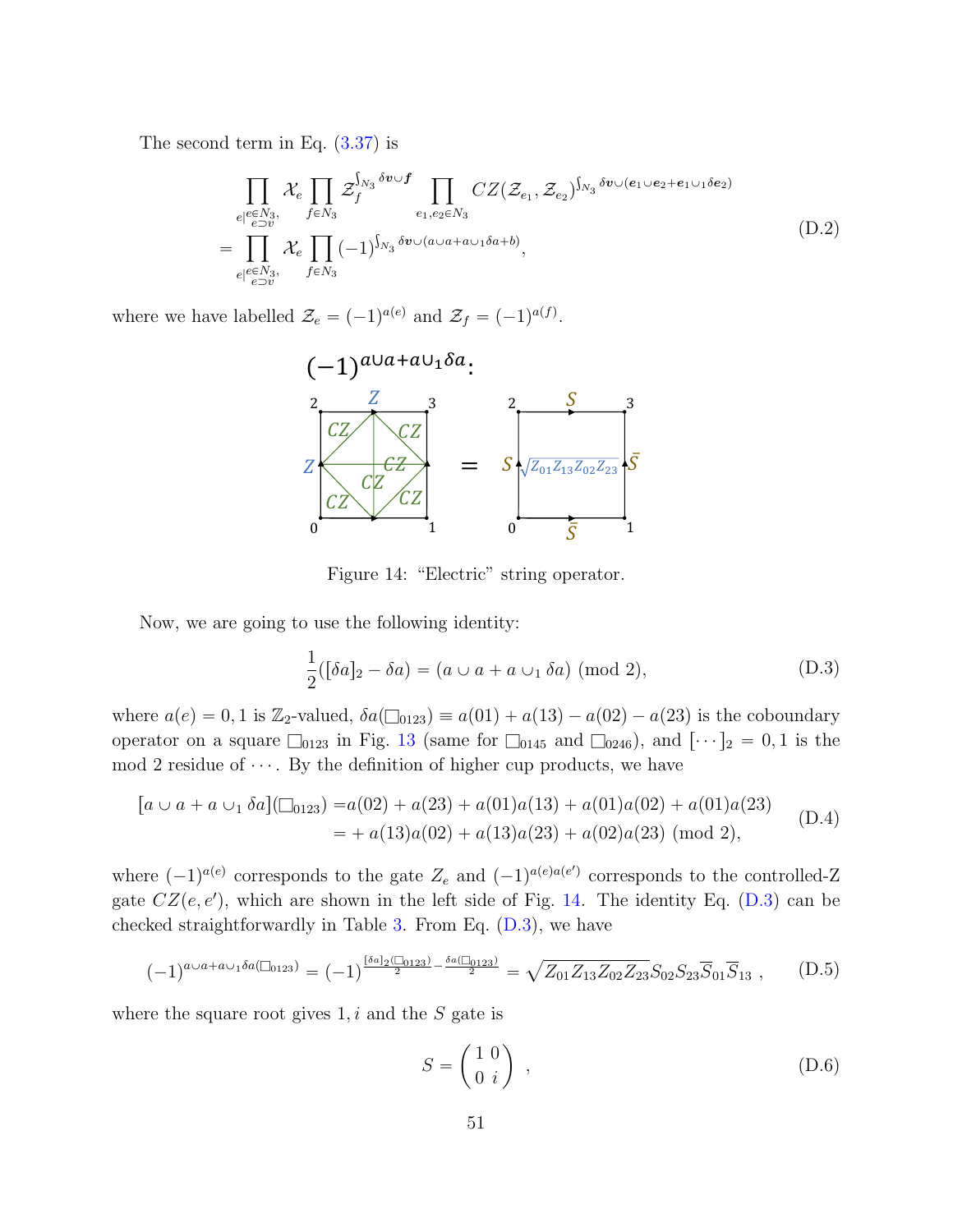<span id="page-52-0"></span>

| $a_{01}$         | $a_{13}$         | $a_{02}$         | $a_{23}$         | $\delta a$       | $[\delta a]_2$   | $a \cup a + a \cup_1 \delta a$ |
|------------------|------------------|------------------|------------------|------------------|------------------|--------------------------------|
| $\boldsymbol{0}$ | $\boldsymbol{0}$ | $\boldsymbol{0}$ | $\boldsymbol{0}$ | $\boldsymbol{0}$ | $\boldsymbol{0}$ | $\boldsymbol{0}$               |
| $\boldsymbol{0}$ | $\boldsymbol{0}$ | $\boldsymbol{0}$ | $\mathbf{1}$     | $-1$             | $\mathbf{1}$     | $\mathbf{1}$                   |
| $\boldsymbol{0}$ | $\boldsymbol{0}$ | $\,1$            | $\boldsymbol{0}$ | $-1$             | $\mathbf 1$      | $\mathbf 1$                    |
| $\boldsymbol{0}$ | $\boldsymbol{0}$ | $\mathbf{1}$     | $\mathbf{1}$     | $-2$             | $\boldsymbol{0}$ | $\mathbf{1}$                   |
| $\boldsymbol{0}$ | $\mathbf{1}$     | $\overline{0}$   | $\overline{0}$   | $\mathbf{1}$     | $\mathbf{1}$     | $\overline{0}$                 |
| $\boldsymbol{0}$ | $\mathbf{1}$     | $\overline{0}$   | $\mathbf{1}$     | $\boldsymbol{0}$ | $\boldsymbol{0}$ | $\boldsymbol{0}$               |
| $\boldsymbol{0}$ | $\mathbf{1}$     | $\mathbf{1}$     | $\boldsymbol{0}$ | $\boldsymbol{0}$ | $\boldsymbol{0}$ | $\boldsymbol{0}$               |
| $\boldsymbol{0}$ | $\mathbf{1}$     | $\,1$            | $\,1$            | $^{\rm -1}$      | $1\,$            | $\mathbf{1}$                   |
| $\mathbf{1}$     | $\boldsymbol{0}$ | $\overline{0}$   | $\overline{0}$   | $\mathbf{1}$     | $\mathbf{1}$     | $\overline{0}$                 |
| $\mathbf{1}$     | $\boldsymbol{0}$ | $\overline{0}$   | $\mathbf{1}$     | $\boldsymbol{0}$ | $\boldsymbol{0}$ | $\overline{0}$                 |
| 1                | $\overline{0}$   | $\mathbf{1}$     | $\overline{0}$   | $\boldsymbol{0}$ | $\boldsymbol{0}$ | $\boldsymbol{0}$               |
| $\mathbf{1}$     | $\boldsymbol{0}$ | $\mathbf{1}$     | $\mathbf{1}$     | $-1$             | $\mathbf 1$      | $\mathbf{1}$                   |
| $\mathbf{1}$     | $\mathbf{1}$     | $\overline{0}$   | $\boldsymbol{0}$ | $\overline{2}$   | $\boldsymbol{0}$ | $\mathbf{1}$                   |
| $\mathbf{1}$     | $\mathbf{1}$     | $\overline{0}$   | $\mathbf{1}$     | $\mathbf{1}$     | $\mathbf{1}$     | $\overline{0}$                 |
| $\mathbf{1}$     | $\mathbf{1}$     | $\mathbf{1}$     | $\overline{0}$   | $\mathbf{1}$     | $\mathbf 1$      | $\boldsymbol{0}$               |
| $\mathbf{1}$     | $\mathbf{1}$     | $\mathbf{1}$     | $\mathbf{1}$     | $\boldsymbol{0}$ | $\boldsymbol{0}$ | $\boldsymbol{0}$               |

Table 3: The table enumerates all cases of  $(a_{01}, a_{13}, a_{02}, a_{23})$  and verifies that all of them satisfy Eq.  $(D.3)$ .

and  $\overline{S}$  is the complex conjugation of S. This operator is shown in the right side of Fig. [14.](#page-51-0) Therefore, Eq. [\(D.2\)](#page-51-2) contains the product of  $a \cup a + a \cup \delta a + b$  over 6 faces on a cube and becomes the last diagram in the first row of Fig. [1.](#page-7-0)

The third line in Eq.  $(3.37)$  contains

$$
-\sum_{f\in N_3}\left(\prod_{e\supset f}\mathcal{Z}_e\right)Z_f-\sum_{t\in N_3}\left(\prod_{f\supset t}\mathcal{Z}_f\right)Z_t,
$$
\n(D.7)

which become the "flux terms" in the second raw of Fig. [1.](#page-7-0) We have omitted  $Z_f$  and  $Z_t$ since we only focus on auxiliary degrees of freedom  $\mathcal{X}_e, \mathcal{Z}_e, \mathcal{X}_f, \mathcal{Z}_f$ .

The fourth line of Eq. [\(3.37\)](#page-24-0) is

$$
-\sum_{f\in N_3} \mathcal{X}_f \prod_{f'\in N_3} \mathcal{Z}_{f'}^{\int_{N_3} f'\cup_1 f+\delta f'\cup_2 f} \prod_{e'\in N_3} \mathcal{Z}_{e'}^{\int_{N_3} e'\cup f} \times \text{ bulk terms},\tag{D.8}
$$

which can be considered as the hopping term for fermionic particles. We use  $\prod_{f' \subset t} \mathcal{Z}_{f'} = Z_t$ and keep only  $\mathcal{X}, \mathcal{Z}$  degrees of freedom, the hopping term becomes

$$
U_f = \mathcal{X}_f \prod_{f' \in N_3} \mathcal{Z}_{f'}^{\int_{N_3} f' \cup_1 f} \prod_{e' \in N_3} \mathcal{Z}_{e'}^{\int_{N_3} e' \cup f}, \tag{D.9}
$$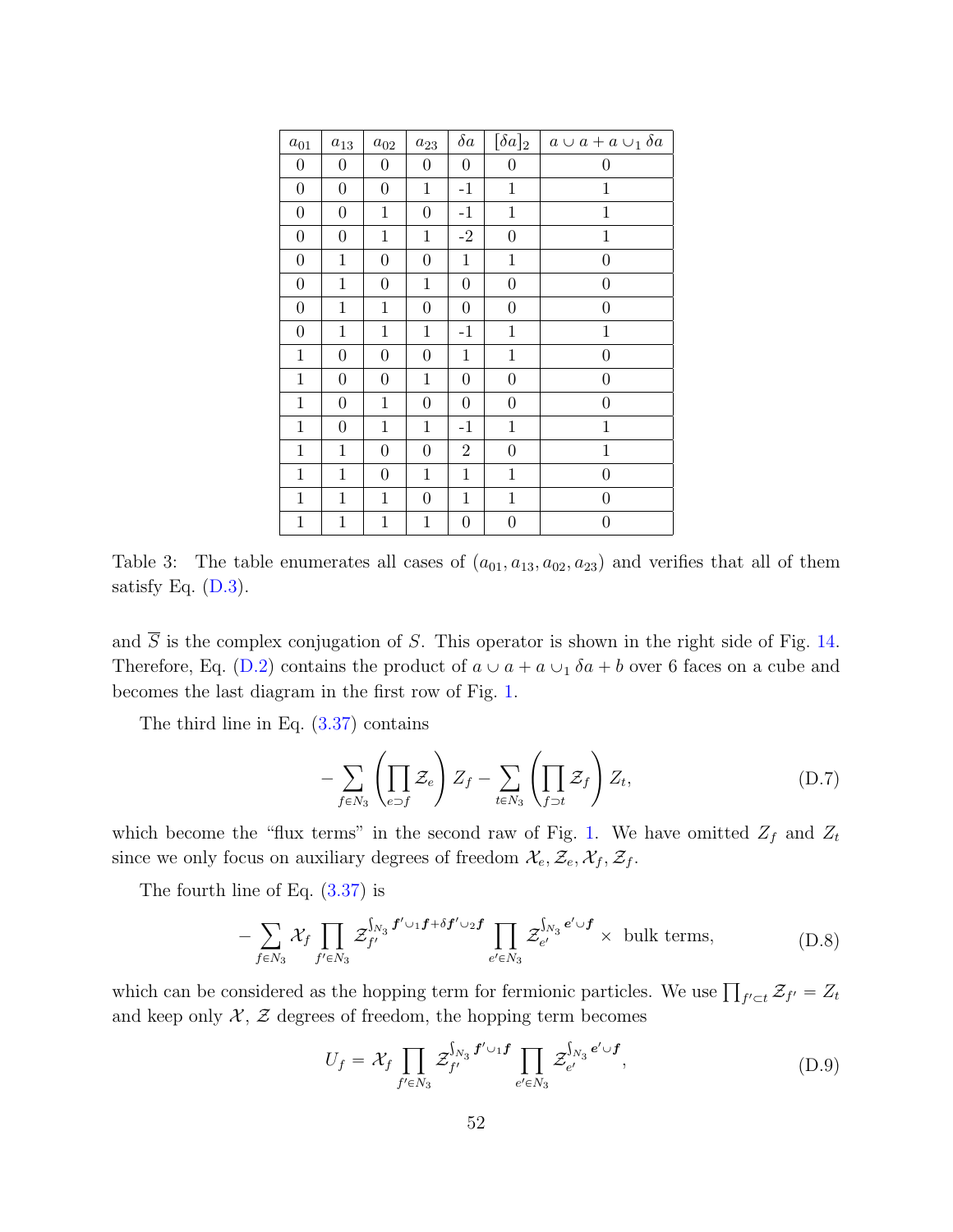which is drawn in the first row of Fig. [2](#page-8-0) using the definition of higher cup products.

The last term in Eq. [\(3.37\)](#page-24-0) is

$$
-\sum_{e \in N_3} \mathcal{X}_e \prod_{e' \in N_3} \mathcal{Z}_{e'}^{S_{N_3} e' \cup (e \cup_1 \delta e)} \prod_{e_1, e_2 \in N_3} CZ(\mathcal{Z}_{e_1}, \mathcal{Z}_{e_2})^{S_{N_3} e_1 \cup (\delta e_2 \cup_2 \delta e)} \times \text{ bulk terms }, \qquad (D.10)
$$

and we extract the auxiliary degrees of freedom as

$$
U_e = \prod_{e' \in N_3} \mathcal{Z}_{e'}^{\int_{N_3} e' \cup (e \cup_1 \delta e)} \prod_{e_1, e_2 \in N_3} CZ(\mathcal{Z}_{e_1}, \mathcal{Z}_{e_2})^{\int_{N_3} e_1 \cup (\delta e_2 \cup_2 \delta e)} , \qquad (D.11)
$$

which is the fermionic loop excitation.  $U_e$  is drawn in the last of raw of Fig. [2.](#page-8-0) Notice that we have omitted the bulk part of Eq. [\(3.37\)](#page-24-0) in the figures.

## References

- <span id="page-53-0"></span>[1] D. S. Freed and G. W. Moore, "Setting the quantum integrand of M-theory," [Commun. Math. Phys.](http://dx.doi.org/10.1007/s00220-005-1482-7) 263 (2006) 89–132, [arXiv:hep-th/0409135](http://arxiv.org/abs/hep-th/0409135).
- [2] X. Chen, Z.-C. Gu, and X.-G. Wen, "Local unitary transformation, long-range quantum entanglement, wave function renormalization, and topological order," [Phys.](http://dx.doi.org/10.1103/PhysRevB.82.155138) Rev. B 82 [\(Oct, 2010\) 155138.](http://dx.doi.org/10.1103/PhysRevB.82.155138) <https://link.aps.org/doi/10.1103/PhysRevB.82.155138>.
- [3] D. S. Freed, "Short-range entanglement and invertible field theories," [arXiv:1406.7278 \[cond-mat.str-el\]](http://arxiv.org/abs/1406.7278).
- [4] L. Kong and X.-G. Wen, "Braided fusion categories, gravitational anomalies, and the mathematical framework for topological orders in any dimensions," [arXiv:1405.5858](http://arxiv.org/abs/1405.5858) [\[cond-mat.str-el\]](http://arxiv.org/abs/1405.5858).
- <span id="page-53-1"></span>[5] A. Kitaev, "Symmetry and topology in quantum matter," 2015. talk at the IPAM workshop.
- <span id="page-53-2"></span>[6] X.-L. Qi and S.-C. Zhang, "Topological insulators and superconductors," [Rev. Mod.](http://dx.doi.org/10.1103/RevModPhys.83.1057) Phys. 83 [\(Oct, 2011\) 1057–1110.](http://dx.doi.org/10.1103/RevModPhys.83.1057) <https://link.aps.org/doi/10.1103/RevModPhys.83.1057>.
- <span id="page-53-3"></span>[7] X. Chen, Z.-C. Gu, Z.-X. Liu, and X.-G. Wen, "Symmetry protected topological orders and the group cohomology of their symmetry group," [Phys. Rev. B](http://dx.doi.org/10.1103/PhysRevB.87.155114) 87 (Apr, [2013\) 155114.](http://dx.doi.org/10.1103/PhysRevB.87.155114) <https://link.aps.org/doi/10.1103/PhysRevB.87.155114>.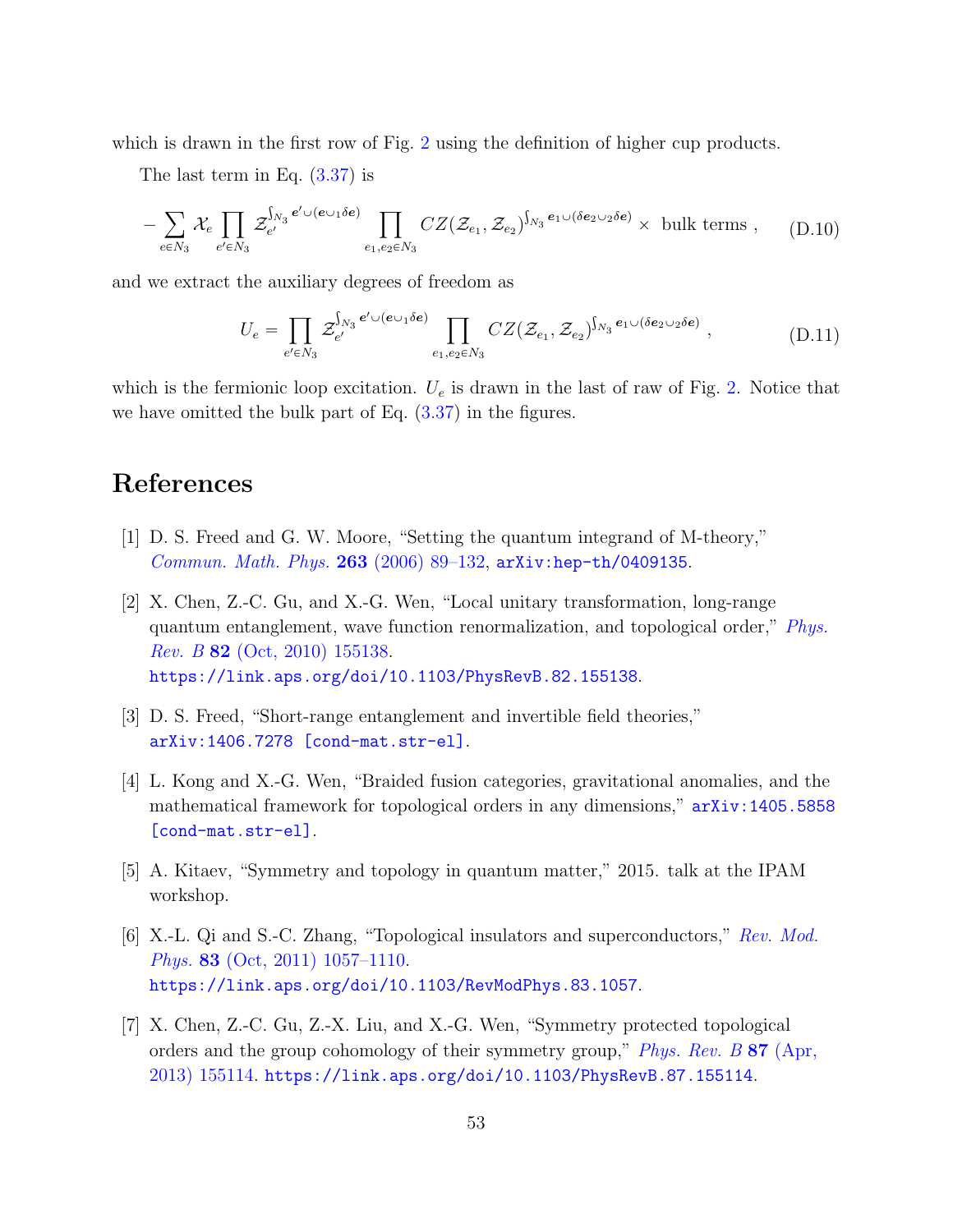- <span id="page-54-0"></span>[8] R. Dijkgraaf and E. Witten, "Topological Gauge Theories and Group Cohomology," [Commun. Math. Phys.](http://dx.doi.org/10.1007/BF02096988) 129 (1990) 393.
- <span id="page-54-1"></span>[9] M. Levin and Z.-C. Gu, "Braiding statistics approach to symmetry-protected topological phases," *Phys. Rev. B*  $86$  [\(Sep, 2012\) 115109.](http://dx.doi.org/10.1103/PhysRevB.86.115109) <https://link.aps.org/doi/10.1103/PhysRevB.86.115109>.
- <span id="page-54-2"></span>[10] L. Alvarez-Gaume and E. Witten, "Gravitational Anomalies," [Nucl. Phys. B](http://dx.doi.org/10.1016/0550-3213(84)90066-X) 234 [\(1984\) 269.](http://dx.doi.org/10.1016/0550-3213(84)90066-X)
- <span id="page-54-3"></span>[11] E. Witten, "Global Gravitational Anomalies," [Commun. Math. Phys.](http://dx.doi.org/10.1007/BF01212448) 100 (1985) 197.
- <span id="page-54-4"></span>[12] L. Fidkowski, J. Haah, and M. B. Hastings, "Exactly solvable model for a  $4 + 1D$ beyond-cohomology symmetry-protected topological phase," [Phys. Rev. B](http://dx.doi.org/10.1103/PhysRevB.101.155124) 101 (Apr, [2020\) 155124.](http://dx.doi.org/10.1103/PhysRevB.101.155124) <https://link.aps.org/doi/10.1103/PhysRevB.101.155124>.
- <span id="page-54-5"></span>[13] L. Fidkowski, J. Haah, M. B. Hastings, and N. Tantivasadakarn, "Disentangling the generalized double semion model," [Communications in Mathematical Physics](http://dx.doi.org/10.1007/s00220-020-03890-2) 380 [no. 3, \(Dec, 2020\) 1151–1171.](http://dx.doi.org/10.1007/s00220-020-03890-2) <https://doi.org/10.1007/s00220-020-03890-2>.
- <span id="page-54-6"></span>[14] A. Kapustin, "Symmetry Protected Topological Phases, Anomalies, and Cobordisms: Beyond Group Cohomology," [arXiv:1403.1467 \[cond-mat.str-el\]](http://arxiv.org/abs/1403.1467).
- <span id="page-54-8"></span>[15] A. Kapustin, "Bosonic Topological Insulators and Paramagnets: a view from cobordisms," [arXiv:1404.6659 \[cond-mat.str-el\]](http://arxiv.org/abs/1404.6659).
- <span id="page-54-12"></span>[16] D. S. Freed and M. J. Hopkins, "Reflection positivity and invertible topological phases," [arXiv:1604.06527 \[hep-th\]](http://arxiv.org/abs/1604.06527).
- <span id="page-54-7"></span>[17] K. Yonekura, "On the cobordism classification of symmetry protected topological phases," Commun. Math. Phys. 368 [no. 3, \(2019\) 1121–1173,](http://dx.doi.org/10.1007/s00220-019-03439-y) [arXiv:1803.10796](http://arxiv.org/abs/1803.10796) [\[hep-th\]](http://arxiv.org/abs/1803.10796).
- <span id="page-54-9"></span>[18] W.-T. Wu, "On Pontrjagin classes III," Acta Math. Sinica 4 (1954) 323–347.
- <span id="page-54-10"></span>[19] D. Gaiotto, A. Kapustin, N. Seiberg, and B. Willett, "Generalized Global Symmetries," JHEP 02 [\(2015\) 172,](http://dx.doi.org/10.1007/JHEP02(2015)172) [arXiv:1412.5148 \[hep-th\]](http://arxiv.org/abs/1412.5148).
- <span id="page-54-13"></span>[20] P.-S. Hsin, H. T. Lam, and N. Seiberg, "Comments on One-Form Global Symmetries and Their Gauging in 3d and 4d,"  $SciPost Phys.$  6 [no. 3, \(2019\) 039,](http://dx.doi.org/10.21468/SciPostPhys.6.3.039) [arXiv:1812.04716 \[hep-th\]](http://arxiv.org/abs/1812.04716).
- <span id="page-54-11"></span>[21] P.-S. Hsin, W. Ji, and C.-M. Jian, "Exotic Invertible Phases with Higher-Group Symmetries," [arXiv:2105.09454 \[cond-mat.str-el\]](http://arxiv.org/abs/2105.09454).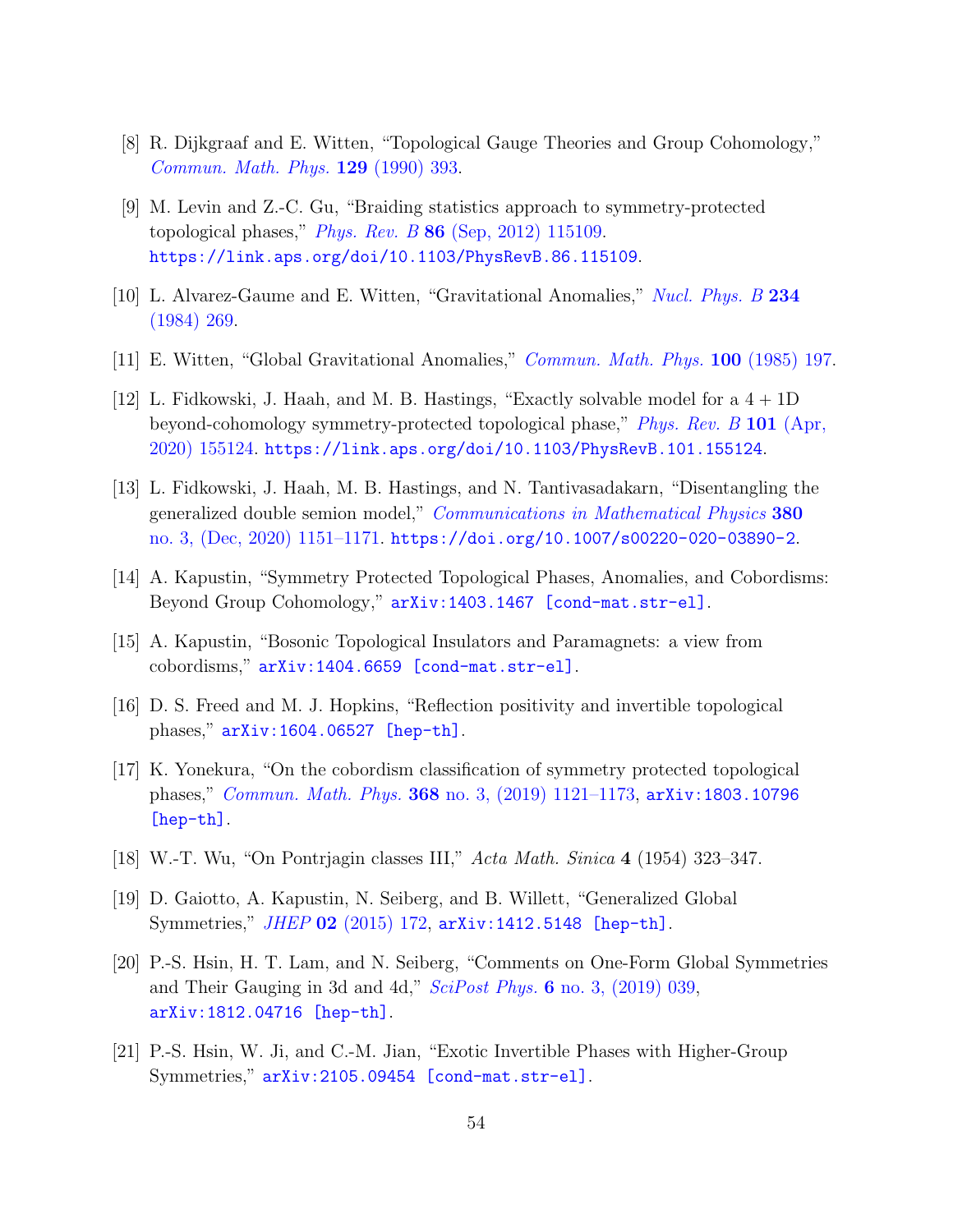- <span id="page-55-0"></span>[22] A. Kapustin, R. Thorngren, A. Turzillo, and Z. Wang, "Fermionic Symmetry Protected Topological Phases and Cobordisms," *JHEP* 12 [\(2015\) 052,](http://dx.doi.org/10.1007/JHEP12(2015)052) [arXiv:1406.7329 \[cond-mat.str-el\]](http://arxiv.org/abs/1406.7329).
- <span id="page-55-1"></span>[23] L. Bhardwaj, D. Gaiotto, and A. Kapustin, "State sum constructions of spin-TFTs and string net constructions of fermionic phases of matter," JHEP 04 [\(2017\) 096,](http://dx.doi.org/10.1007/JHEP04(2017)096) [arXiv:1605.01640 \[cond-mat.str-el\]](http://arxiv.org/abs/1605.01640).
- <span id="page-55-2"></span>[24] C. Córdova, P.-S. Hsin, and N. Seiberg, "Global Symmetries, Counterterms, and Duality in Chern-Simons Matter Theories with Orthogonal Gauge Groups," [SciPost](http://dx.doi.org/10.21468/SciPostPhys.4.4.021) Phys. 4 [no. 4, \(2018\) 021,](http://dx.doi.org/10.21468/SciPostPhys.4.4.021) [arXiv:1711.10008 \[hep-th\]](http://arxiv.org/abs/1711.10008).
- <span id="page-55-3"></span>[25] A. Y. Kitaev, "Fault tolerant quantum computation by anyons," [Annals Phys.](http://dx.doi.org/10.1016/S0003-4916(02)00018-0) 303 [\(2003\) 2–30,](http://dx.doi.org/10.1016/S0003-4916(02)00018-0) [arXiv:quant-ph/9707021](http://arxiv.org/abs/quant-ph/9707021).
- <span id="page-55-4"></span>[26] Y.-A. Chen and S. Tata, "Higher cup products on hypercubic lattices: application to lattice models of topological phases," [arXiv:2106.05274 \[cond-mat.str-el\]](http://arxiv.org/abs/2106.05274).
- <span id="page-55-5"></span>[27] T. Johnson-Freyd and D. Reutter, "Minimal nondegenerate extensions," [arXiv:2105.15167 \[math.QA\]](http://arxiv.org/abs/2105.15167).
- <span id="page-55-6"></span>[28] C. Wang, A. C. Potter, and T. Senthil, "Classification of interacting electronic topological insulators in three dimensions,"  $Science$  343 [\(2014\) 629,](http://dx.doi.org/10.1126/science.1243326)  $arXiv:1306.3238$ [\[cond-mat.str-el\]](http://arxiv.org/abs/1306.3238).
- [29] S. M. Kravec, J. McGreevy, and B. Swingle, "All-fermion electrodynamics and fermion number anomaly inflow," *Phys. Rev. D* 92 [no. 8, \(2015\) 085024,](http://dx.doi.org/10.1103/PhysRevD.92.085024) [arXiv:1409.8339](http://arxiv.org/abs/1409.8339) [\[hep-th\]](http://arxiv.org/abs/1409.8339).
- <span id="page-55-8"></span>[30] R. Thorngren, "Framed Wilson Operators, Fermionic Strings, and Gravitational Anomaly in 4d,"  $JHEP$  02 [\(2015\) 152,](http://dx.doi.org/10.1007/JHEP02(2015)152)  $arXiv:1404.4385$  [hep-th].
- [31] C. Wang and T. Senthil, "Time-reversal symmetric  $u(1)$  quantum spin liquids," *[Phys.](http://dx.doi.org/10.1103/PhysRevX.6.011034)* Rev. X 6 [\(Mar, 2016\) 011034.](http://dx.doi.org/10.1103/PhysRevX.6.011034) <https://link.aps.org/doi/10.1103/PhysRevX.6.011034>.
- <span id="page-55-7"></span>[32] P.-S. Hsin and A. Turzillo, "Symmetry-enriched quantum spin liquids in  $(3 + 1)d$ " JHEP 09 [\(2020\) 022,](http://dx.doi.org/10.1007/JHEP09(2020)022) [arXiv:1904.11550 \[cond-mat.str-el\]](http://arxiv.org/abs/1904.11550).
- <span id="page-55-9"></span>[33] T. Johnson-Freyd, " $(3+1)D$  topological orders with only a  $\mathbb{Z}_2$ -charged particle," [arXiv:2011.11165 \[math.QA\]](http://arxiv.org/abs/2011.11165).
- <span id="page-55-10"></span>[34] J. Wang, X.-G. Wen, and E. Witten, "A New SU(2) Anomaly," [J. Math. Phys.](http://dx.doi.org/10.1063/1.5082852) 60 [no. 5, \(2019\) 052301,](http://dx.doi.org/10.1063/1.5082852) [arXiv:1810.00844 \[hep-th\]](http://arxiv.org/abs/1810.00844).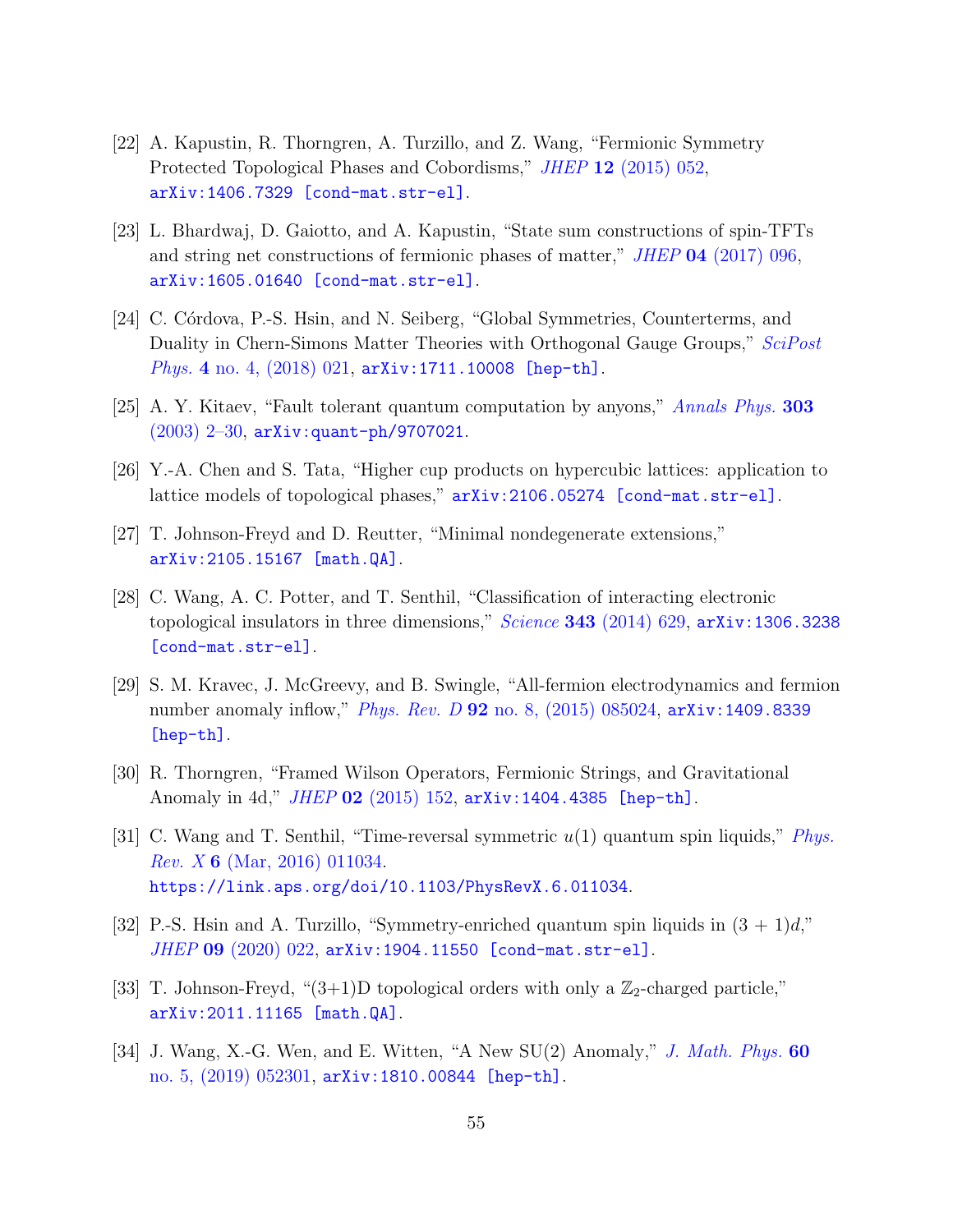- <span id="page-56-0"></span>[35] Y.-A. Chen, P.-S. Hsin, and A. Kapustin. To appear, 2021.
- <span id="page-56-1"></span>[36] J. Milnor, J. Stasheff, J. Stasheff, and P. University, Characteristic Classes. Annals of mathematics studies. Princeton University Press, 1974. <https://books.google.com/books?id=5zQ9AFk1i4EC>.
- <span id="page-56-2"></span>[37] X. Chen, Z.-C. Gu, Z.-X. Liu, and X.-G. Wen, "Symmetry protected topological orders and the group cohomology of their symmetry group," *[Phys. Rev. B](http://dx.doi.org/10.1103/PhysRevB.87.155114)* 87 no. 15, [\(2013\) 155114,](http://dx.doi.org/10.1103/PhysRevB.87.155114) [arXiv:1106.4772 \[cond-mat.str-el\]](http://arxiv.org/abs/1106.4772).
- <span id="page-56-3"></span>[38] W. Shirley, K. Slagle, and X. Chen, "Foliated fracton order from gauging subsystem symmetries,"  $SciPost$  Phys. 6 [no. 4, \(2019\) 041,](http://dx.doi.org/10.21468/SciPostPhys.6.4.041)  $arXiv:1806.08679$ [\[cond-mat.str-el\]](http://arxiv.org/abs/1806.08679).
- <span id="page-56-4"></span>[39] L. Tsui and X.-G. Wen, "Lattice models that realize  $\mathbb{Z}_n$ -1 symmetry-protected topological states for even  $n$ ," *Phys. Rev. B* 101 no. 3,  $(2020)$  035101, [arXiv:1908.02613 \[cond-mat.str-el\]](http://arxiv.org/abs/1908.02613).
- [40] Y. Hu, Y. Wan, and Y.-S. Wu, "Twisted quantum double model of topological phases in two dimensions," Phys. Rev. B 87 [\(Mar, 2013\) 125114.](http://dx.doi.org/10.1103/PhysRevB.87.125114) <https://link.aps.org/doi/10.1103/PhysRevB.87.125114>.
- <span id="page-56-5"></span>[41] Y.-A. Chen, T. D. Ellison, and N. Tantivasadakarn, "Disentangling supercohomology symmetry-protected topological phases in three spatial dimensions," *[Phys. Rev.](http://dx.doi.org/10.1103/PhysRevResearch.3.013056)* Research 3 [\(Jan, 2021\) 013056.](http://dx.doi.org/10.1103/PhysRevResearch.3.013056) <https://link.aps.org/doi/10.1103/PhysRevResearch.3.013056>.
- <span id="page-56-6"></span>[42] A. Kitaev and L. Kong, "Models for gapped boundaries and domain walls," [Communications in Mathematical Physics](http://dx.doi.org/10.1007/s00220-012-1500-5) 313 no. 2, (Jul, 2012) 351–373. <https://doi.org/10.1007/s00220-012-1500-5>.
- <span id="page-56-7"></span>[43] C. W. von Keyserlingk, F. J. Burnell, and S. H. Simon, "Three-dimensional topological lattice models with surface anyons," Phys. Rev. B 87 [\(Jan, 2013\) 045107.](http://dx.doi.org/10.1103/PhysRevB.87.045107) <https://link.aps.org/doi/10.1103/PhysRevB.87.045107>.
- <span id="page-56-8"></span>[44] A. Kitaev, "Fault-tolerant quantum computation by anyons," [Annals of Physics](http://dx.doi.org/10.1016/s0003-4916(02)00018-0) 303 [no. 1, \(Jan, 2003\) 2–30.](http://dx.doi.org/10.1016/s0003-4916(02)00018-0) [http://dx.doi.org/10.1016/S0003-4916\(02\)00018-0](http://dx.doi.org/10.1016/S0003-4916(02)00018-0).
- <span id="page-56-9"></span>[45] A. Kitaev and L. Kong, "Models for Gapped Boundaries and Domain Walls," [Commun. Math. Phys.](http://dx.doi.org/10.1007/s00220-012-1500-5) 313 no. 2, (2012) 351–373, [arXiv:1104.5047](http://arxiv.org/abs/1104.5047) [\[cond-mat.str-el\]](http://arxiv.org/abs/1104.5047).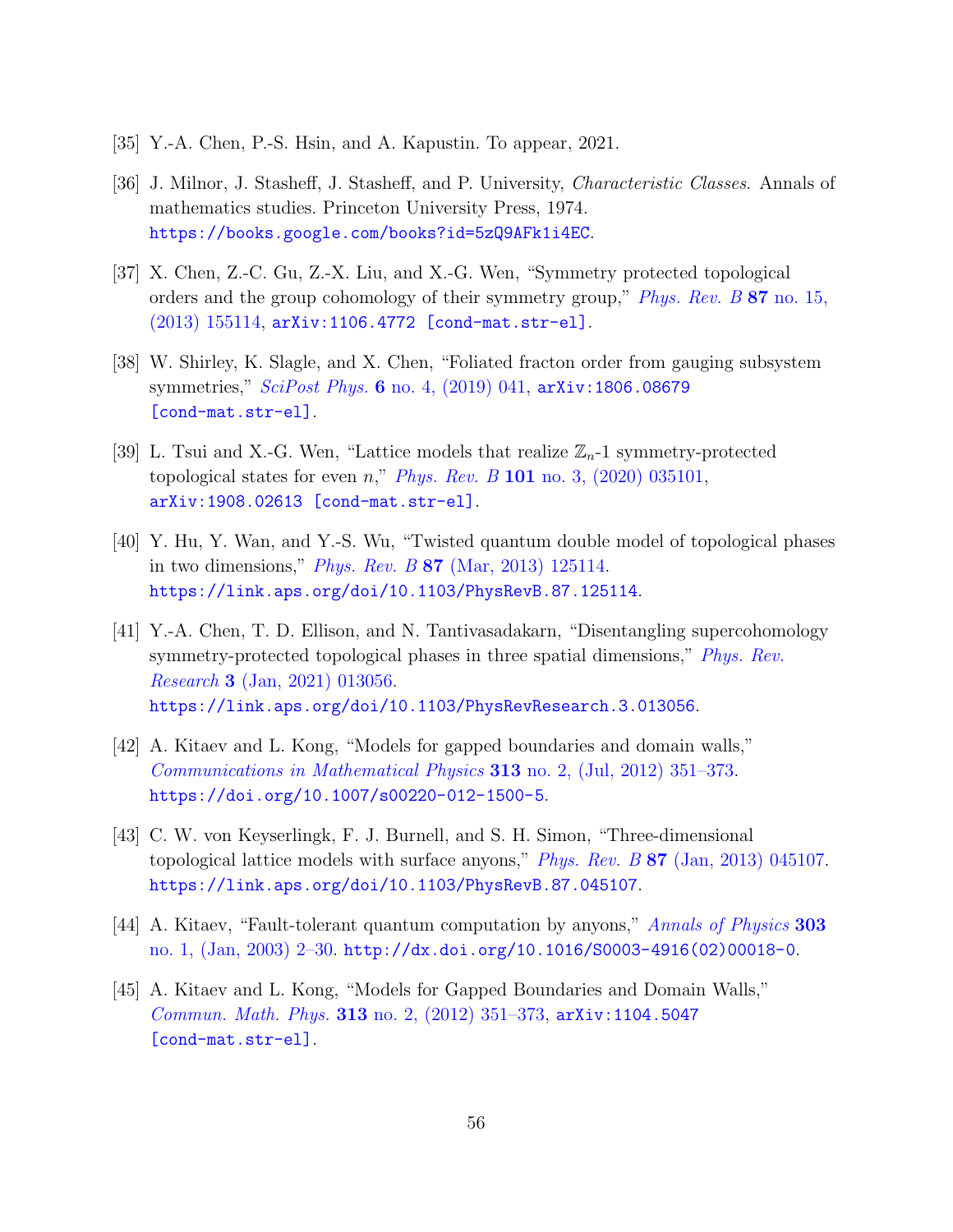- <span id="page-57-0"></span>[46] J. Haah, L. Fidkowski, and M. B. Hastings, "Nontrivial Quantum Cellular Automata in Higher Dimensions," [arXiv:1812.01625 \[quant-ph\]](http://arxiv.org/abs/1812.01625).
- <span id="page-57-1"></span>[47] A. Kapustin and R. Thorngren, "Fermionic SPT phases in higher dimensions and bosonization," JHEP 10 [\(2017\) 080,](http://dx.doi.org/10.1007/JHEP10(2017)080) [arXiv:1701.08264 \[cond-mat.str-el\]](http://arxiv.org/abs/1701.08264).
- <span id="page-57-2"></span>[48] Y.-A. Chen and A. Kapustin, "Bosonization in three spatial dimensions and a 2-form gauge theory," *Phys. Rev. B* 100 no. 24,  $(2019)$  245127, [arXiv:1807.07081](http://arxiv.org/abs/1807.07081) [\[cond-mat.str-el\]](http://arxiv.org/abs/1807.07081).
- <span id="page-57-3"></span>[49] Y.-A. Chen, "Exact bosonization in arbitrary dimensions," [Phys. Rev. Research](http://dx.doi.org/10.1103/PhysRevResearch.2.033527) 2 [\(Sep, 2020\) 033527.](http://dx.doi.org/10.1103/PhysRevResearch.2.033527) <https://link.aps.org/doi/10.1103/PhysRevResearch.2.033527>.
- <span id="page-57-4"></span>[50] K. Kawagoe and M. Levin, "Microscopic definitions of anyon data," *[Phys. Rev. B](http://dx.doi.org/10.1103/PhysRevB.101.115113)* 101 [\(Mar, 2020\) 115113.](http://dx.doi.org/10.1103/PhysRevB.101.115113) <https://link.aps.org/doi/10.1103/PhysRevB.101.115113>.
- <span id="page-57-5"></span>[51] Y.-A. Chen, A. Kapustin, and D. Radičević, "Exact bosonization in two spatial dimensions and a new class of lattice gauge theories," [Annals Phys.](http://dx.doi.org/10.1016/j.aop.2018.03.024) 393 (2018)  $234-253$ ,  $arXiv:1711.00515$  [cond-mat.str-el].
- <span id="page-57-6"></span>[52] X. Chen, A. Dua, P.-S. Hsin, C.-M. Jian, W. Shirley, and C. Xu. To appear, 2021.
- <span id="page-57-7"></span>[53] D. Gross, V. Nesme, H. Vogts, and R. F. Werner, "Index theory of one dimensional quantum walks and cellular automata," *[Communications in Mathematical Physics](http://dx.doi.org/10.1007/s00220-012-1423-1)* 310 [no. 2, \(Jan, 2012\) 419–454.](http://dx.doi.org/10.1007/s00220-012-1423-1) <http://dx.doi.org/10.1007/s00220-012-1423-1>.
- <span id="page-57-8"></span>[54] T. Farrelly, "A review of Quantum Cellular Automata," Quantum 4 [\(2020\) 368,](http://dx.doi.org/10.22331/q-2020-11-30-368) [arXiv:1904.13318 \[quant-ph\]](http://arxiv.org/abs/1904.13318).
- <span id="page-57-9"></span>[55] C. Zhang and M. Levin, "Classification of interacting floquet phases with u(1) symmetry in two dimensions," *[Physical Review B](http://dx.doi.org/10.1103/physrevb.103.064302)* 103 no. 6, (Feb, 2021). <http://dx.doi.org/10.1103/PhysRevB.103.064302>.
- <span id="page-57-10"></span>[56] T. Johnson-Freyd, " $(3+1)d$  topological orders with only a  $\mathbb{Z}_2$ -charged particle," 2020.
- <span id="page-57-11"></span>[57] B. Yoshida, "Topological phases with generalized global symmetries," [Phys. Rev. B](http://dx.doi.org/10.1103/PhysRevB.93.155131) 93 [\(Apr, 2016\) 155131.](http://dx.doi.org/10.1103/PhysRevB.93.155131) <https://link.aps.org/doi/10.1103/PhysRevB.93.155131>.
- <span id="page-57-12"></span>[58] A. Kitaev, "Anyons in an exactly solved model and beyond," [Annals Phys.](http://dx.doi.org/10.1016/j.aop.2005.10.005) 321 no. 1, [\(2006\) 2–111,](http://dx.doi.org/10.1016/j.aop.2005.10.005) [arXiv:cond-mat/0506438](http://arxiv.org/abs/cond-mat/0506438).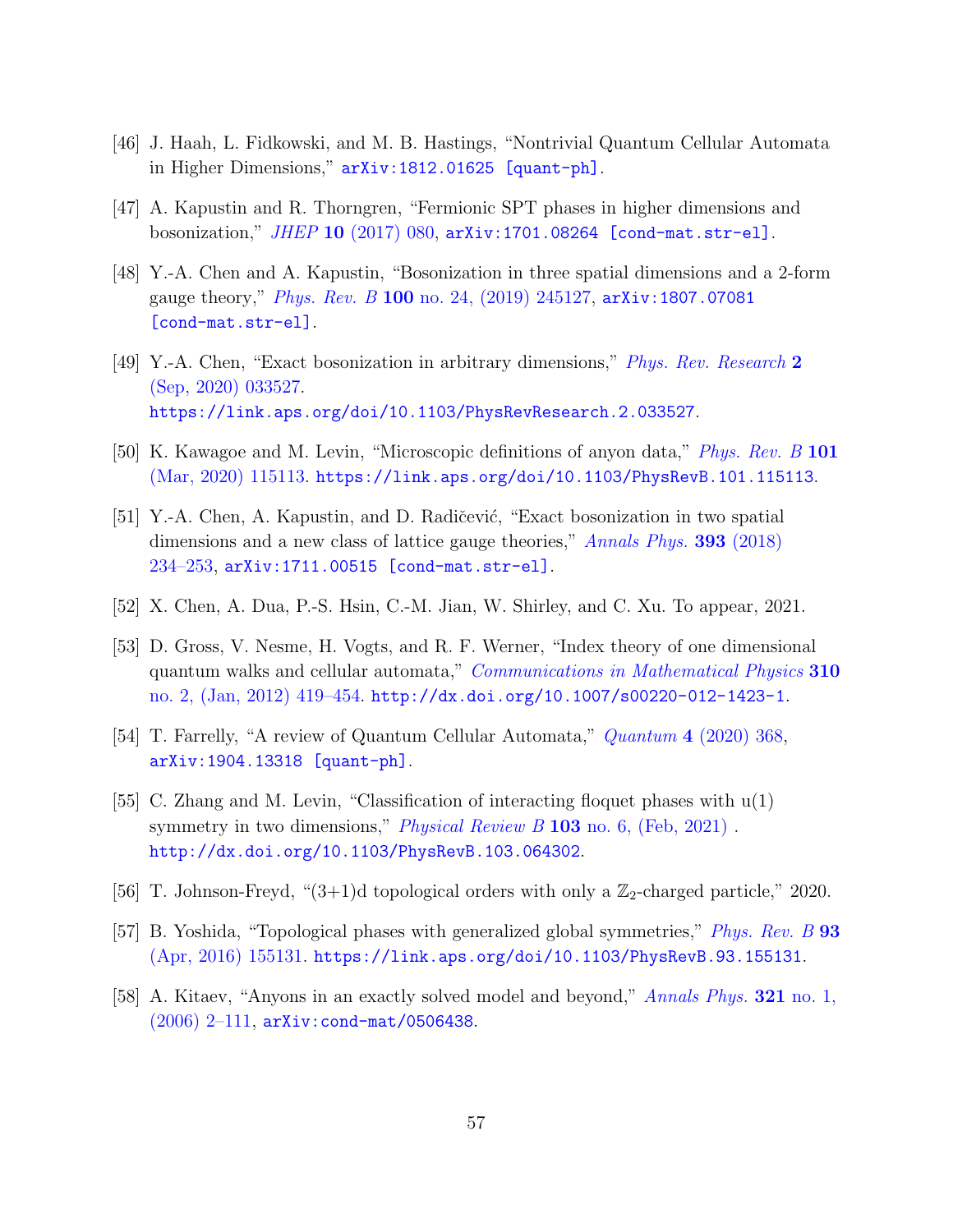- <span id="page-58-3"></span>[59] A. Kapustin and L. Spodyneiko, "Thermal Hall conductance and a relative topological invariant of gapped two-dimensional systems," *Phys. Rev. B* 101 no. 4,  $(2020)$  045137, [arXiv:1905.06488 \[cond-mat.str-el\]](http://arxiv.org/abs/1905.06488).
- <span id="page-58-4"></span>[60] I. H. Kim, B. Shi, K. Kato, and V. V. Albert, "Chiral central charge from a single bulk wave function," [arXiv:2110.06932 \[quant-ph\]](http://arxiv.org/abs/2110.06932).
- <span id="page-58-0"></span>[61] C. Xu and T. Senthil, "Wave functions of bosonic symmetry protected topological phases," Phys. Rev. B 87 [\(May, 2013\) 174412.](http://dx.doi.org/10.1103/PhysRevB.87.174412) <https://link.aps.org/doi/10.1103/PhysRevB.87.174412>.
- <span id="page-58-1"></span>[62] M. P. Zaletel, "Detecting two-dimensional symmetry-protected topological order in a ground-state wave function," *Phys. Rev. B* 90 [\(Dec, 2014\) 235113.](http://dx.doi.org/10.1103/PhysRevB.90.235113) <https://link.aps.org/doi/10.1103/PhysRevB.90.235113>.
- <span id="page-58-5"></span>[63] T. Rudelius, N. Seiberg, and S.-H. Shao, "Fractons with Twisted Boundary Conditions and Their Symmetries," Phys. Rev. B 103 [no. 19, \(2021\) 195113,](http://dx.doi.org/10.1103/PhysRevB.103.195113) [arXiv:2012.11592 \[cond-mat.str-el\]](http://arxiv.org/abs/2012.11592).
- <span id="page-58-6"></span>[64] P.-S. Hsin and K. Slagle, "Comments on foliated gauge theories and dualities in  $3+1d$ ," *SciPost Phys.* 11 no. 2,  $(2021)$  032,  $arXiv:2105.09363$  [cond-mat.str-el].
- <span id="page-58-7"></span>[65] P.-S. Hsin and S.-H. Shao, "Lorentz Symmetry Fractionalization and Dualities in  $(2+1)d$ ," [SciPost Phys.](http://dx.doi.org/10.21468/SciPostPhys.8.2.018) 8 (2020) 018, [arXiv:1909.07383 \[cond-mat.str-el\]](http://arxiv.org/abs/1909.07383).
- <span id="page-58-2"></span>[66] A. Kapustin and N. Saulina, "Topological boundary conditions in abelian Chern-Simons theory," *Nucl. Phys. B* 845 (2011) 393-435, [arXiv:1008.0654](http://arxiv.org/abs/1008.0654) [\[hep-th\]](http://arxiv.org/abs/1008.0654).
- [67] J. Wang and X.-G. Wen, "Boundary Degeneracy of Topological Order," [Phys. Rev. B](http://dx.doi.org/10.1103/PhysRevB.91.125124) 91 [no. 12, \(2015\) 125124,](http://dx.doi.org/10.1103/PhysRevB.91.125124) [arXiv:1212.4863 \[cond-mat.str-el\]](http://arxiv.org/abs/1212.4863).
- [68] M. Levin, "Protected edge modes without symmetry," [Physical Review X](http://dx.doi.org/10.1103/physrevx.3.021009) 3 no. 2, [\(May, 2013\)](http://dx.doi.org/10.1103/physrevx.3.021009) . <http://dx.doi.org/10.1103/PhysRevX.3.021009>.
- [69] A. Kapustin, "Ground-state degeneracy for abelian anyons in the presence of gapped boundaries," Phys. Rev. B 89 [\(Mar, 2014\) 125307.](http://dx.doi.org/10.1103/PhysRevB.89.125307) <https://link.aps.org/doi/10.1103/PhysRevB.89.125307>.
- [70] M. Barkeshli, C.-M. Jian, and X.-L. Qi, "Theory of defects in Abelian topological states," Phys. Rev. B 88 [\(2013\) 235103,](http://dx.doi.org/10.1103/PhysRevB.88.235103)  $arXiv:1305.7203$  [cond-mat.str-el].